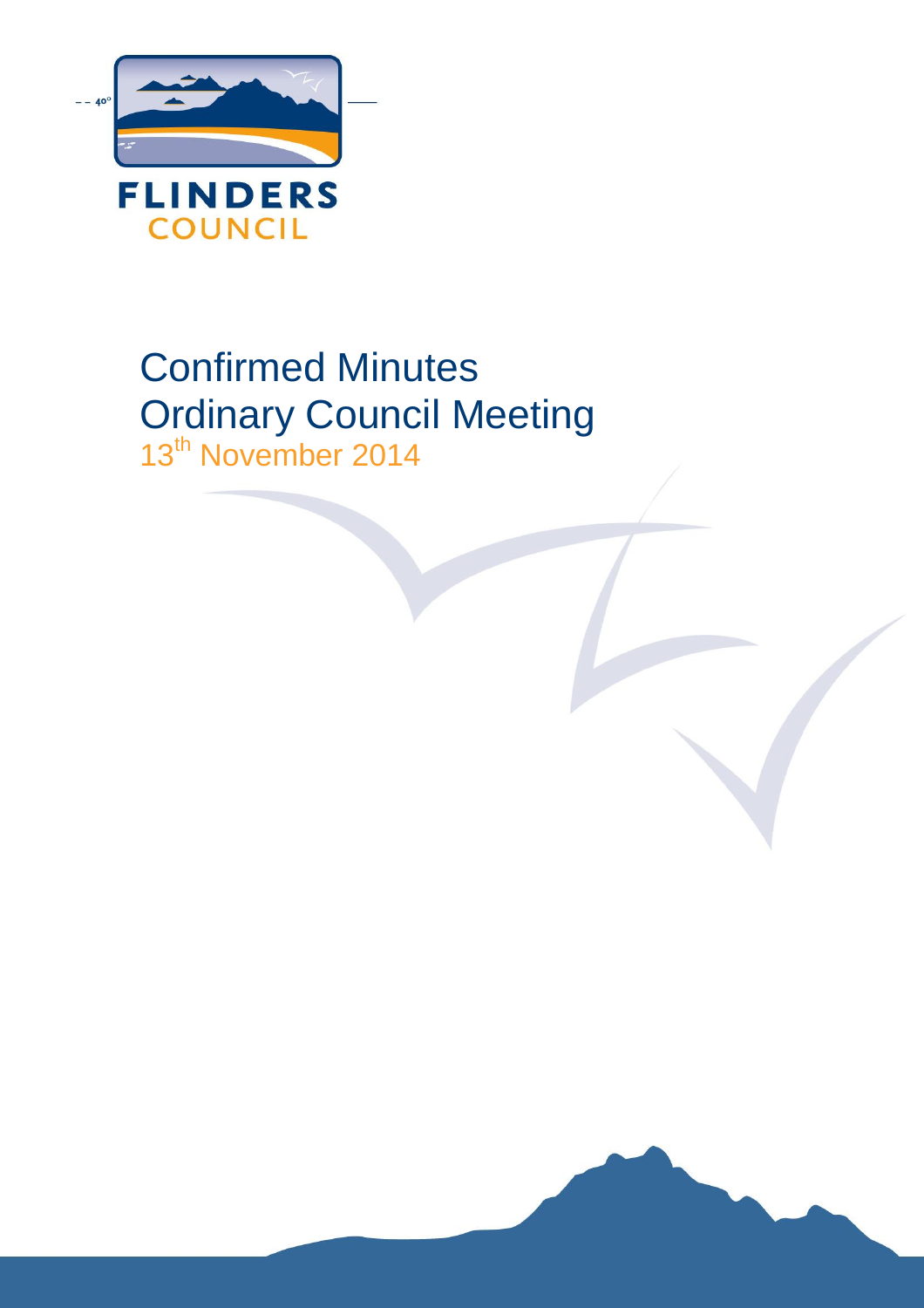### FLINDERS COUNCIL ORDINARY MEETING

### UNCONFIRMED MINUTES

| <b>DATE:</b>       | Thursday 13 <sup>th</sup> November 2014           |
|--------------------|---------------------------------------------------|
| <b>VENUE:</b>      | Flinders Arts and Entertainment Centre, Whitemark |
| <b>COMMENCING:</b> | 5.00 pm                                           |

#### PRESENT

Mayor Carol Cox Deputy Mayor Marc Cobham Cr Chris Rhodes Cr Peter Rhodes Cr Ken Stockton Cr David Williams Cr Gerald Willis

### APOLOGIES

Nil

| <b>STAFF IN ATTENDANCE</b> |                                    |  |  |  |
|----------------------------|------------------------------------|--|--|--|
| Jana Harper                | - Community Development Coordinato |  |  |  |
| Raoul Harper               | - General Manager                  |  |  |  |
| Sophie Pitchford           | - Corporate Services Manager       |  |  |  |

 $\gamma$  5.00 – 6.22pm  $5.00 - 6.55$ pm  $5.00 - 6.22$ pm Jacci Viney - Development Services Coordinator 5.00 - 5.34pm

Vicki Warden - Executive Officer 5.00 - 6.55pm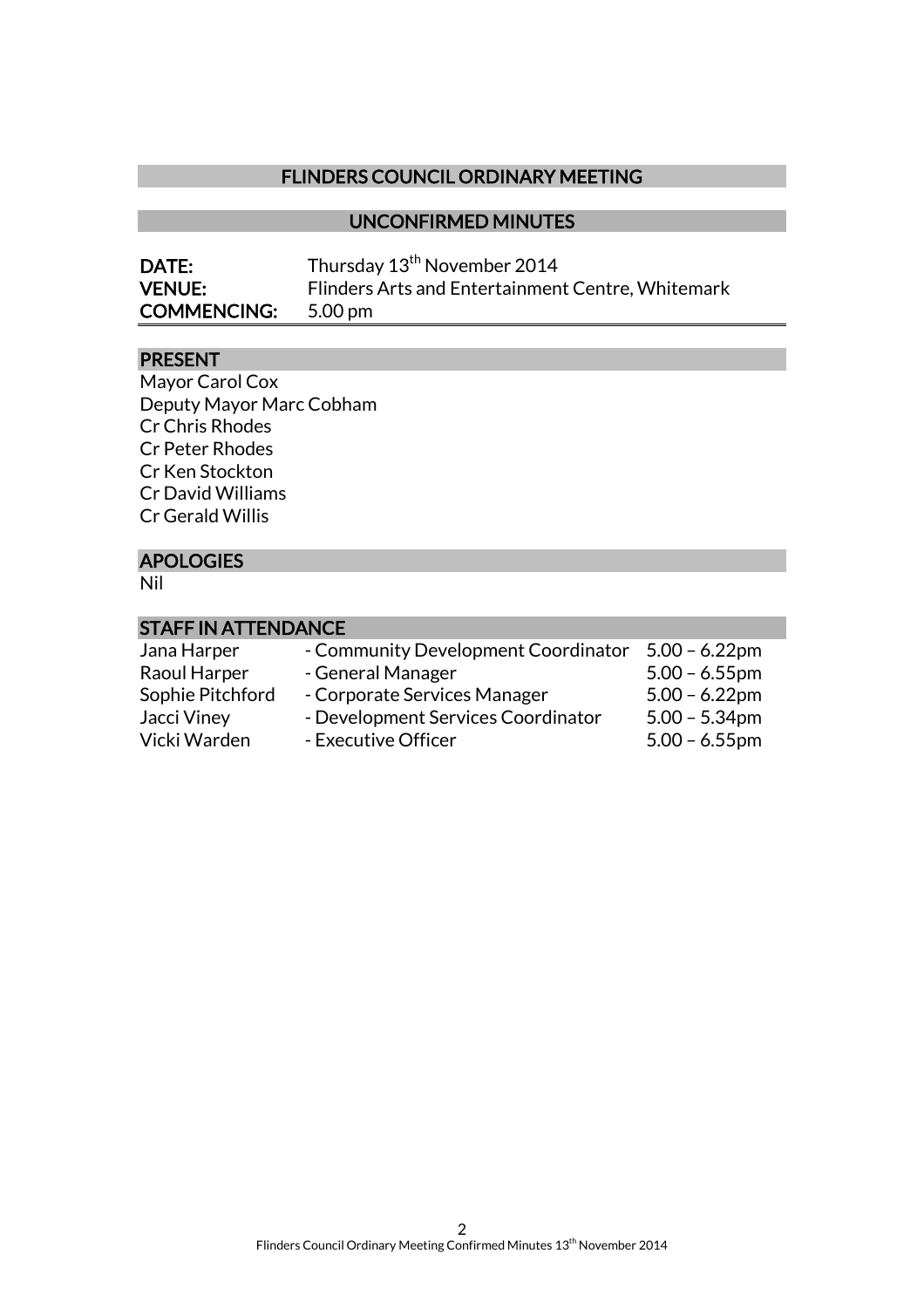### WELCOME TO NEW COUNCILLORS File No: COU/0102

The Certificate of Election for Flinders Council has been received and tabled.

As a Councillor Workshop was held before the Ordinary Council Meeting, the Elected Member Declarations were completed by Mayor Carol Cox, Deputy Mayor Marc Cobham, Councillor Chris Rhodes, Councillor Peter Rhodes, Councillor Ken Stockton and Councillor Gerald Willis and received by the General Manager at that time, in accordance with the provisions of Section 321 of the Local Government Act 1993. Councillor David Williams signed the Elected Member Declaration prior to the start of the Ordinary Meeting.

The Elected Member Declarations were read by the Councillors at the Ordinary Council Meeting in the presence of the public gallery.

### ACKNOWLEDGEMENT STATEMENTS

### OFFICER'S REPORT (Raoul Harper, General Manager):

Newly elected Councillors are provided the opportunity to address Council to outline their goals and aspirations for their term ahead and to thank their supporters.

### OFFICER'S RECOMMENDATION:

That newly elected Councillors be provided an opportunity to address Council if so desired, to outline their goals and aspirations for their term ahead and to thank their supporters.

### DECISION:

### 927.11.2014 Moved: Cr G Willis Seconded: Cr K Stockton

That newly elected Councillors be provided an opportunity to address Council if so desired, to outline their goals and aspirations for their term ahead and to thank their supporters.

### CARRIED UNANIMOUSLY (7-0)

For: Mayor Carol Cox, Deputy Mayor Marc Cobham, Cr Chris Rhodes, Cr Peter Rhodes, Cr Ken Stockton, Cr David Williams and Cr Gerald Willis.

### Mayor Carol Cox

"I thank the voters of the Flinders Municipality for re-electing me for another term as Councillor and Mayor. Congratulations to my fellow Councillors elected for this new term. I want to recognise the work done by the two retiring Councillors, Mary-Anne Roberts and Ronald Wise and the influence they had in their particular areas of interest of Health and Natural Resource Management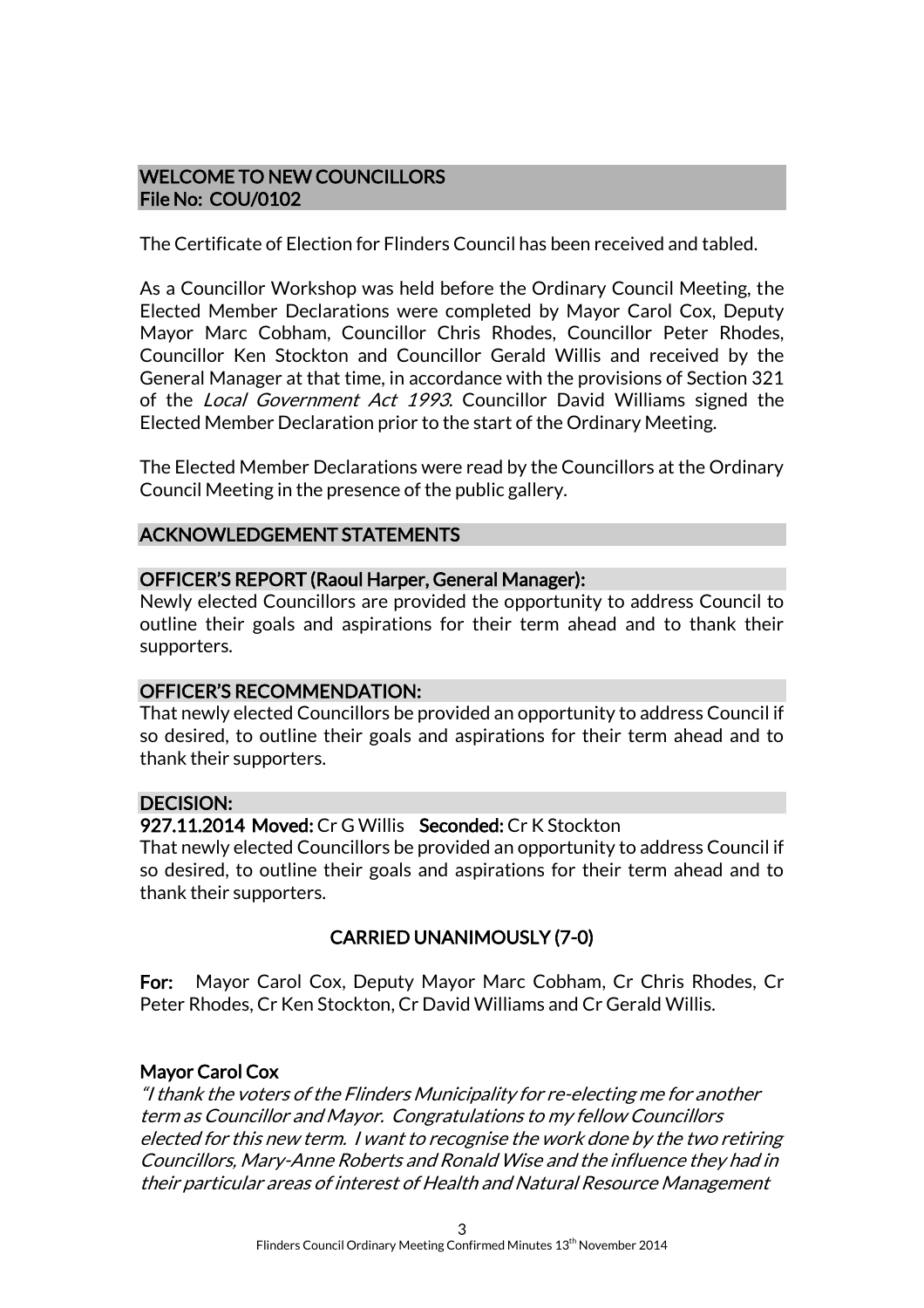respectively. I welcome to the table Chris and Ken and look forward to understanding your visions for the islands.

When I came back to Council as Mayor seven years ago, the operations of the Council were struggling, as an indication the financial statements were not finalised until some 4 months after the due date and there was ongoing mediation within the staff ranks. Much has changed and I wish to thank the staff both indoors and outdoors for the work they undertake and the support they give to us as Councillors in implementing the projects and policies we put in place. I look forward to exploring what we can achieve as a unit in the next four years. A council is made of many parts and it takes all of us working together to achieve great things for our communities.

The change to all out all in elections gives us an opportunity to set the path we want to take over this 4 year term, to impart our vision and community visions into the Strategic Plan, the development of which is one of the first tasks of this new council group.

My personal vision for this community is one where we can retain the current casual lifestyle, where regulation is as minimalistic as possible, where people want to live and thus will find innovative ways to earn incomes that enable them to live here. My current thinking is that a population of around 1200 would give more economic sustainability to the public services provision, to the shipping and airline services and to local industry and businesses and is the target figure we should aim for in the long term. One of the initial issues that needs to be addressed to enable growth is the supply of rental housing, this currently being in short supply.

My aim for the next four years is to take advantage of opportunities that arise to enable projects and activities to be undertaken that support the social and economic growth within the municipality in line with the Strategic Plan we will develop.

I personally do not support amalgamation, believing that as an Island Council we need to have a strong political voice to share with politicians and the public service the differences between remote island living and mainland island living.

I recognise the large compliance load that Local Government now has; I suggest this has grown even faster than the compliance load has grown for the private sector. I recognise that we should not burden rate payers with ever increasing charges, I also advocate that where possible the Council should employ on island staff with the advantage of supporting growth of the local economy. In closing I offer to give of my best over the next four years as Mayor and as a leader in this community so that when I step aside, I will be living in a place that has a rich natural environment, a healthy social structure and a rich economy."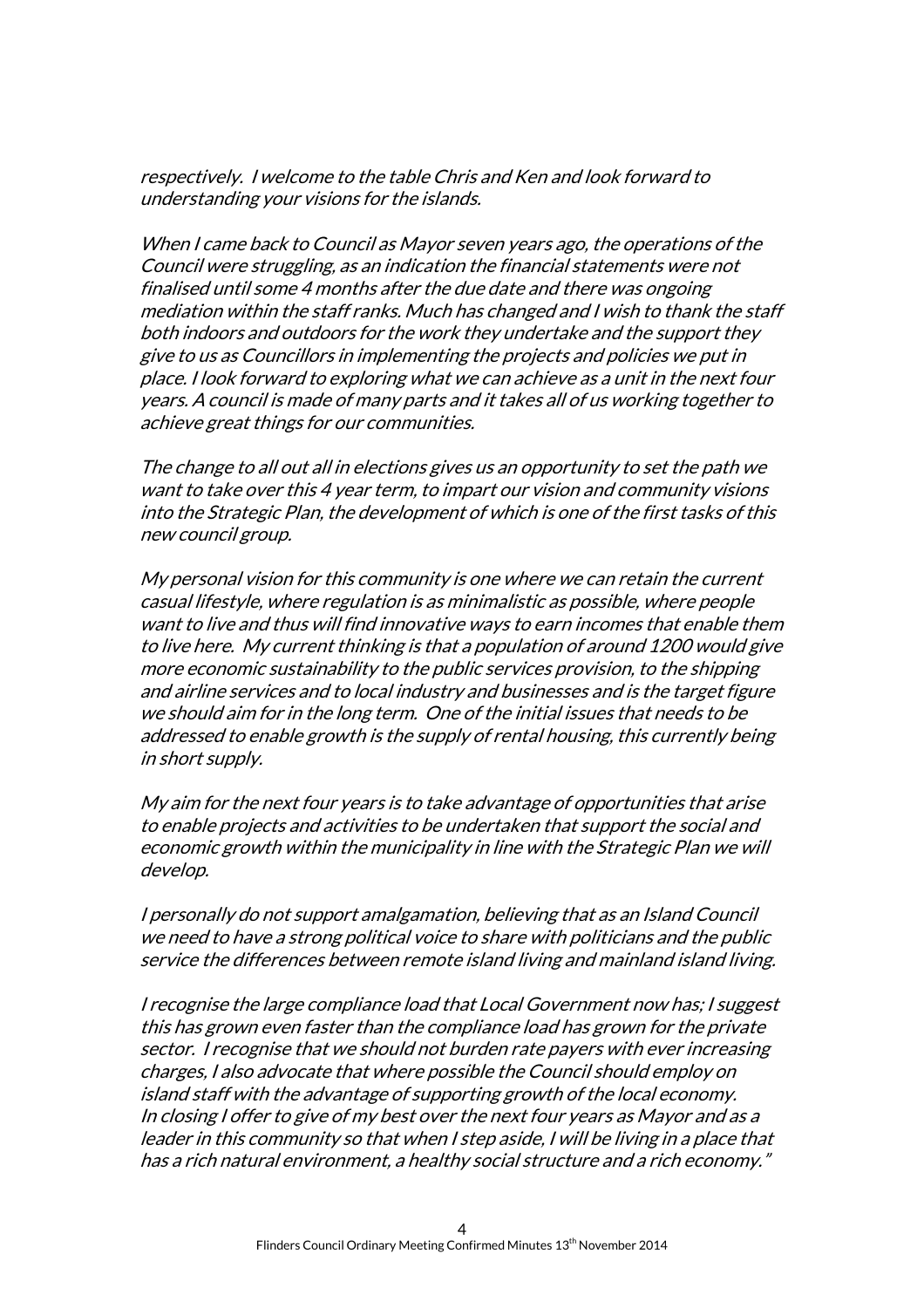### Deputy Mayor Marc Cobham

"I would like to take this opportunity to thank the community members who voted for me in the recent Local Government Elections and have enabled me to start my 3<sup>rd</sup> term as a Flinders Councillor and on this occasion to serve as Deputy Mayor for the next 4 years. I would especially like to thank the one voter that got me over the line for the Deputy Mayor position!

I would also like to acknowledge our previous Deputy Mayor David Williams who came SO close to retaining the position. I hope that I can undertake the role to the same high level that he managed over the previous term. With a result like that I am aware that 50% of voters will be behind me but also that 50% will be waiting for me to "crash and burn"! Time will tell I guess!

At a personal level, I think back 45years ago as a teenager with a severe speech impediment who was absolutely terrified of public speaking and here I am as a Deputy Mayor of a wonderful community and place. What a journey!

I consider the positions that we hold as Councillors to be a great honour that brings with it a responsibility to all in our community to do our best for them. The only way to do this successfully and sustainably is as a team. I strongly believe that it is the ISSUE that should be considered and voted upon, not the personalities involved.

I am genuinely looking forward to working with ALL my fellow Councillors and the Council staff in a positive and pro-active manner with the aim of achieving some great things over the next 4 years."

### Councillor Chris Rhodes

"I would like to take this opportunity to thank all my supporters that voted for me at the election and to congratulate all other Councillors on their election.

I have lived on Flinders Island all my life and am looking forward to being involved in the decision making processes that will move our community ahead, not just in the next 4 years but over the longer term. I would like to see more of our younger people employed on the Island. For this to happen we need to be more accommodating of new ideas. We are one of the only two maritime municipalities in Tasmania and I think that we need to look at this not as a negative but as a positive and create sustainable industries along these lines.

I would like to see our council become more self- sufficient and not having to rely as heavily on other tiers of government and the red tape associated.

I have made my living from the natural assets of the Island, from fishing, farming, seed collection, and tourism. Recently I have become involved in Vansittart Island and run part of my business from there. I am looking at expanding tourism on Vansittart to include history tours in the near future, as there is a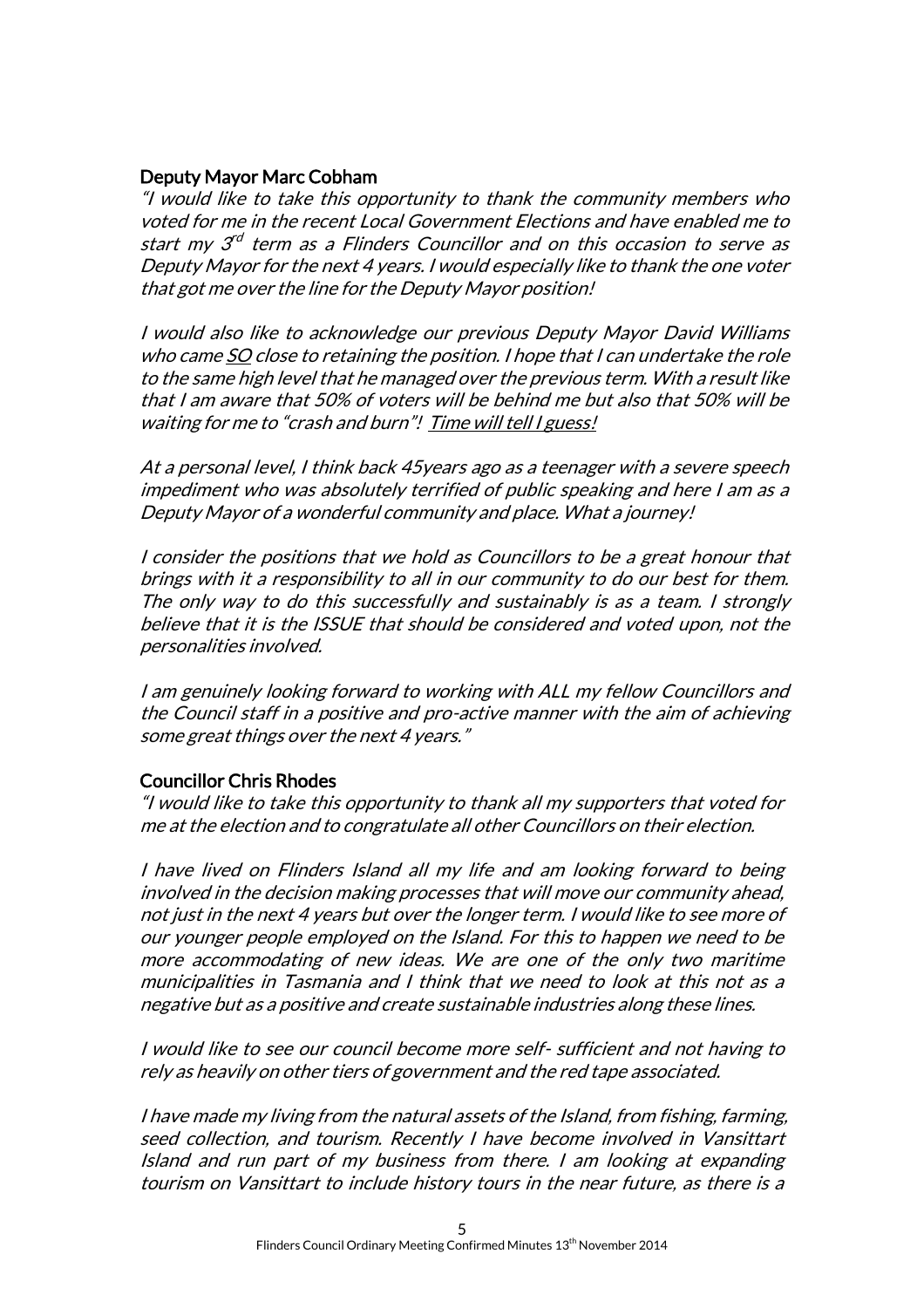depth of history on the Island that cannot be matched by many of the Islands in the Furneaux group with such easy access. I cannot wait to tell the story.

I believe that we live in an Island paradise and would like to protect these assets for generations to come and be able to use them in a sustainable way. We also need to look at why we live in the Furneaux Group and protect our life style, our culture and our Islands."

### Councillor Peter Rhodes

"Madam Mayor, fellow Councillors, my wife, and other members of the public in attendance.

It is an honour to be able to address you tonight and I wish to thank all those who supported me, entrusting me with their vote.

I would like to pay formal tribute to former Councillor Wise for the education, guidance and support he gave me as a rookie Councillor. I also acknowledge they who were my moral compass through the past three years.

I thank my wife, Parn, for her support in what has been a life-changing year. I am pleased to announce I have started my campaign to increase the municipalities' population to a more sustainable level, as she has agreed to move here on a permanent basis, Immigration willing.

Parn is the daughter of a former Thai Army General and is an accomplished future teller, what we would call a fortune teller. For a while, whilst I vacillated as to whether or not I should stand for re-election, Parn consulted the stars. She told me I would have a new job in November and that I should not speak too much. Thank you.

I would also like to acknowledge the pleasure of sitting in this chamber with our list of former Wardens and Mayors. I source my strength here from the presence of my Grandfather's name and the memory of his steadfast integrity and innate sense of rightness. Frank Jackson served 5 times as Warden and (unrecorded) as Administrator during a particularly difficult time in the Island's history.

Lastly I would like to acknowledge the presence of my brother in the chamber. This is not unique. In the first Council in 1908, the Maclaine brothers from Clarke Island, and the Holt/Robinson brothers from Locotta represented their respective wards.

Earlier today I gave and signed a Declaration to faithfully carry out the functions, and exercise the powers vested in me as Councillor, to the best of my ability. I re-affirm that declaration publicly, here and now.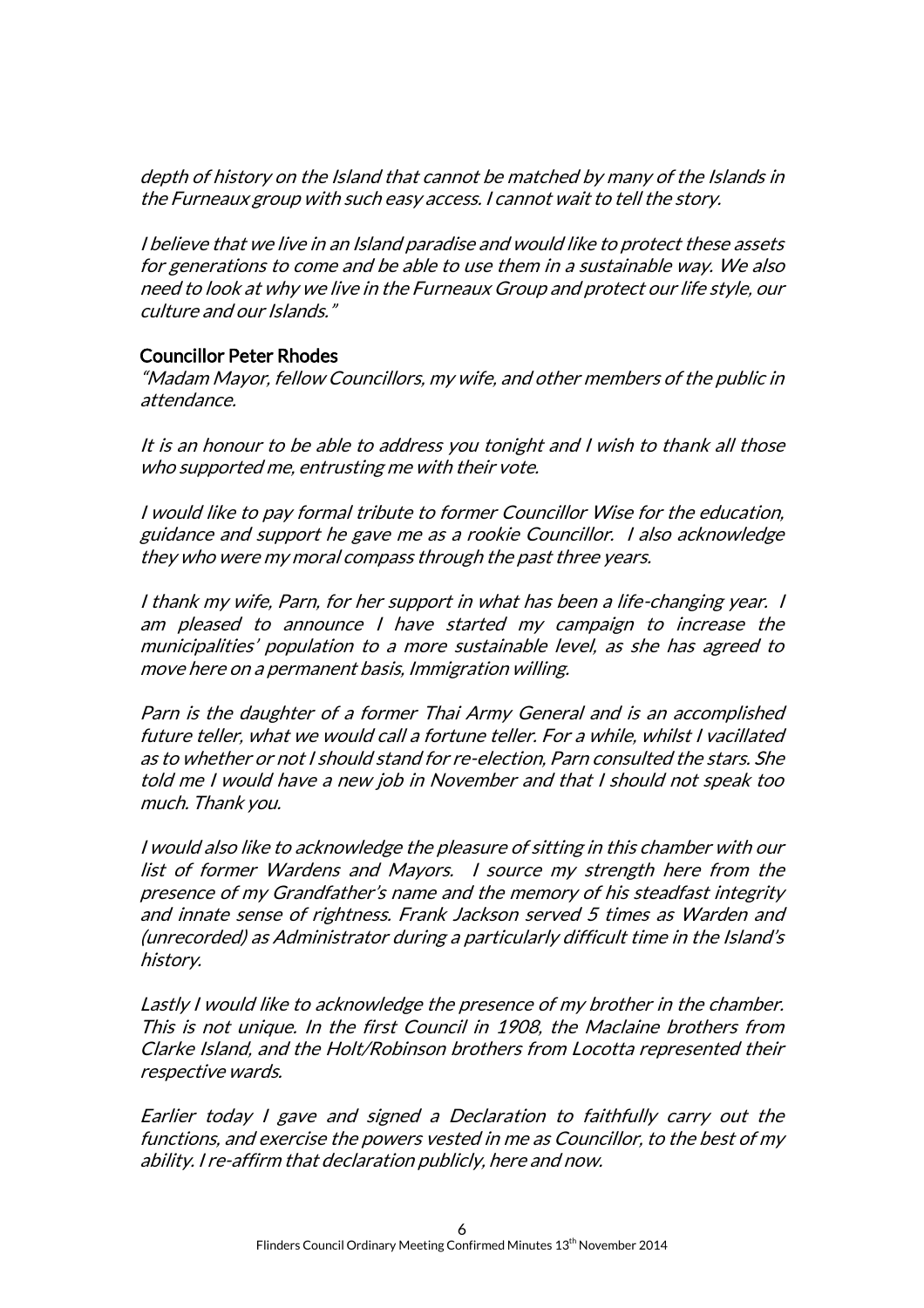In previous Council I was once challenged as to whether or not I would release my qualification and experience to the meeting. I had no objection but also, I did not have the opportunity to do so.

Like many of the local Baby-boomers, I left to attend High School in Launceston, as a prelude to the Launceston Matriculation College and then to University, in my case the ANU in Canberra. I gained early-entry into a Bachelor of Asian Studies (majoring in Indonesian). I deferred for a year, the year after Indonesia invaded East Timor. I switched to History instead.

My first job on leaving Uni was as a Community Development Officer with the Northern Tasmanian Regional Council for Social Development under the Whitlam Government's Australian Assistance Plan. I was on the Committee that employed psychologist Steve Biddulph as the first Community Youth Support Scheme in Tasmania. I later became a CYSS project officer but later moved into the Commonwealth Employment Service within the Commonwealth Public Service now known as the APS.

I rose through the CES organisation and moved to the ACT. I was Manager of the Canberra CES, responsible for 27 staff, prior to moving into the Department's Aboriginal Employment Development Branch. As Director of National Projects I was responsible for community and economic development with a 1 million dollar annual budget, for projects in remote Aboriginal and islander communities. I also coordinated my Department's submission to the Royal Commission into Aboriginal Deaths in Custody and attended a number of their hearings.

I left the Australian Public Service in 1995 and established an Australian Lowline cattle stud in Binalong, New South Wales. In 1996 I rejoined the Public Service as a trainee working in the Orderly Room at the Royal Military College at Duntroon.

Defence promoted me back to an APS 6 level job administering the Defence Learning Services network, a Registered Training Organisation for some 15,000 civilian employees Australia-wide. I was a certified Trainer and Workplace Assessor and I have a Graduate Certificate in Public Sector Management from Macquarie University, Sydney. In 1997, I was seconded to Government House for 3 years as manager for IT and Communications. I oversaw the upgrading of their network to cover the whole establishment, set up the first website for Government House and managed their Y2K compliance.

My final job was as an Assistant Director within the Australian Public Service Commission where I was responsible for establishing the Commission's Registered Training Organisation, responsible for some 50,000 Australian Public Servants. I retired in 2009 and joined Council in 2011.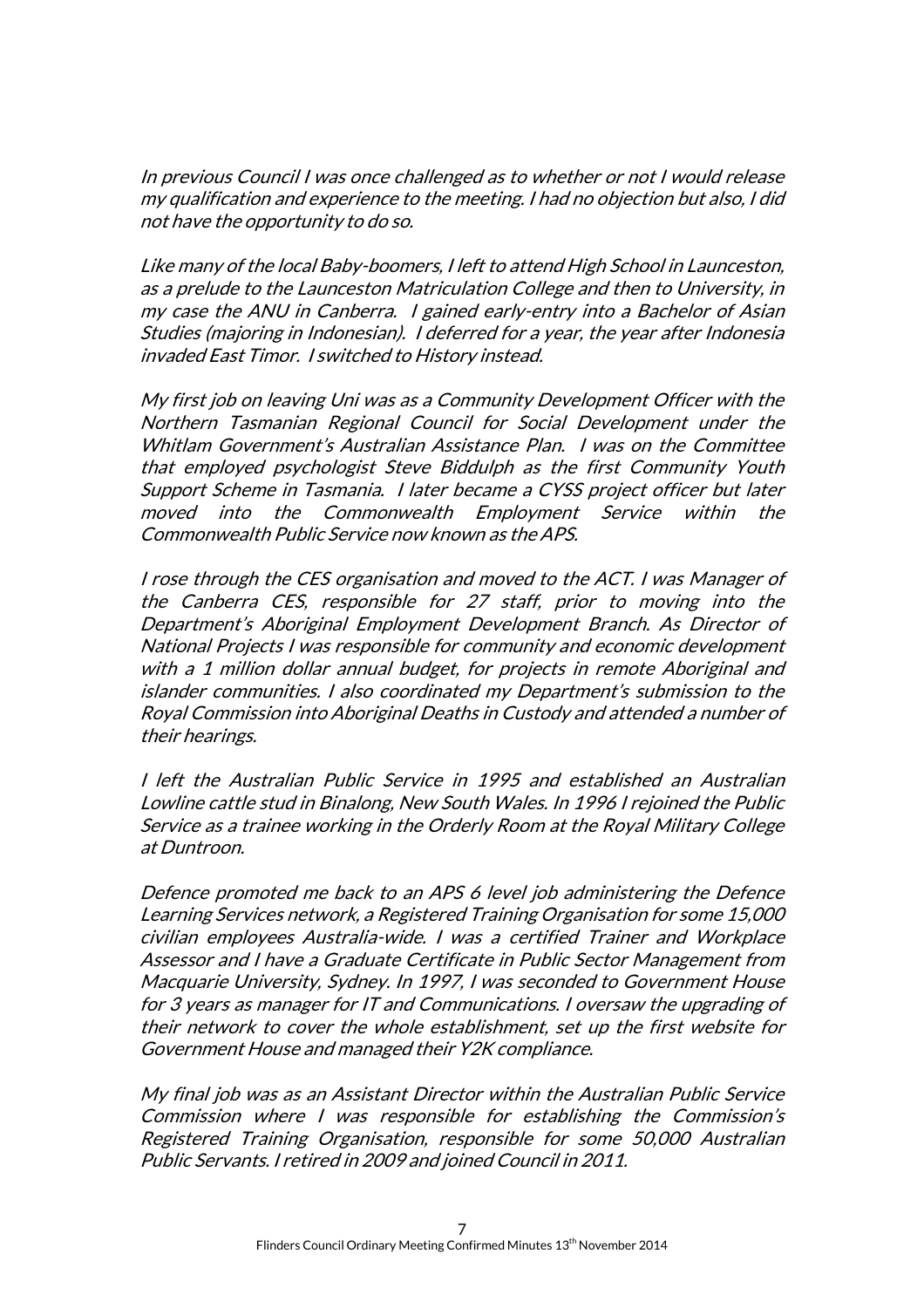Lastly, I look forward to next year, the 100<sup>th</sup> Anniversary of Gallipoli. Councillor Rhodes and myself will be attending the Service at Lone Pine on ANZAC Day to lay a wreath for our great-uncle who was killed there. It would be an honour to be able to lay additional wreaths on behalf of the Council and the community.

I, like every other Councillor here, has a mandate from the electorate to pursue all things in the best interests of the community. Once again, I express my thankfulness and look forward to an interesting four years with expectation that we will see continued positive growth in our communities. Thank you. "

### Councillor Ken Stockton

"I am pleased and grateful for the community support which allows me to stand here as one of the community representatives of our residents and ratepayers. I thank those who encouraged me to stand and who have committed their ongoing support to my Council endeavours.

I am sure that my mother, if she was well enough to be here , would remind me that I am the third generation of Stocktons to be on Council. She lectured me just prior to the election saying "Don't promise anything you can't deliver" wise words. I reminded her of the time as a teenager handing out how to vote cards when some fellow made some derogatory remarks about my mother and women on Council in general. My fellow, more mature canvassers dragged me off the guy and gave me a lecture on campaigning etiquette. She went on to become the second female Mayor in Melbourne electorates. Things had to change quickly then because the male became The Mayoress which didn't fit comfortably with some.

Carolyn and I love living on Flinders. Like many we have to balance that lifestyle choice with the distance between growing children and grandchildren scattered around the cities. At the end of last year we spent some months travelling to favourite haunts and trying to decide where our future was to be. When it all boiled down our friends on Flinders and the associated lifestyle provided the magnet to pull us back.

Flinders has a great future but it has some growing up still to do. The important issues in my mind revolve around cooperation and working together, something we haven't mastered to date. We need to develop and grow businesses for our young growing families to at least allow them the opportunity to stay on the Island. Coupled with that we need succession plans to hand over existing businesses rather than them withering on the vine. We need to plan for an era when the current level of government handouts and grants have diminished, which they will.

I have been lucky enough to have had experience in Banking, Aviation and Hospitality and I hope that some of these skills can be used to benefit our community. I have great affection for the community groups here, particularly the Lions Club, its ethics and the way it goes about supporting local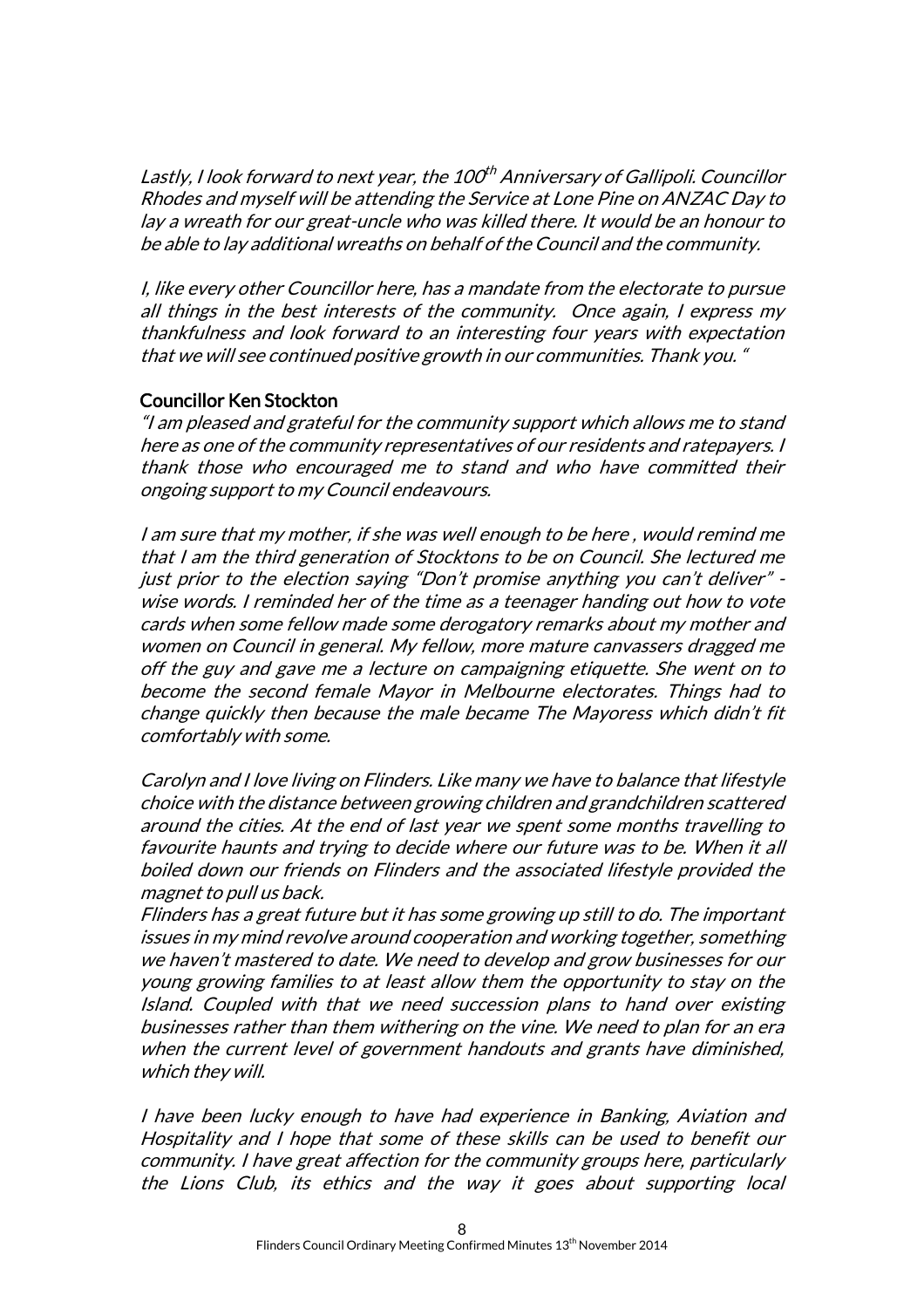communities and National and International causes. Our community projects on Flinders are well developed and supported reflecting our concern for the wellbeing of fellow residents and others. We have great respect for our founding families and indigenous friends; important components of our past and certainly our future. How lucky we are. Thank You."

### Councillor David Williams

"I would like to thank the Furneaux Community for electing me to represent them on Council for the third time. As always I will do my utmost to achieve the best outcomes for our community in all debates and decisions made. I am proud to be sitting at this table.

Whilst I recognise that we are going to face a challenging time ahead, I also feel that we can make it an exciting time by addressing some of the major issues with a positive outlook, ensuring that any changes are made with sympathetic consideration to our great island lifestyle. This is such a wonderful place to live that we must ensure it remains so.

I would like to congratulate my fellow Councillors on their election to Council, with particular congratulations to Marc Cobham who won the seat of Deputy Mayor. I know that you'll do a good job and hope that you enjoy the challenge that this role will bring you, Marc.

Finally, I look forward to working with all Councillors in achieving the best results for our community and sincerely hope that we can work as a team towards that goal."

### Councillor Gerald Willis

"I start by acknowledging the contribution made to this community by the early settlers, both Aboriginal and European. Because of their efforts and struggles they have bequeathed a legacy which has made these islands attractive to the long term residents and which newcomers find so desirable. We currently have permanent habitation on 4 of the islands in our municipality. But it has not always been so. Islands such as Vansittart, Big and Little Dog, Woody, Badger, Chappell where my grandmother was born, Prime Seal where the Councillors Rhodes' mother was born, through to the Sisters have all been inhabited at some stage during our history. We owe much to these people who adapted to survive in the harsh conditions which make the municipality what it is today.

In my inaugural speech at the beginning of the last council term I commented that I would strive to retain existing wetlands. Wetlands are important stopover points for many wading birds. I was referring specifically, without saying, to the lagoons along the entrance to Whitemark. I am pleased to report that the council purchased a parcel of that wetland. I cannot claim the purchase was because of my efforts but I am rather pleased the purchase was made. During this term the council has to start to develop the site.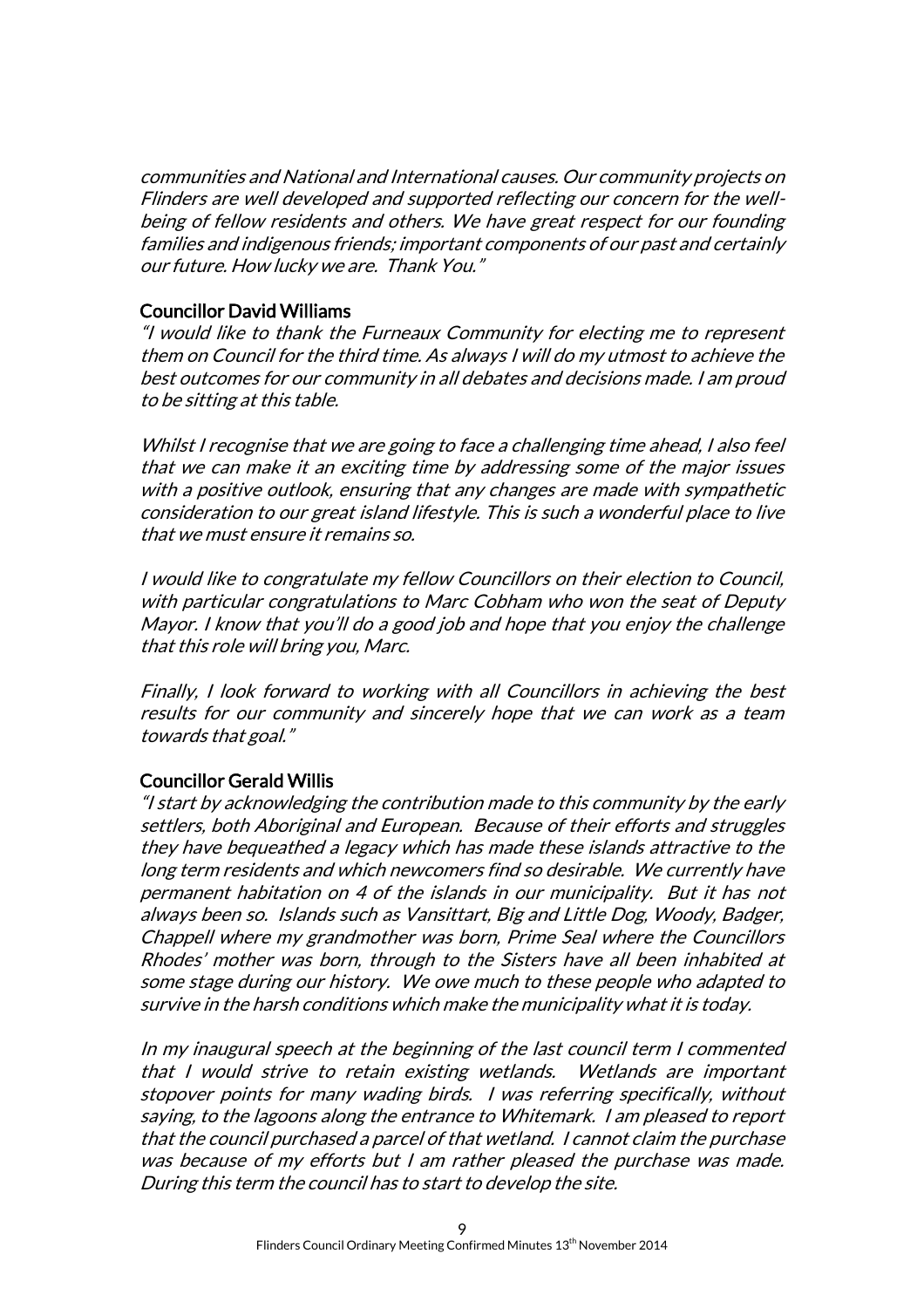I also commented that we had to resolve port and shipping issues. It is with some disappointment that I report that these two issues have not been resolved. It has been left to the Minister of Shipping to arbitrate and negotiate a resolution. Those matters are continuing and we await the outcome, said to be announced later this month.

I stated that I wanted to ensure continued and improved access to our coastal areas for all locals and visitors. There has been some success in this area, notably with formalised access to Marshall Bay. But we have other places to sort out.

I have tried to stimulate progress in a project to construct a boat ramp for small craft at the Lady Barron slipway. That project has met headwinds, but is still work in progress.

I have tried to have the council become more involved in facilitating an improved quarantine service for entry into Flinders Island from arrivals by aircraft from the Australian mainland. We have huge risks in this area and I will be trying to get some traction for protection of our environment. It is not an expensive project, but needs recognition.

I tried to instigate a process whereby the council would send a wish list of desirable projects to all candidates in state and federal elections. The logic was that many of these candidates who are not successful in elections find employment in government and quasi-government organisations and we would be better off if these people knew our needs. A case in point is Mr Barry Jarvis who was an unsuccessful candidate for Bass in the last state elections. That man is now President of the Local Government Association, the largest lobby group for Local Government in Tasmania. Unfortunately my suggestion did not get the full support of Councillors and so we missed out on giving this man a list of our wants. I hope to try again for this concept.

There seems to be some inaccuracy with the electoral rolls and I am aware of residents who are on the roll but never received voting papers. Others are not on the roll. The electoral rolls have nothing to do directly with this council, but I intend to liaise with the Electoral Commissioner to determine if there have been breakdowns in the process. It is important that all residents of this council are not disenfranchised because of a failure with the electoral system.

I believe there are problems with our planning. We continue to wait for the State Government to decide what sort of municipal plan we will have. We also do not seem to make it easy for individuals to go through the Development Application process. It is frequently stated that we need to increase our population, especially young people, but our planning process appears not to encourage them. This process is in need of review.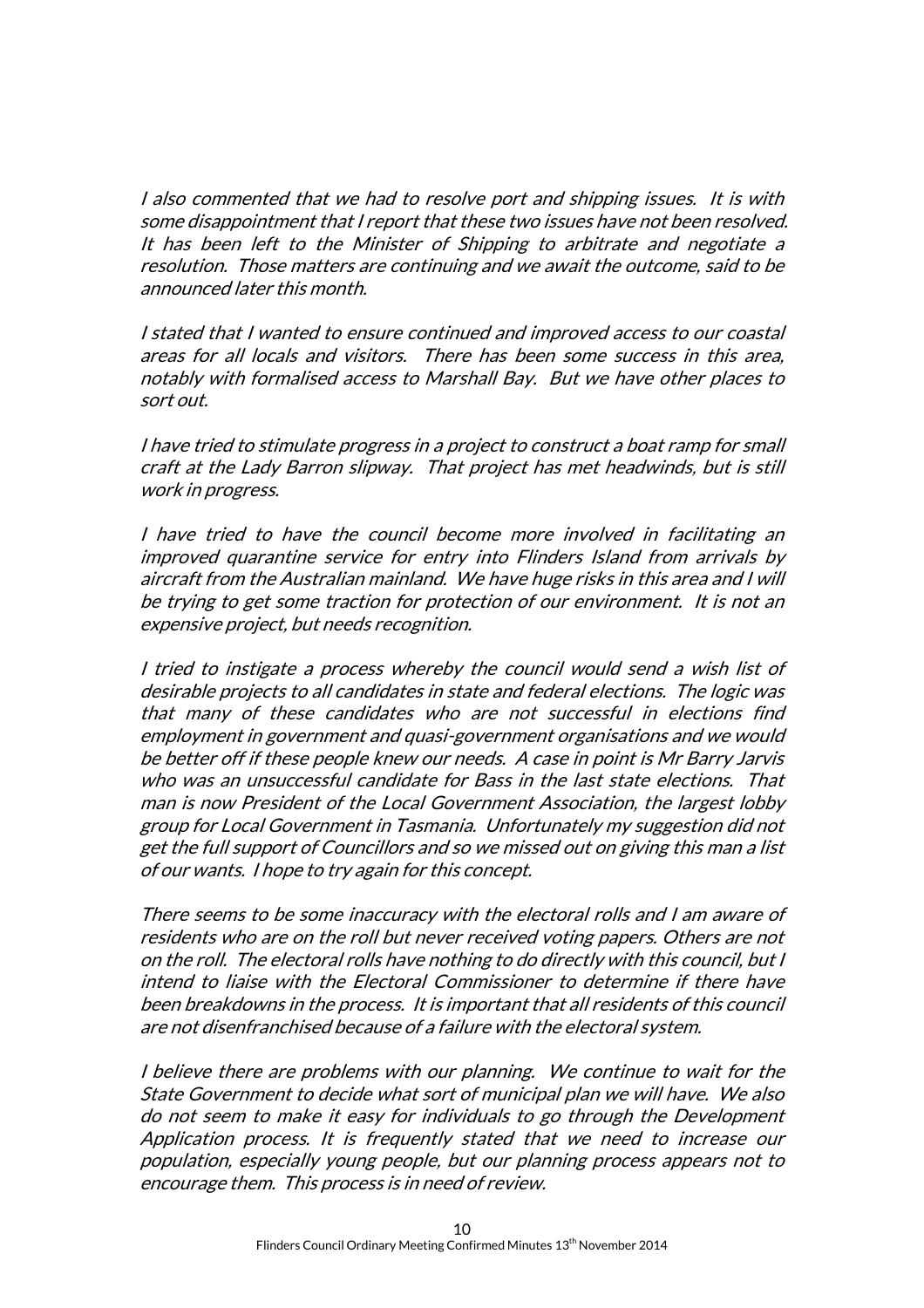Now for one off the wall. There are many shipping vessels traversing the waters over which this council has jurisdiction. The larger ones carry containers, iron ore and petroleum products. It is my belief that this council should investigate charging some rite of passage, maybe in collaboration with King Island which is in a similar situation, especially for large vessels, with the funds being set aside to be used in case these vessels suffer damage and cause pollution in our region. We have a pristine environment and we need to ensure we can keep it that way. There are enough examples globally to indicate that the perpetrators of environmental catastrophes do not take responsibility and I believe we should have a good look at the matter.

I conclude by congratulating the Councillors who are returning and welcoming the newcomers. I hope you have an enjoyable period on the council and wish you well."

#### CONFIRMATION OF MINUTES

928.11.2014 Moved: Cr P Rhodes Seconded: Cr D Williams That the Minutes from the Ordinary Council Meeting and the Closed Council Meeting held on the  $16<sup>th</sup>$  October 2014 be confirmed.

### CARRIED UNANIMOUSLY (7-0)

For: Mayor Carol Cox, Deputy Mayor Marc Cobham, Cr Chris Rhodes, Cr Peter Rhodes, Cr Ken Stockton, Cr David Williams and Cr Gerald Willis.

### PUBLIC QUESTION TIME

There were no questions from the public.

#### LATE AGENDA ITEMS

Nil

DECLARATION OF PECUNIARY INTEREST Nil

LEAVE OF ABSENCE

Nil

### **PETITIONS**

Nil

### WORKSHOPS & INFORMATION FORUMS File No: COU/0205

No Council Workshops were held during the reporting period.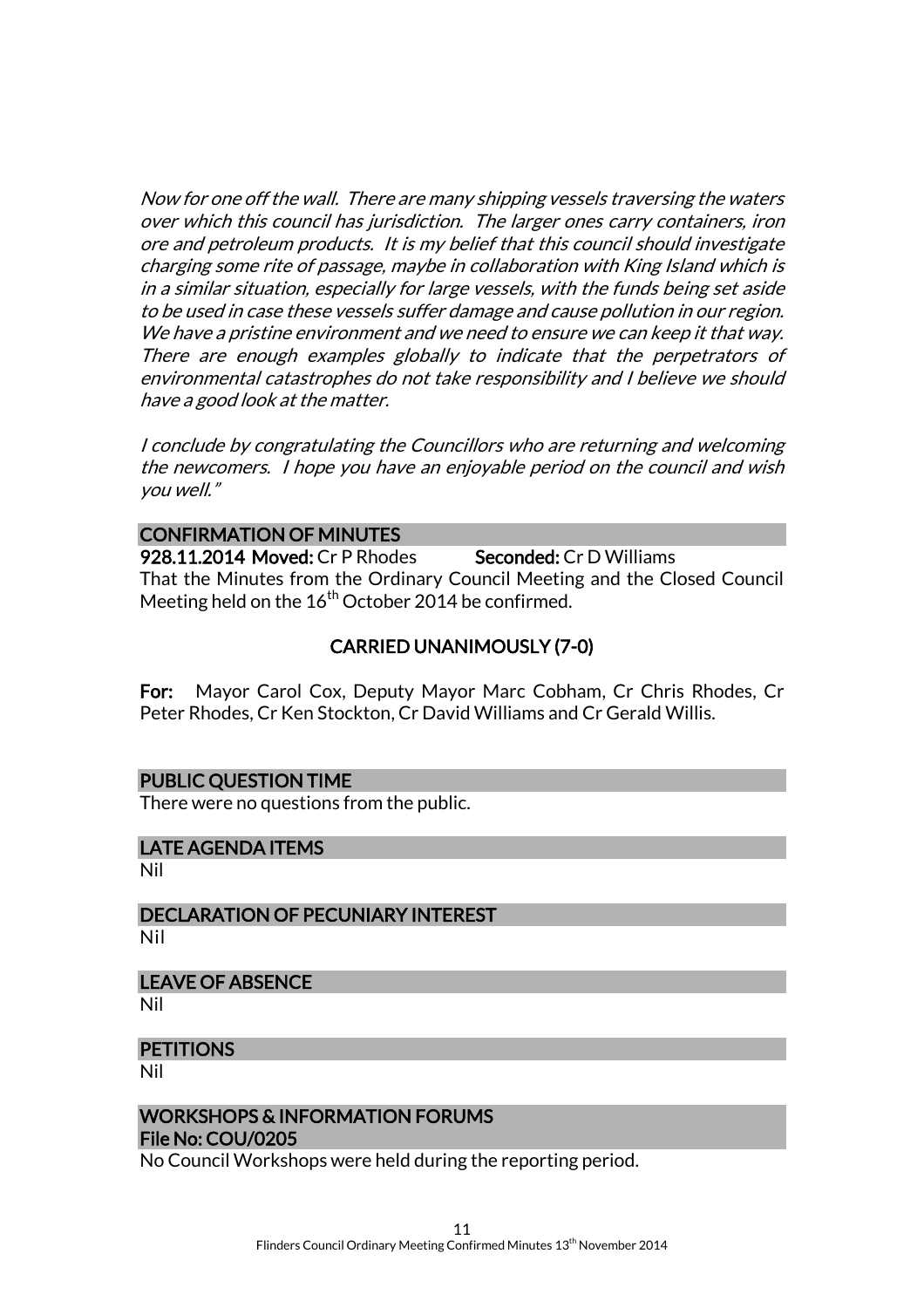### PUBLIC MEETINGS

Nil

### COUNCILLORS' QUESTIONS ON NOTICE

Nil

### COUNCILLORS' QUESTIONS WITHOUT NOTICE

There were no Councillors' questions without notice.

### PUBLICATIONS/REPORTS TABLED FOR COUNCIL INFORMATION

Nil

#### REPORTS TO BE RECEIVED

No reports from Special Committees were received during the reporting period.

#### COUNCILLORS' REPORTS

Nil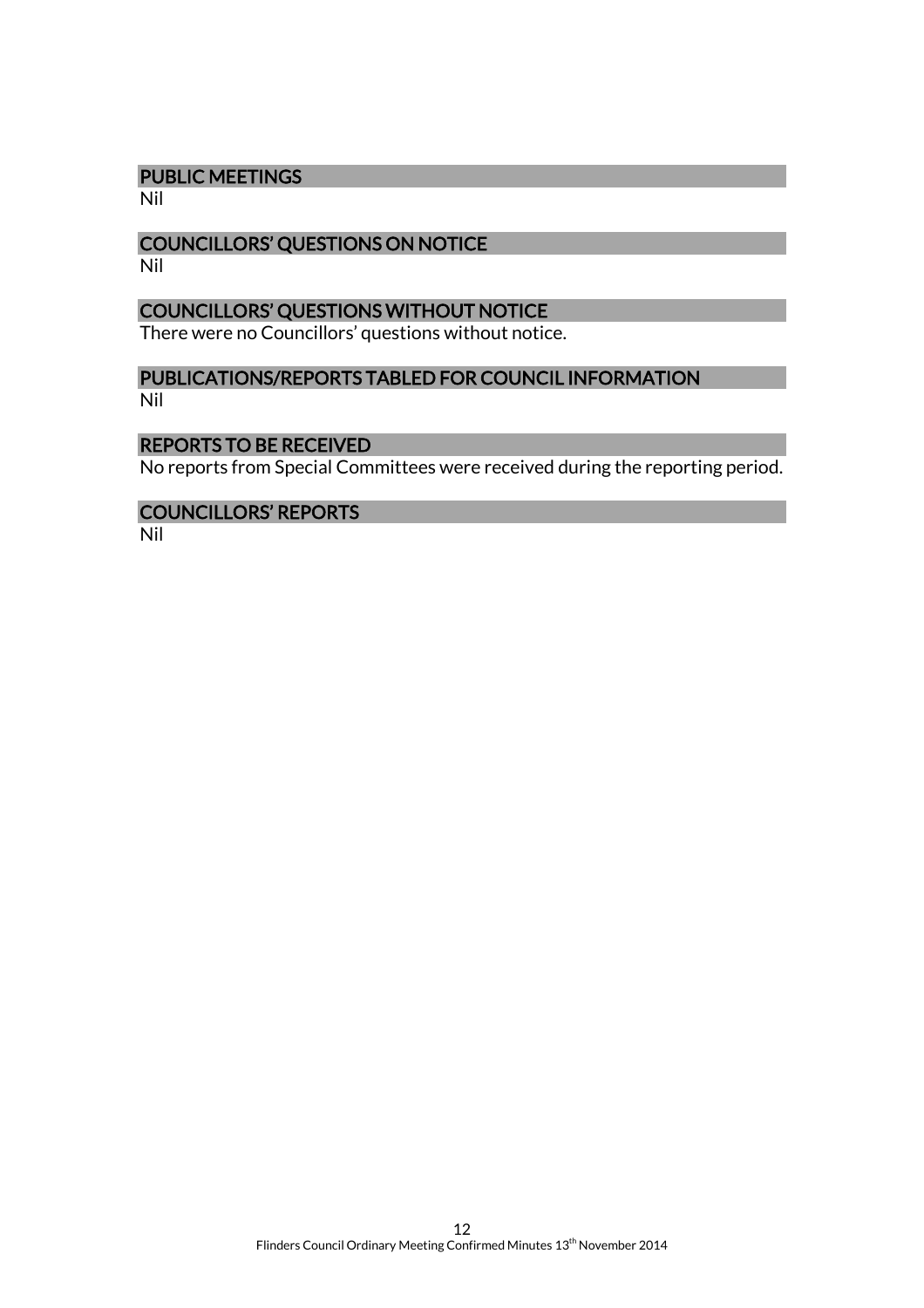### MAYOR'S REPORT:

| <b>ACTION</b>            | <b>Information</b> |
|--------------------------|--------------------|
| <b>PROPONENT</b>         | Mayor C Cox        |
| <b>FILE REFERENCE</b>    | COU/0600           |
| <b>ASSOCIATED PAPERS</b> | Nil                |

#### REPORT:

#### APPOINTMENTS:

| 10/10/14 | Meeting with Community Representative (Citizenship Award) |
|----------|-----------------------------------------------------------|
| 16/10/14 | Shipping - meeting with local users                       |
| 16/10 14 | Telstra Information session                               |
| 16/10/14 | <b>Council Meeting</b>                                    |
| 17/10/14 | <b>Flinders Island Show</b>                               |
| 18/10/14 | <b>Show Weekend Cabaret</b>                               |
| 21/10/14 | Shipping - meeting with involved parties                  |
| 26/10/14 | <b>Community Shed Opening</b>                             |
| 29/10/14 | <b>Regional Arts Dinner</b>                               |
| 31/10/14 | Gallery Opening - The Journey of the Argonauts            |

### Election

First of all I would like to thank all of the community that took the time and effort to vote in the recent election. Flinders always has a very high return rate and this election was no different with around 80% of votes returned.

I would like to thank David Williams for his loyal service and hard work as Deputy Mayor over the past few years. With only one vote separating David and Marc Cobham it was one of the closest results in the State and I congratulate Marc on his new position and look forward to working with him as Deputy Mayor.

I thank all candidates for having the willingness to put themselves in the public eye and offer their services to the communities of the Furneaux Group. Commiserations to those who were not elected and congratulations to those elected.

I also recognise the retiring Councillors, Mary-Anne Roberts and Ronald Wise, and thank them for their contributions to Council and community as elected members.

### Citizenship Award 2014

Pura Graham has over many years volunteered her time to a broad range of community events and activities, clubs and associations and is always there with a smile and a helping hand when needed most. Council was thrilled to be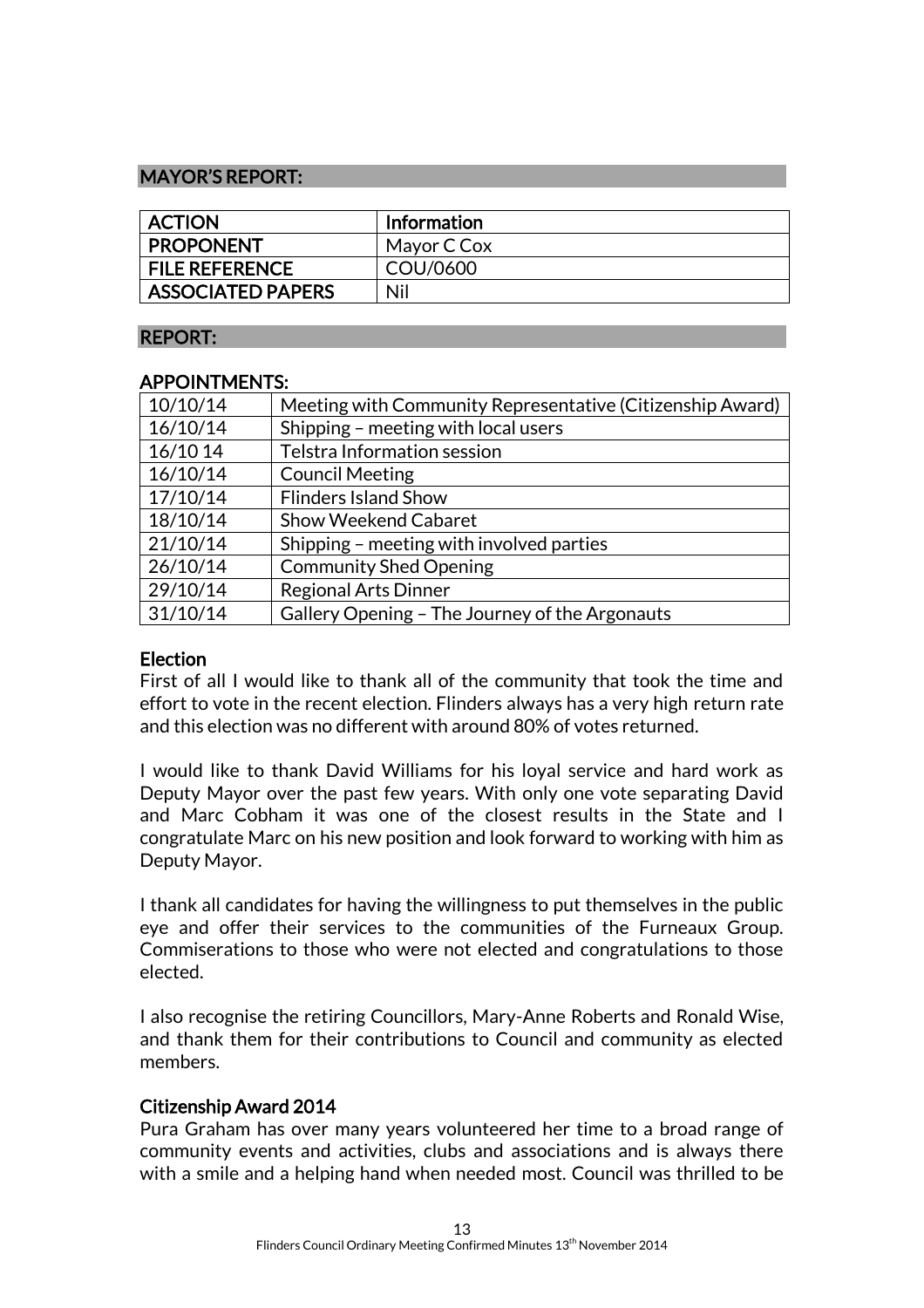able to recognise Pura's dedication and effort with the 2014 Citizen of the Year Award. Congratulations Pura!

### Community Shed

On Sunday the 26<sup>th</sup> October it was my pleasure to open the Community Shed which has found a home at the school based in the woodwork room. It is a credit to the small band of determined and dedicated proponents of the Community Shed that the issues involved in housing such a voluntary community group in an Education Department facility have been overcome. Council has supported the group with funds for the purchase of tools. A great opportunity now exists for community members to develop their wood working skills in the company of like-minded friends each Saturday morning.

### Art Gallery Opening

There was a vibrant opening of the exhibition of contemporary art by nine local artists, The Argonauts, at the community gallery. This exhibition is really worth a visit; the floating jelly fish will amaze and invite you in to view the other masterpieces.

### Shipping

The 60 day interim arrangement for stevedoring is working well and discussions are being held towards longer term arrangements.

### **Water**

TasWater is a company owned by the Tasmanian Councils, setup under State Government Legislation to provide water and sewerage services to Tasmanian towns at the same price as users state wide. Upgrading the Whitemark and Lady Barron water supplies to supply potable water falls under these arrangements. Works will begin in the coming year. TasWater officers held community engagement sessions on the island on the  $5<sup>th</sup>$  November explaining the proposed upgrade to the water supplies including increased storage, with tenders to be called in December this year.

| <b>DATE</b> | <b>WHO</b>                | <b>SUBJECT</b>                         |
|-------------|---------------------------|----------------------------------------|
| 13/10/14    | <b>Heart Foundation</b>   | Heart Foundation supports four         |
|             | Tasmania                  | <b>Honours Scholars</b>                |
| 13/10/14    | Department of             | National Youth Awards 2015             |
|             | Education                 |                                        |
| 13/10/14    | Department of the Prime   | Invitation to attend Australian of the |
|             | Minister and Cabinet      | Year Awards 2015 (apology sent)        |
| 13/10/14    | <b>Premier's Physical</b> | Invitation to attend Medibank Active   |
|             | <b>Activity Council</b>   | Tasmania Awards 2014 (apology          |
|             |                           | sent)                                  |
|             |                           |                                        |

### CORRESPONDENCE IN: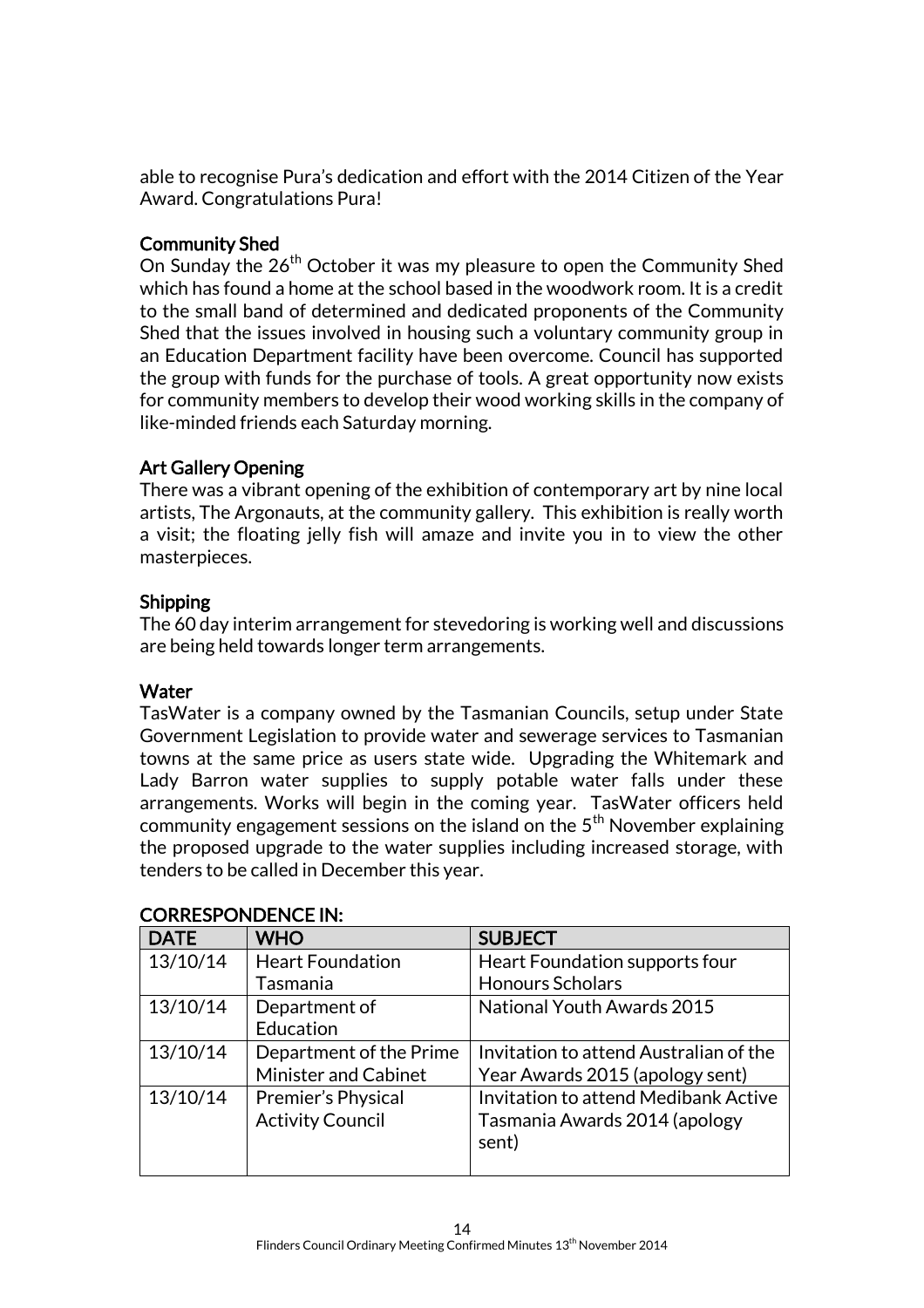| 13/10/14 | Furneaux Islands'               | Invitation to officiate at the opening                            |
|----------|---------------------------------|-------------------------------------------------------------------|
|          | <b>Community Shed</b>           | of the Furneaux Islands' Community                                |
| 16/10/14 | Incorporated<br>Miles Hampton,  | Shed Incorporated (accepted)<br>Notice of Owners Representatives' |
|          | Chairman, TasWater              | Quarterly Briefing - 13/11/14                                     |
|          |                                 | (apology sent)                                                    |
| 16/10/14 | <b>Integrity Commission</b>     | 'Speak up' Campaign update                                        |
| 16/10/14 | <b>Flinders Island District</b> | October school newsletter                                         |
|          | High School                     |                                                                   |
| 17/10/14 | Phillip Hoysted, Director       | 'Councillor Allowances Information                                |
|          | of Local Government             | Sheet' for the year 1 November 2014<br>- 31 October 2015          |
| 17/10/14 | Northern Tasmania               | NTD News Update 17 October                                        |
|          | Development (NTD)               | 2014                                                              |
| 20/10/14 | Ailsa Sykes, TasWater           | Notice of TasWater General Meeting                                |
|          |                                 | $-13/11/14$                                                       |
| 22/10/14 | Stephanie Watson, Local         | Media Release - New President Elect                               |
|          | <b>Government Association</b>   | for Local Government Association of                               |
|          | of Tasmania                     | Tasmania                                                          |
| 22/10/14 | Derek Le Marchant,              | Invitation to attend the Regional                                 |
|          | Executive Officer,              | Innovation and State Growth session                               |
|          | Northern Tasmania               | $-7/11/14$                                                        |
|          | Development                     |                                                                   |
| 23/10/14 | Will Hodgman MP,                | Invitation to attend TasInvest 2014 -                             |
|          | Premier                         | 17-19/11/14 (accepted)                                            |
| 23/10/14 | Katrina Gallo, Event            | Invitation to attend Tasmania                                     |
|          | Manager                         | <b>Community Achievement Awards</b>                               |
| 23/10/14 |                                 | 21/11/14 (apology sent)                                           |
|          | Anglican Church                 | Invitation to attend Sea Sunday                                   |
| 23/10/14 | Miles Hampton,                  | Community Event (apology given)<br>Invitation to attend TasWater  |
|          | Chairman TasWater               | General Meeting - 13/11/14 (apology                               |
|          |                                 | sent)                                                             |
| 23/10/14 | <b>Flinders Island District</b> | Invitation to attend Tea Party with                               |
|          | High School                     | Mrs Smith (apology sent)                                          |
| 23/10/14 | John Jarratt, Asbestos          | <b>Asbestos Awareness Promotion Kit</b>                           |
|          | Awareness Ambassador            |                                                                   |
| 26/10/14 | Kevin Butler, BlazeAid          | <b>BlazeAid Disaster Relief</b>                                   |
| 30/10/14 | <b>Tracey Clark, Northern</b>   | NTD's AGM - 5/12/14                                               |
|          | Tasmania Development            |                                                                   |
| 30/10/14 | Fiona Madigan, Local            | Invite to attend Mayor's Professional                             |
|          | <b>Government Association</b>   | Development Day-20/11/14                                          |
|          | of Tasmania                     |                                                                   |
|          |                                 |                                                                   |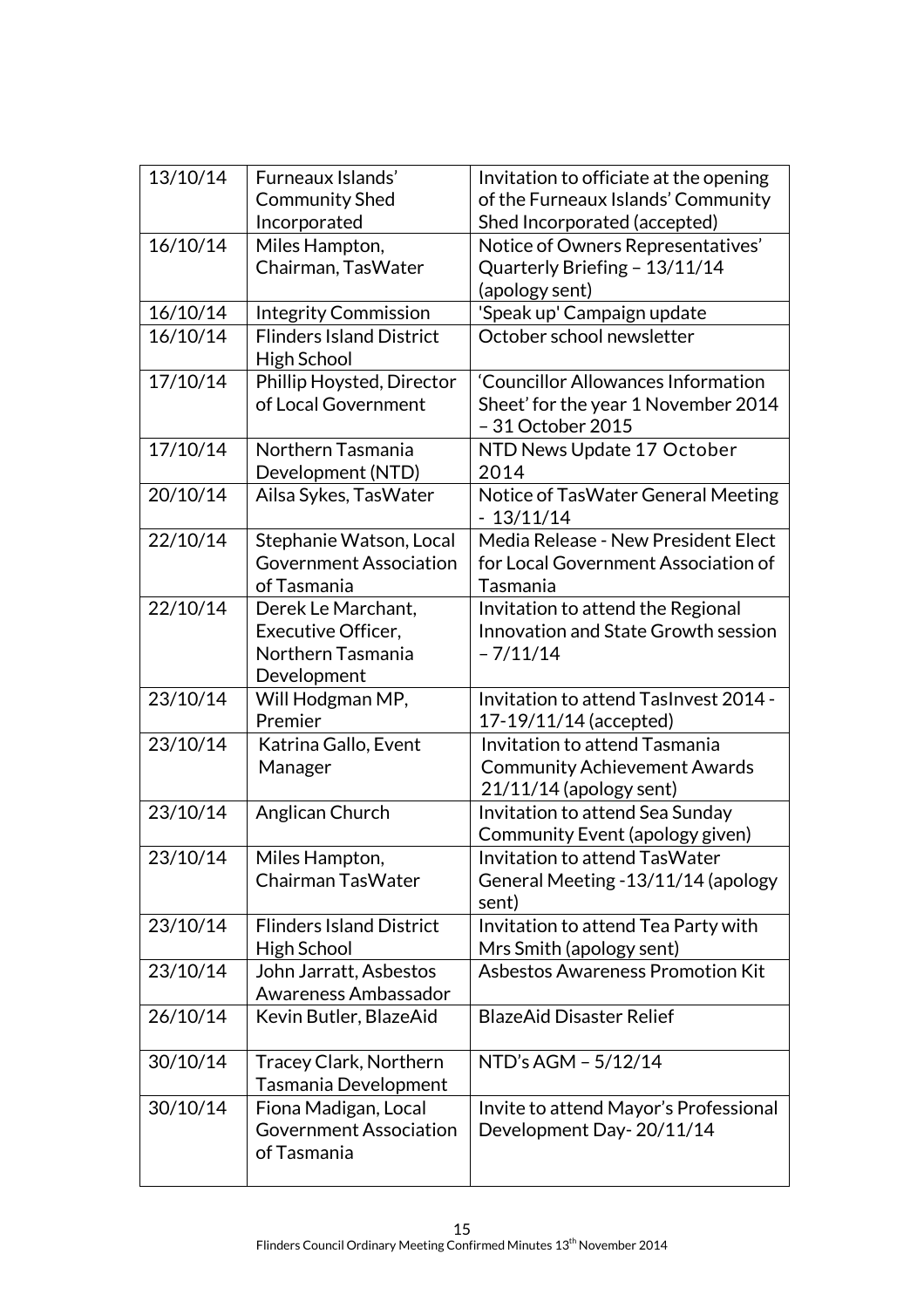| 31/10/14 | Nikki Millard, Taslvest   | Confirmation of Registration to      |
|----------|---------------------------|--------------------------------------|
|          | Conference                | <b>TasInvest Conference</b>          |
| 04/11/14 | Roy McCormick             | Tas Water's Island investment        |
| 04/11/14 | Wendy Summers, Office     | Meeting with Deputy Prime Minister   |
|          | of Andrew Nikolic AM      | and Minister for Infrastructure, Hon |
|          | <b>CSC MP</b>             | Warren Truss MP - 7/11/14            |
| 05/11/14 | Eva Cripps, Tasmanian     | Update from Tasmanian Motorcycle     |
|          | Motorcycle Council        | Council                              |
| 05/11/14 | <b>Tourism Northern</b>   | Invitation to attend Tourism         |
|          | Tasmania                  | Northern Tasmania Champions of       |
|          |                           | Tourism - 17/12/14                   |
| 06/11/14 | Peter Gutwein MP,         | Response to letter regarding         |
|          | Minister for Planning and | requirements to establish an Audit   |
|          | <b>Local Government</b>   | Panel                                |

### CORRESPONDENCE OUT:

| <b>DATE</b> | <b>WHO</b>          | <b>SUBJECT</b>                     |
|-------------|---------------------|------------------------------------|
| 16/10/14    | Alan & Liz Robinson | Response to a proposal             |
| 28/10/14    | <b>Gail Smith</b>   | Best wishes for retirement from    |
|             |                     | teaching                           |
| 06/11/14    | Roy McCormack       | Response to letter                 |
| 06/11/14    | Various             | Letters to unsuccessful candidates |
|             |                     | for election                       |

### VOTING REQUIREMENTS:

Simple Majority

### RECOMMENDATION:

That the Mayor's report be received.

### DECISION:

929.11.2014 Moved: Cr G Willis Seconded: Cr P Rhodes That the Mayor's report be received.

### CARRIED UNANIMOUSLY (7-0)

For: Mayor Carol Cox, Deputy Mayor Marc Cobham, Cr Chris Rhodes, Cr Peter Rhodes, Cr Ken Stockton, Cr David Williams and Cr Gerald Willis.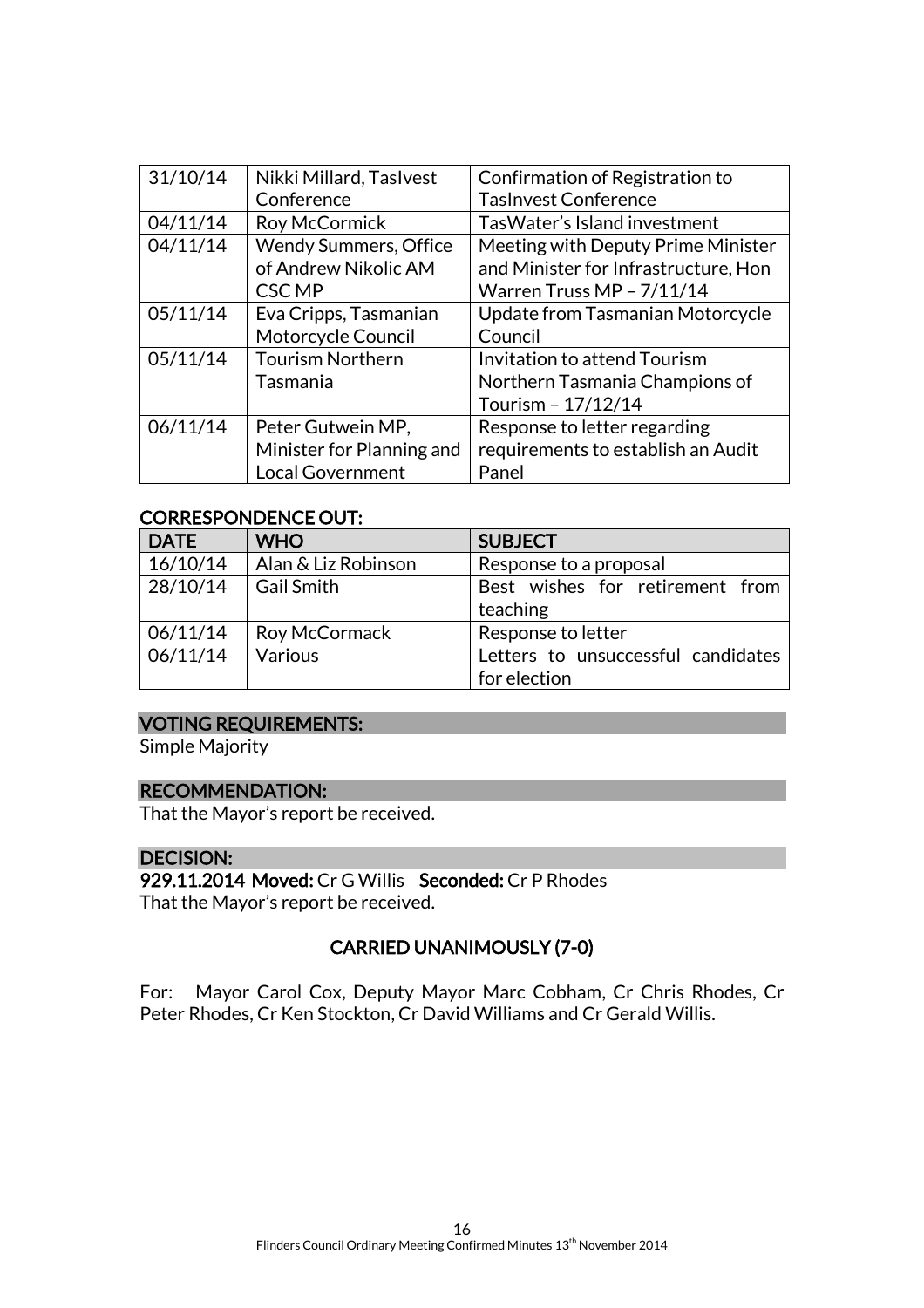### A. DEVELOPMENT SERVICES AND PLANNING APPLICATIONS

### Mayor Carol Cox announced at 5.29pm that pursuant to Section 25 of the Local Government (Meeting Procedures) Regulations 2005 the Council will now act as a Planning Authority under the Land Use Planning and Approvals Act 1993.

### Item A1: Development Application – (Nick Griggs & Co.)

| <b>ACTION</b>            | <b>Decision</b>                             |  |  |  |
|--------------------------|---------------------------------------------|--|--|--|
| <b>PROPONENT</b>         | Nick Griggs & Co.                           |  |  |  |
| <b>OFFICER</b>           | James Ireland (Consultant Town Planner)     |  |  |  |
| <b>APPROVED BY</b>       | Karin Van Straten (Senior Consultant Town   |  |  |  |
|                          | Planner)                                    |  |  |  |
| <b>FILE REFERENCE</b>    | DA2014/015                                  |  |  |  |
| <b>ASSOCIATED PAPERS</b> | Annexure 1: Agricultural & Natural Values   |  |  |  |
|                          | Report                                      |  |  |  |
|                          | Annexure 2: Bushfire Hazard Management Plan |  |  |  |
|                          | Annexure 3: Forest Practices Plan           |  |  |  |
|                          | Annexure 4: Plan of Subdivision             |  |  |  |
|                          | Annexure 5: Planner's Report                |  |  |  |
| Deonocoli                | 00 slue halanes let steged subdivision      |  |  |  |

Proposal: 23 plus balance lot staged subdivision

Location: North East River Road, Palana (CT: 237440/1 & 159958/1)

Applicant: Nick Griggs & Co.

Zoning: Rural Zone

Special Areas: Visually Sensitive Area

Representations: One (in support)

### INTRODUCTION:

This report considers an application for a 23 plus balance lot staged subdivision of land located at North East River Road, Palana (CT: 237440/1 & 159958/1).

### **Subject Site**

The subject site comprises two lots with frontage to Edens Road in Palana. Together the lots total 392.4ha and slope down from 110m at the western end to 10m at North East River Road, which runs along the eastern edge of the site. The majority of the site - the part south of Edens Road - is a former pine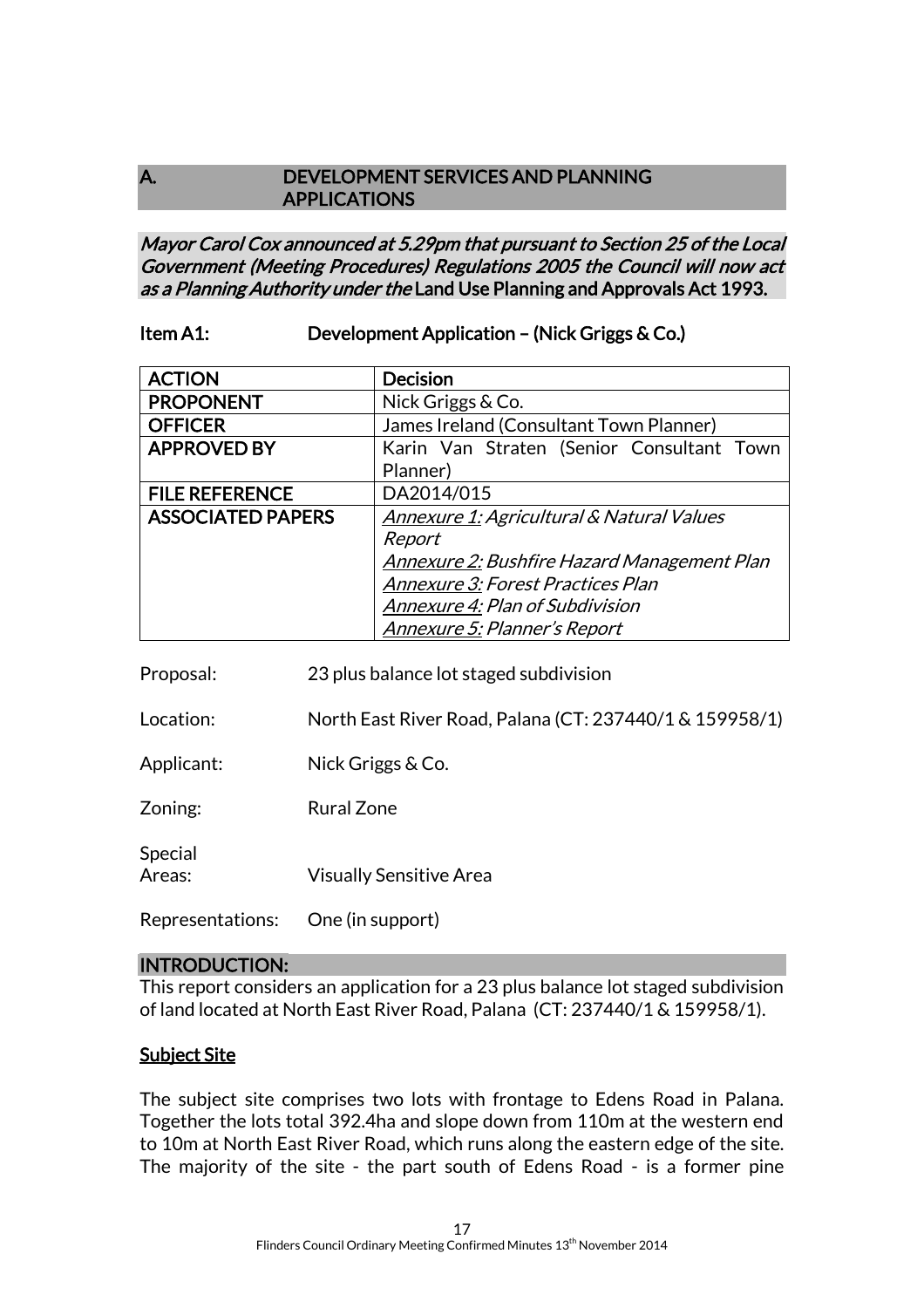plantation that has recently been harvested. Further plantation use is not economically viable. The northern side of Edens Road plus small parcels in the north east corner of the site and on the east side of North East River Road have remnant vegetation. This comprises coastal scrubland and a threatened community, Eucalyptus viminalis - Eucalyptus globulus coastal forest and woodland (refer to map).

The subject site is currently vacant of development with the exception of some rough forestry tracks. Edens Road runs through the site but is only partially formed (essentially a 4WD track). To the north, west and south are eleven neighbouring lots of 40-100ha and all are zoned rural. Six appear to be vacant and five have some development. To the east is the North East River Game Reserve through which North East River Road runs.



### Zoning

The subject property is located within the Rural Zone, pursuant to the *Flinders* Planning Scheme 1994.

### Special Areas

The part of the subject site above the 40m contour is affected by the visually sensitive special area. It comprises approximately 60% of the site.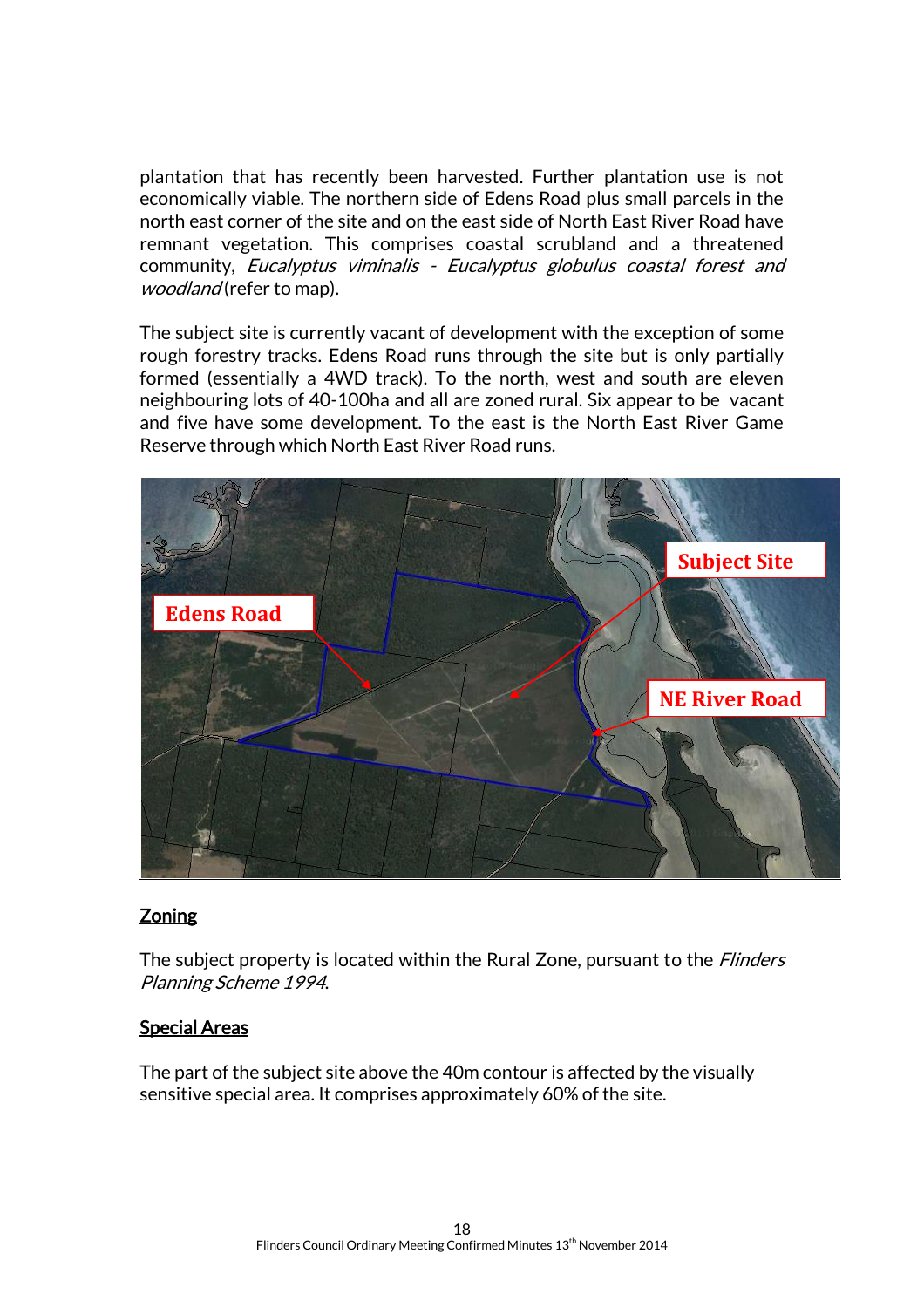

### **Statutory Timeframes**

Date Received: 15/5/14 Request for further information: 2/6/14 Information received: 12/9/14 Advertised: 1/10/14 Closing date for representations: 15/10/14 Extension of time granted: 14/10/14 Extension of time expires: 1/12/14 Decision due: 1/12/14

### OFFICER'S REPORT:

### General

It is proposed to subdivide the subject site into 23 lots plus a balance lot, with lots varying in size from 10ha to 68.1ha. Subdivision will be staged. Lots 1 to 8 and 23 have frontage to North East River Road. The 14.13ha balance lot (Lot 100) is located on the eastern side of North East River Road is proposed to be public open space (Note: Council staff do not support this). Lots 9 to 22 have frontage to Edens Road, which will require upgrading to comply with the Bushfire Code and provide convenient access. Lot 23 also has a second access via a right of way to Edens Road to comply with the Bushfire Code. Lots within the threatened community have been designed to allow a building envelope that will avoid removal of this community. The lots on the ridgeline in the southern part of the site are large enough (60ha plus) to accommodate a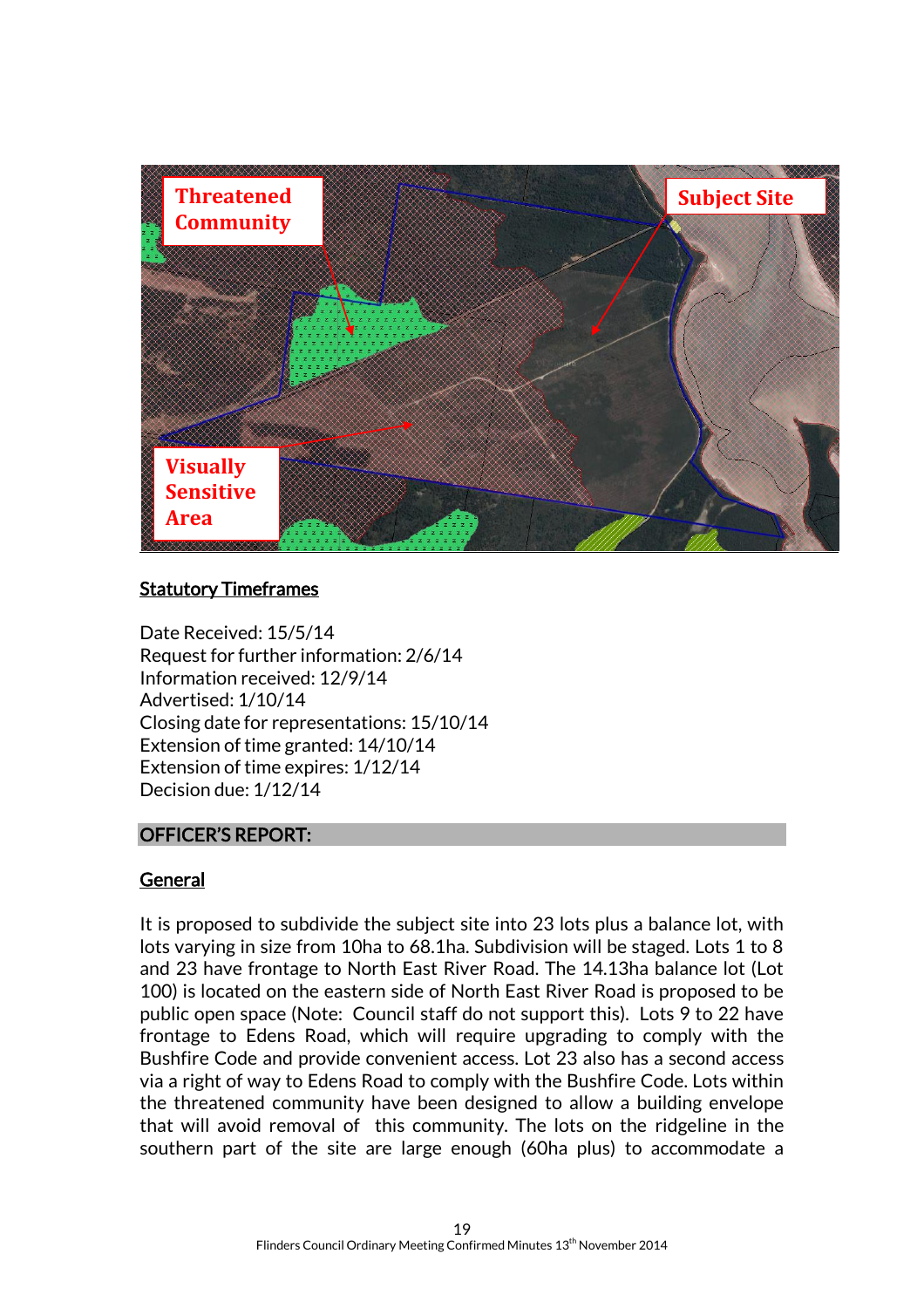dwelling away from the ridge line. Additional works required for the subdivision are limited to the upgrade of Edens Road and the provision of services.

**Staging Details:** 

| Stage 1: | Lots $1-9$ |  |  |                                                                    |  |  |
|----------|------------|--|--|--------------------------------------------------------------------|--|--|
| Stage 2: |            |  |  | Lots 10-13 and 17-23 (the upgrade of Edens Road and                |  |  |
|          |            |  |  | construction of right of way will be required prior to this stage) |  |  |
| Stage 3: | Lots 14-16 |  |  |                                                                    |  |  |

### Assessment:

Pursuant to Section 81 of the Local Government (Building and Miscellaneous) Act 1993, subdivision requires a discretionary application.

### Clause 3.10 Consideration of Applications for Planning Permits

Council shall take into consideration the following:

1. the objectives, the intent of the zone, use and development principles, any development plan affecting the land and any relevant development standards or other relevant requirements of the Scheme;

An assessment is made below:

### 5.8.1 Zone Intent

- (a) The Rural Zone on Flinders Island is intended to maintain the existing rural character of the island which is typified by a pattern of areas of open farmland, typically with shelter belts of remnant vegetation, interspersed with irregular areas of native vegetation and substantial unspoiled landform. On other islands within the Planning Area the zone is intended to preserve the existing character which displays minimal signs of European occupation.
- (b) Use and development in the Rural Zone is intended to accommodate agricultural uses and development predominantly, with some compatible non-agricultural uses and development in appropriate circumstances, including tourist operation and rural industries. Forest plantations may be appropriate where they do not adversely affect the character of an area or detract from important views.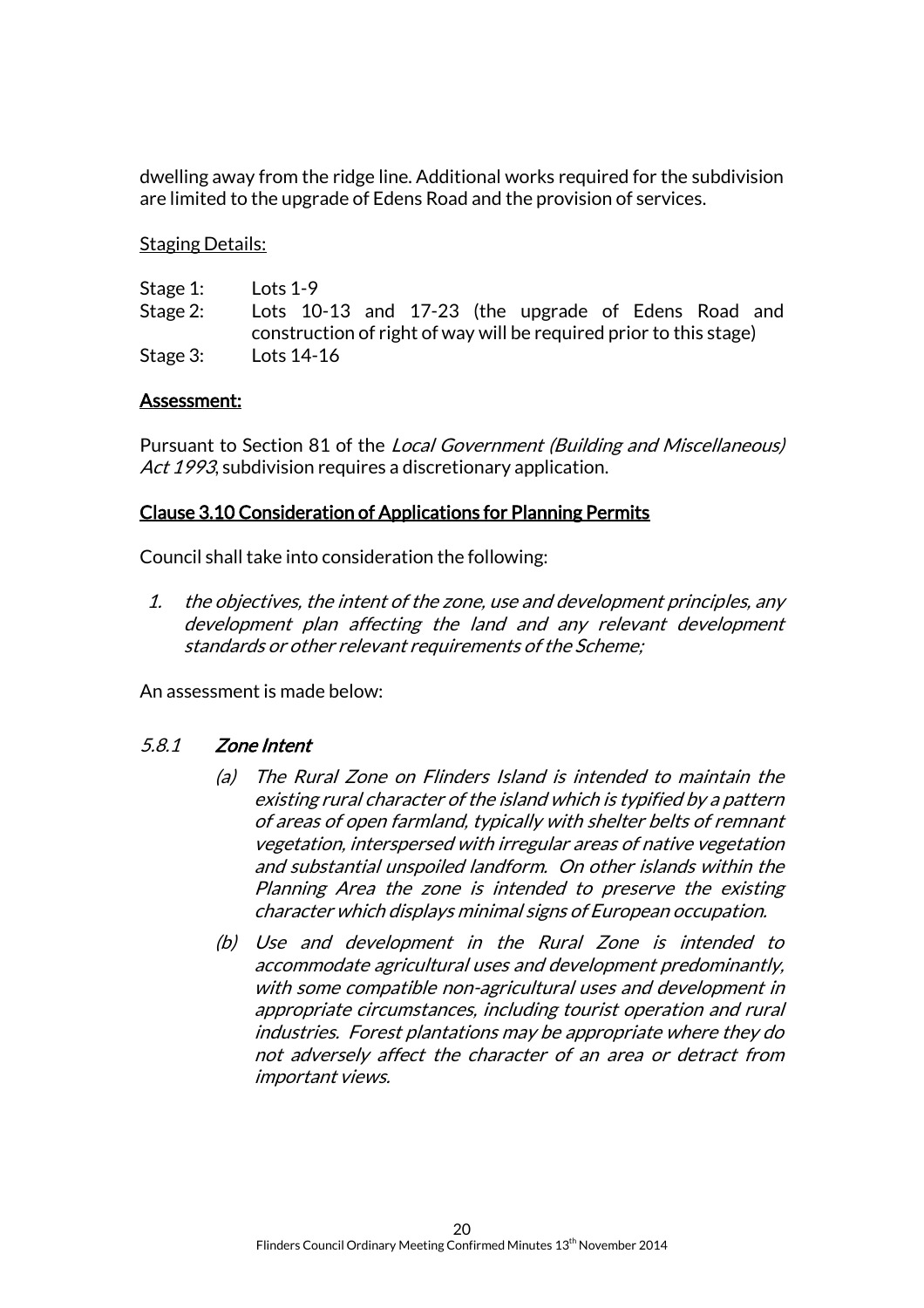COMMENT: The proposal is consistent with the zone intent. Compatible nonagricultural uses can be accommodated in appropriate circumstances and it is considered that these apply in this case. This is expanded on at various points elsewhere in this report.

### 5.8.2 Desired Zone Character and Zone Guidelines

- (a) The use or development of small existing rural lots for the purpose of residential living shall only be approved where such use or development is compatible with any existing or potential agricultural use of that land or surrounding lands.
- (b) Use or development should enhance the rural character of the zone. Buildings should be substantial distances from the road frontage and apart, unless inappropriate for operational or topographical reasons. Where land clearance is undertaken it should be visually sympathetic; important trees (or stands of trees) should be retained, important hilltop locations should not be cleared and location of trees and shrubs along fence lines, property boundaries, watercourses and at property entrances is encouraged. Buildings and structures for aquaculture should be sited with regard to the protection of coastal scenery and compatibility with recreational use of the coastline.
- (c) Land use or development and management practices shall be environmentally appropriate and shall avoid contamination or despoliation of the land, ground water, water courses, shore-lines, lagoons and marshes. Sand-dunes and coastal vegetation and ecologically important areas shall be protected from degradation.
- (d) Forestry activities in the zone shall be in accordance with the Forest Practices Code

COMMENT: The agricultural report submitted with the application states that 'The title has no agricultural value now and no agricultural potential' which meets (a). In relation to (b), the current character of the land is an exhausted pine plantation which is not consistent with the desired rural character. In the absence of it having any agricultural potential, residential use of the land will enhance the rural character. The proposed lots are sufficiently large for future buildings to be substantial distances from the road and from each other. Any future dwelling will require a discretionary planning application. Vegetation removal will not be required for the subdivision itself. Vegetation removal for future residential development will be minimal as the pine plantation has been harvested. Some removal will be required on the lots north of Edens Road. The natural values report that accompanied the application required the realignment of the lots in the threatened community to enable building envelopes on these lots to avoid removal of this community and this has been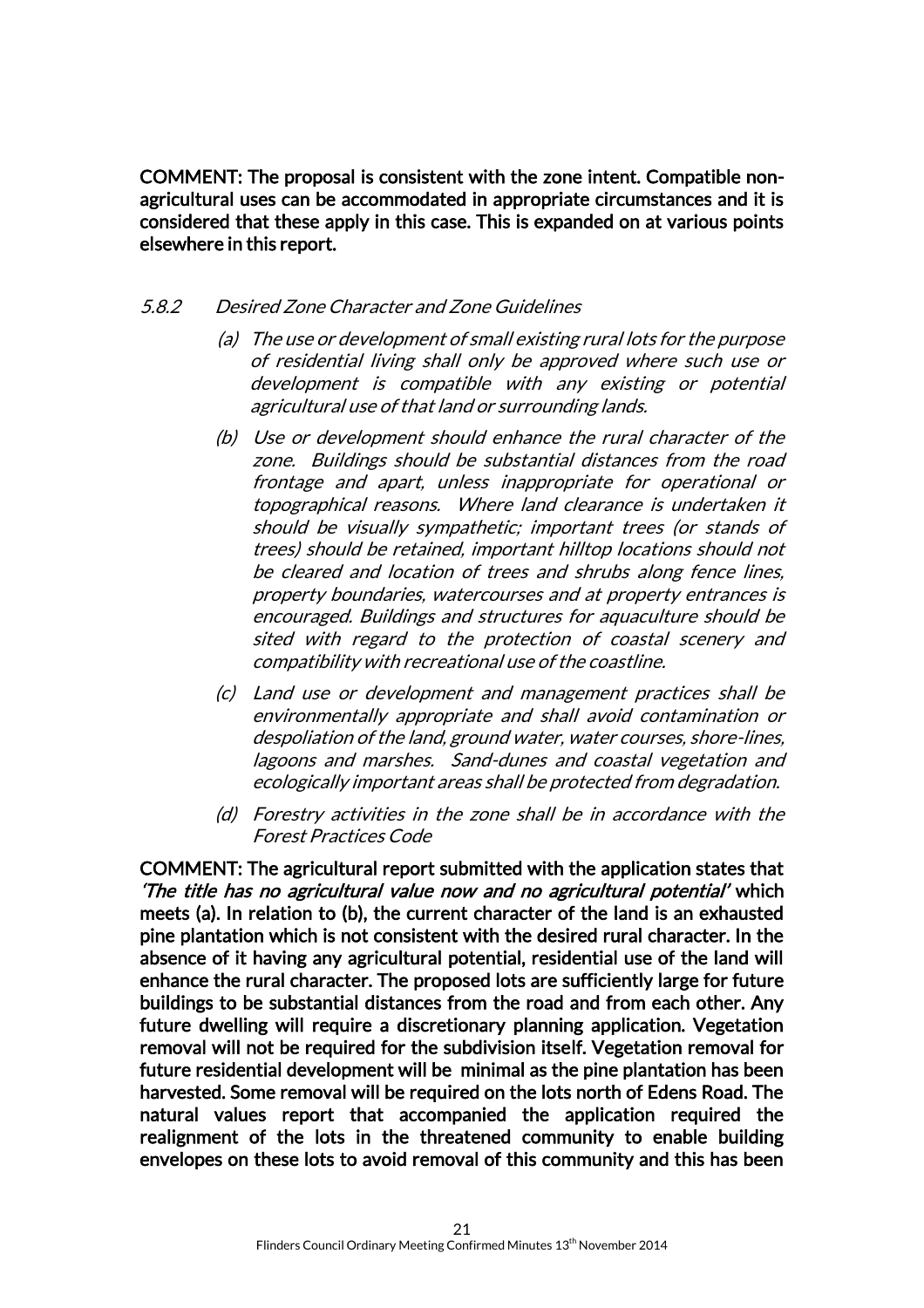done (this is now the application plan). The future residential use of this subdivision is likely to meet (c). Criterion (d) is NA as forestry is not proposed.

### 5.8.3 Subdivision Standards

- (a) The minimum lot size is 40 ha
- (b) A lot less than 40 hectares may be approved at Council's discretion for the following purposes;
	- (i) For an intensive agricultural use;
	- (ii) For a use, other than agriculture, that is consistent with the zone intent, desired zone character and zone guidelines;
	- (iii) For an aquaculture use;
	- (iv) For a servicing facility, infrastructure or recreational use;
	- (v) For boundary alterations where no additional titles are created and the resultant lots will comply with the intent of the zone.
- (c) In considering an application under Clause 5.8.3(b) Council shall require a detailed assessment of the proposal prepared by a suitably qualified, independent, agricultural consultant that demonstrates:
	- $(i)$  In the case of lots for intensive agricultural use, the capacity of the proposed lot(s)
	- (ii) other cases, the agricultural capacity of the proposed lot(s) (including any balance lot) and methods which will be employed to safeguard their agricultural capacity;
- (d) Before accepting an application under Clause 5.9.3(b) Council may require the applicant to submit a Development Plan for the land to which the application relates. The Development Plan should show that:
	- (i) Subdivision will not fragment or diminish the agricultural potential of the land;
	- (ii) Subdivision will not result in ribbon development along roads and coastlines;
	- (iii) Development will not cause significant adverse impact on the natural environment, flora and fauna, coastal waters, watercourses or skylines;
	- (iv) Development or use will not be likely to result in land use conflict with existing land uses in the vicinity.

COMMENT: The proposal must rely on (b) ii) as 21 of the 23 proposed lots are smaller than the 40ha minimum at (a). To apply this clause, a use must be attached to the subdivision proposal. It is intended that the use of the new lots will be residential. An assessment of this proposed use against the zone intent, desired zone character and zone guidelines is made under 3.10 (1.). The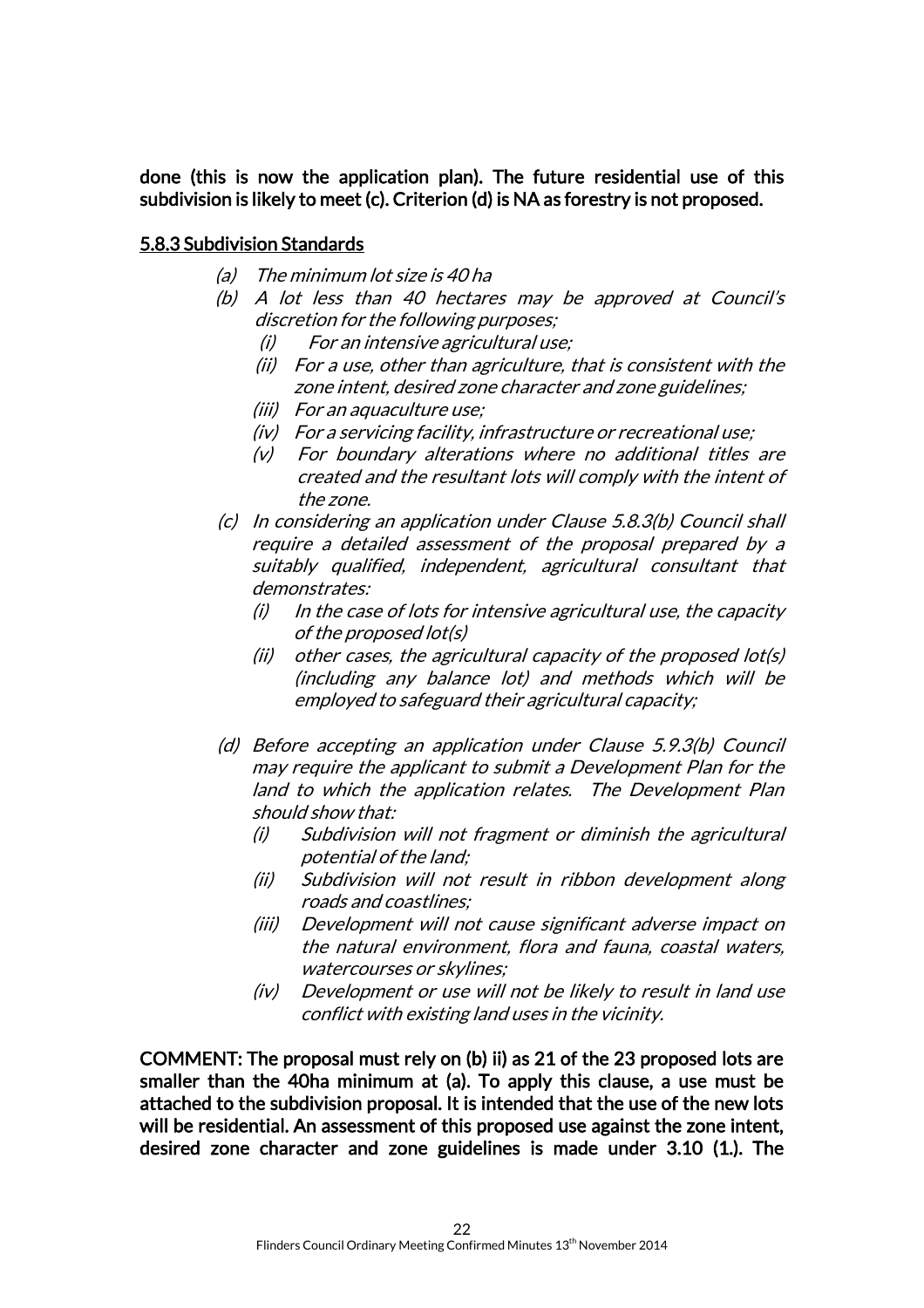### agricultural report submitted with the application states that 'The title has no agricultural value now and no agricultural potential' which meets (c) (ii).

2. any relevant proposals, reports or requirements of any public authorities;

### NA. None were received.

3. any representations received following public notification where required under the Act;

### One representation was received. It was in support of the proposal.

- 4. whether any part of the land is subject to:
- (a) landslip, soil instability, or erosion;
- (b) excessive slope;
- (c) ponding or flooding;
- (d) bush fire hazard;
- (e) a Protected Catchment District under Water Management Act 1999;
- (f) any Special Area Provisions in Part 7;
- (g) pollution; and
- (h) other hazards to safety or health.

### The land is subject to bushfire hazard. An assessment against *Schedule 7* Development in Bushfire Prone Areas is made elsewhere in this report.

- 5. whether the proposed use or development is satisfactory in terms of its siting, size or appearance and levels of emissions in relation to:
- (a) existing site features;
- (b) adjoining land;
- (c) the streetscape and/or landscape;
- (d) the natural environment;
- (e) items of historic, architectural or scientific interest;
- (f) buffer zones, attenuation areas,
- (g) easements;
- (h) a water supply for fire fighting purposes;
- (i) any received pollution;
- (j) the escape of pollutants into storm drains and watercourses: and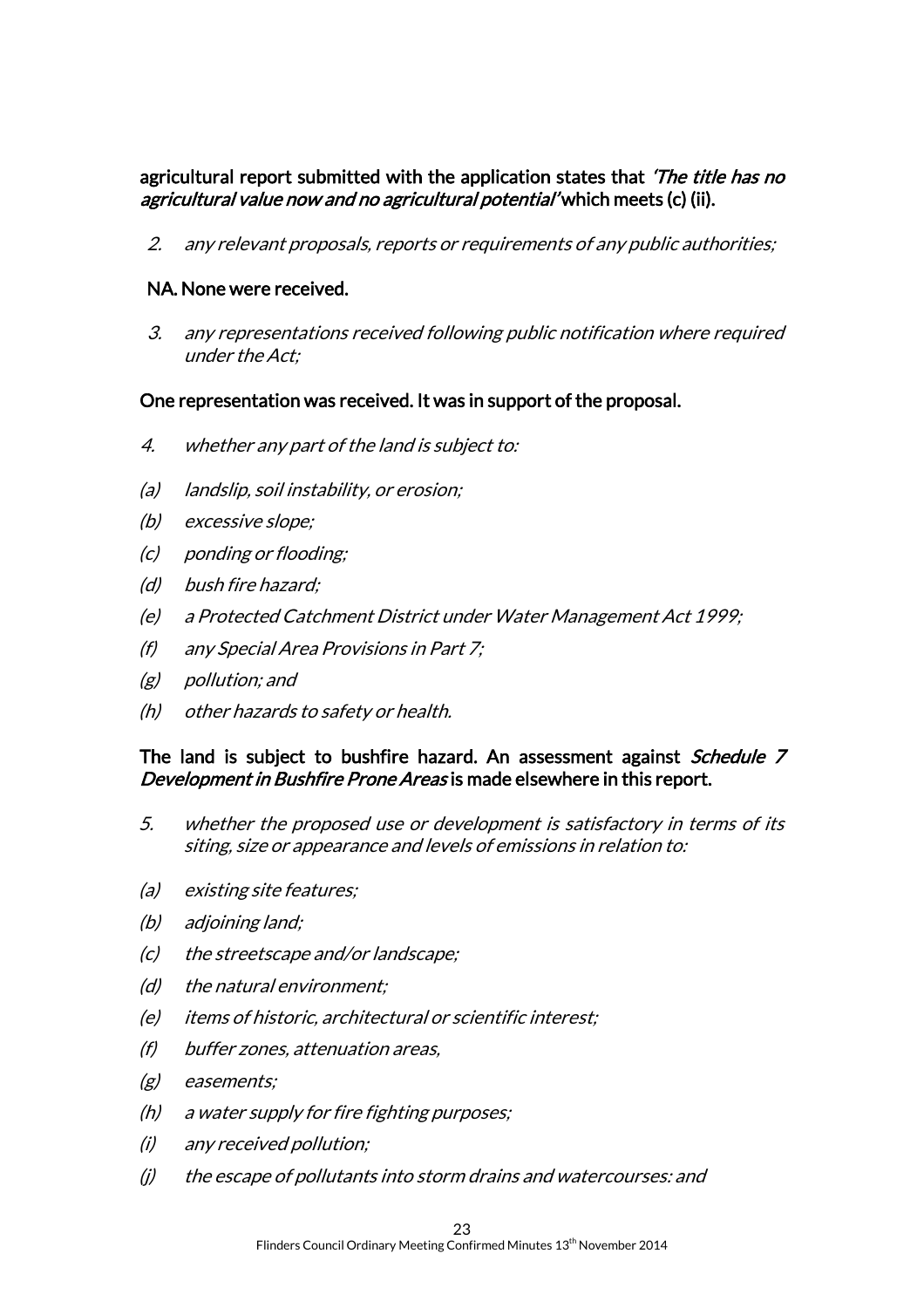(k) isolation, separation from other lands.

### An assessment of these is made elsewhere in this report.

6. whether the proposed use or development will be supplied with an adequate level of infrastructure and services, and if there is any necessity to improve deficient access, roads or road junctions, water, sewerage, electricity or transport services and the like, without detriment to existing users;

It would be a condition on a permit that each lot is provided with services. It is understood that the existing infrastructure including the road network (subject to the upgrade of Edens Road) has sufficient capacity to serve the new lots.

7. whether the proposed use or development would adversely affect the existing and possible future use or development of adjacent land, and vice versa;

### There is no agricultural use on adjacent land. Notwithstanding this, the residential development of the subject site will not adversely affect any future agricultural use on adjacent land.

8. the provision of adequate landscaping, amenity facilities and illumination, and the treatment of the site generally;

### NA. None proposed/required.

9. the sight distances available to and from proposed point(s) of access, together with an estimate of the speed of passing traffic;

### NA. Existing access points.

10. the design and siting of the proposal to enable reduction in energy consumption through alternative energy use or reduction in demand; and

### NA. Will apply to future dwelling applications.

11. the safety and well-being of the general public.

### Complies.

12. Any other matter which Council is of the opinion is relevant to the particular application.

### None stated.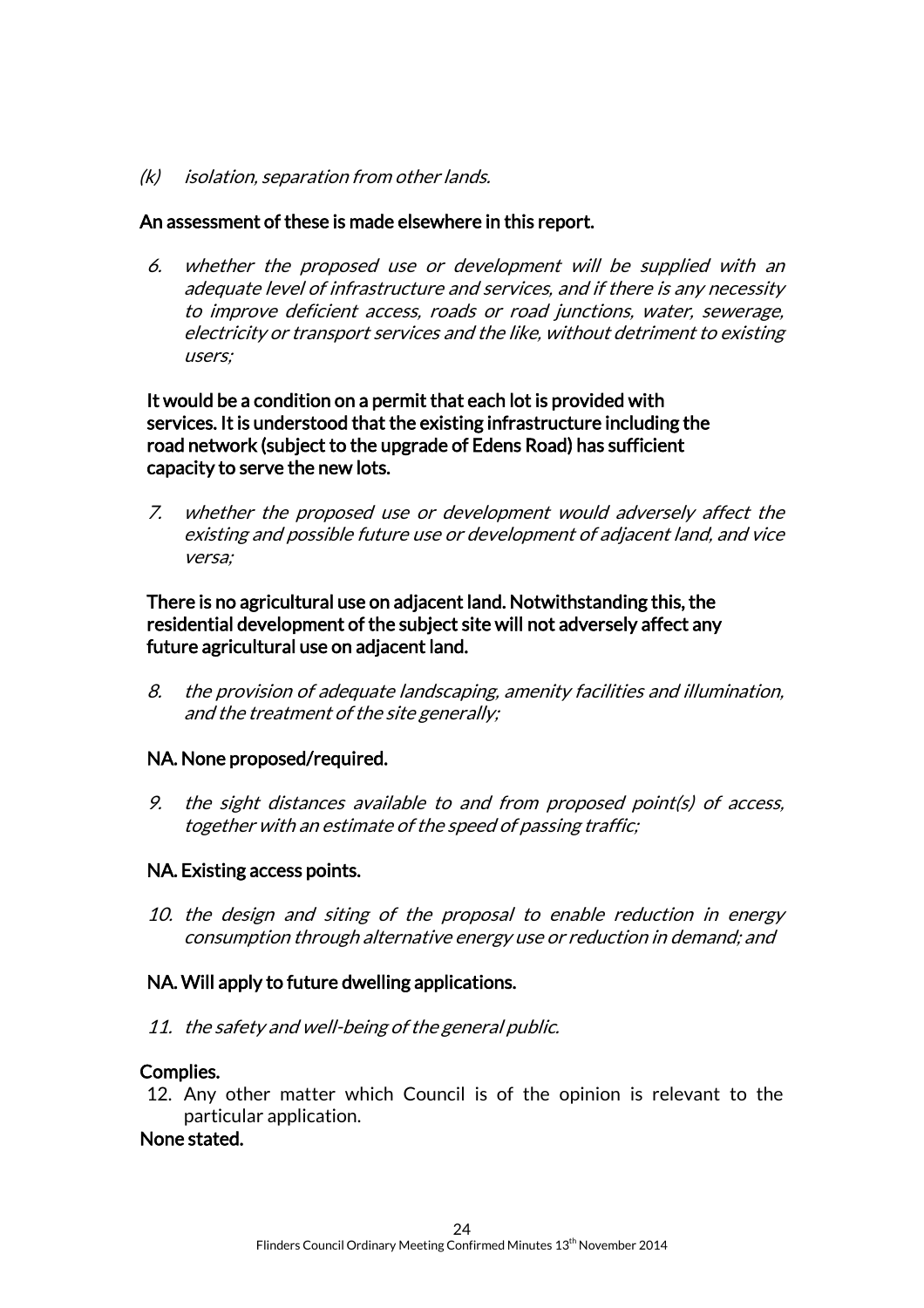### 4.1 Plans of Subdivision

- 4.1.1 In considering any application for the subdivision of land Council must:
	- (a) give consideration to the matters listed in Clauses 3.9  $\&$  3.10 as far as they be relevant to a subdivision;
	- (b) in no case approve the subdivision of any lot or other block of land of a size, shape or dimension other than is provided for in Part 6 of this Scheme and required to enable all other relevant provisions of this Scheme to be met; and
	- (c) have regard to any other relevant matters required under this Scheme and the provisions of the Local Government (Building and Miscellaneous Provisions) Act, 1993;

COMMENT: In relation to (a) and (b) an assessment is provided elsewhere in this report. In relation to (c), pursuant to Section 81 of the *Local Government* (Building and Miscellaneous) Act 1993, subdivision requires a discretionary application.

### Part 6 – Use and Development Principles

An assessment is made below against the relevant principles (those that are not applicable have been omitted for brevity):

6.0 Use and development shall be consistent with the following principles:

### 6.1 Use

- (a). Use or development shall not unreasonably impact on any existing or intended use of development of neighbouring land.
- (b) Subdivision of land shall be carried out in accordance with the subdivision provisions for the zone within which the land is located or where that is not appropriate in accordance with:
	- (i) the requirements of the intended use, and
	- (ii) the Zone Intent, or alternatively by
	- (iii) an approved Development Plan that has been adopted by Council and inserted as a provision in the Scheme.

### COMMENT: An assessment is made elsewhere in this report.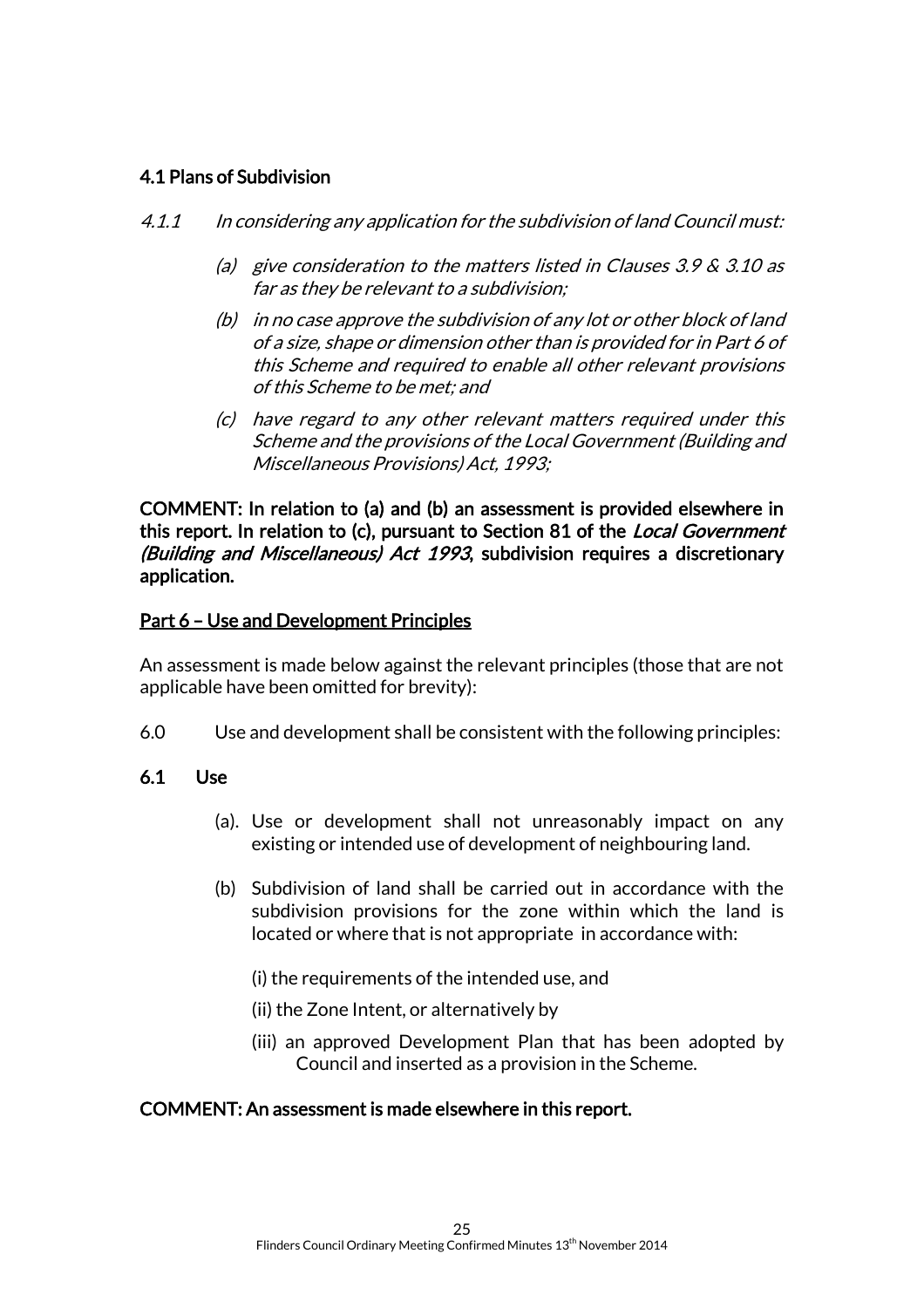### 6.2 Character

- (a) Use and development shall adequately respect the character of, and future intentions for the area in which it is to be located.
- (b) Subdivision layout, particularly roads, shall take adequate account of land contours and the need to avoid visual scarring.

COMMENT: The current character of the land is an exhausted pine plantation which is not consistent with the desired rural character. In the absence of agricultural potential, residential use of the land will enhance the rural character of the area and this is therefore the future intention for the area. The road layout for the subdivision is existing. However, the location of larger (60ha) lots in the most visually sensitive area will enable (b) to be met. Any dwelling will require a discretionary planning application.

### 6.3 Amenity

(a) Adequate public open space shall be provided in areas of new subdivision, to meet the recreational and open space requirements of the community generally and particularly the new owners of the lots created by subdivision.

COMMENT: An area of 14.13ha of open space is proposed to be provided (Balance Lot 100). Council staff have advised that they do not want to take this on as public open space and would prefer a cash contribution be made in lieu of this. The balance lot could revert to being a normal residential lot (although it was not assessed as such in the Bushfire Hazard Management Report).

### 6.4 Environment

- (a) Use or development shall not be allowed to detrimentally affect the environment. All areas, and sensitive ecological and/or visual areas in particular, shall be developed in a manner and to an extent which is consistent with the protection of the values of the area.
- (b) Use or Development and land management practices shall be directed towards achieving environmental sustainability, biodiversity and ecological balance, and avoiding environmental damage such as soil erosion, coastal dune erosion, loss of important animal and plant species and increases in vermin populations.
- (c) Use or Development shall not be located in areas of unacceptable risk (eg. from fire, flood or landslip). In situations where risk may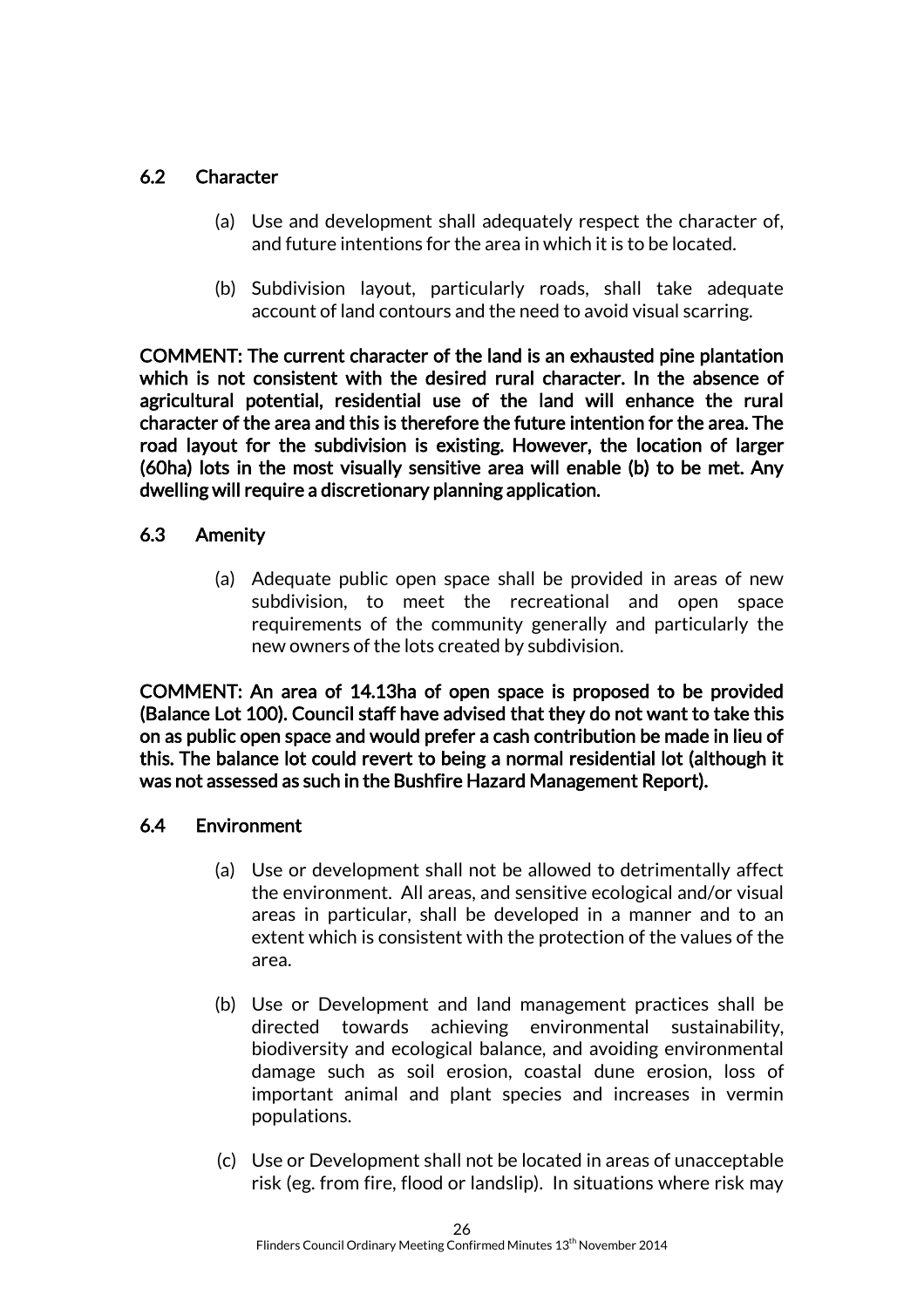exist, use and development shall be appropriately sited and designed to provide an acceptable level of protection and safety for future users. In particular.

- i. Lands subject to flood risk are those subject to a greater than one in a 100 year flood interval (1% probability), and land, the natural surface level of which is below 3 metres Australian Height Datum (AHD); and
- ii. Land which comprises soils of known or suspected instability, has a slope greater than 1 in 4, or is filled or reclaimed land, are deemed to constitute an unstable land hazard; and
- iii. Use and development in bushfire prone areas will comply with the provisions of Schedule 7 Development in Bushfire Prone Areas or some other provisions acceptable to Council and the Tasmania Fire Service.

COMMENT: In relation to (a), the subject site is a visually sensitive area. An assessment of this is made elsewhere in this report. The proposed subdivision and likely future use of the lots will not detrimentally affect the environment. In relation to (b), a minimum of vegetation clearance will be required to accommodate a future dwelling, which is consistent with this criterion. In relation to (c), i) and ii) are NA. In relation to iii), the site is prone to bushfire, so Schedule 7 applies.

### 6.5 Heritage

### COMMENT: NA. The subject site is not heritage listed.

### 6.6 Access and Parking

- (a) All new lots must be provided with satisfactory pedestrian and vehicular access to a public street.
- (b) All Use or Development shall provide satisfactory pedestrian and vehicular access which is suited to the volume and needs of future users.

### COMMENT: All new lots will be able to be provided with suitable access from an upgraded Edens Road or North East River Road.

### 6.7 Services

(a) Use or Development shall be provided with adequate and appropriate services which are suited to the lifestyle requirements of people, the nature of the location, and the ability of the community to provide.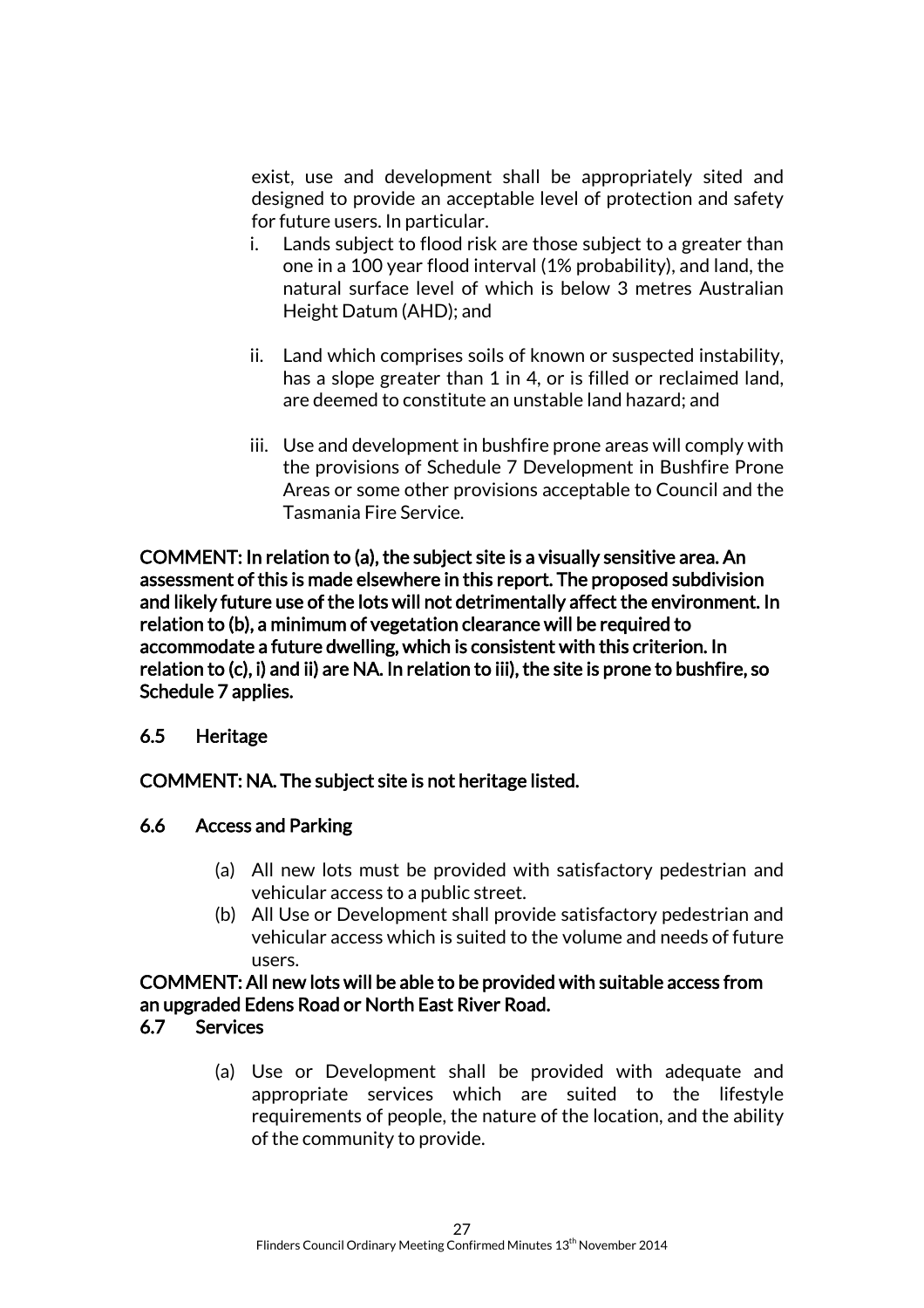- (b) Lot size and arrangement shall be adequate and appropriate to ensure an acceptable level of servicing, particularly in relation to waste disposal.
- (c) In areas not serviced with water use or development shall provide adequate water supply and effluent disposal systems. Each dwelling shall provide a potable water storage facility (minimum capacity of 40kl) to provide for the anticipated number of occupants, and a wastewater disposal system approved by the Council's Environmental Health Officer
- (d) Use or Development in the bushfire prone areas will provide fire protection features and water supplies which comply with Schedule 7.
- (e) Use or Development shall be appropriately sited, designed and constructed to avoid conflict with service mains (including telephone, power, sewer, water and irrigation channels/pipelines). Buildings shall not be erected over any service main or within any easement providing for same whether utilised or not.
- (f) Servicing systems shall use adequate and appropriate design methods and materials to ensure an acceptable life span and allow for adequate maintenance requirements.
- (g) Use or Development shall optimise efficiency in the use of energy and resources. In particular, land should be subdivided on a generally sequential basis (ie. one area is substantially developed before the next is subdivided), common trenching should be used for different services where appropriate, and solar access maximised.

COMMENT: The proposed lots are to be serviced to meet (a) and (c). The lots comply with (b), subject to environmental health approval of their wastewater disposal when development is proposed. Criteria (d) to (f) will be addressed when development is proposed. In relation to (g), the lack of sub 40ha residential lots in the area means the proposal is consistent with the subdivision of land on a sequential basis.

### 6.8 Social Interest

- 1. Use or Development should demonstrate how it suits the community interest.
- 2. Use or Development shall have adequate and appropriate types and levels of access to social facilities and services (eg. shops,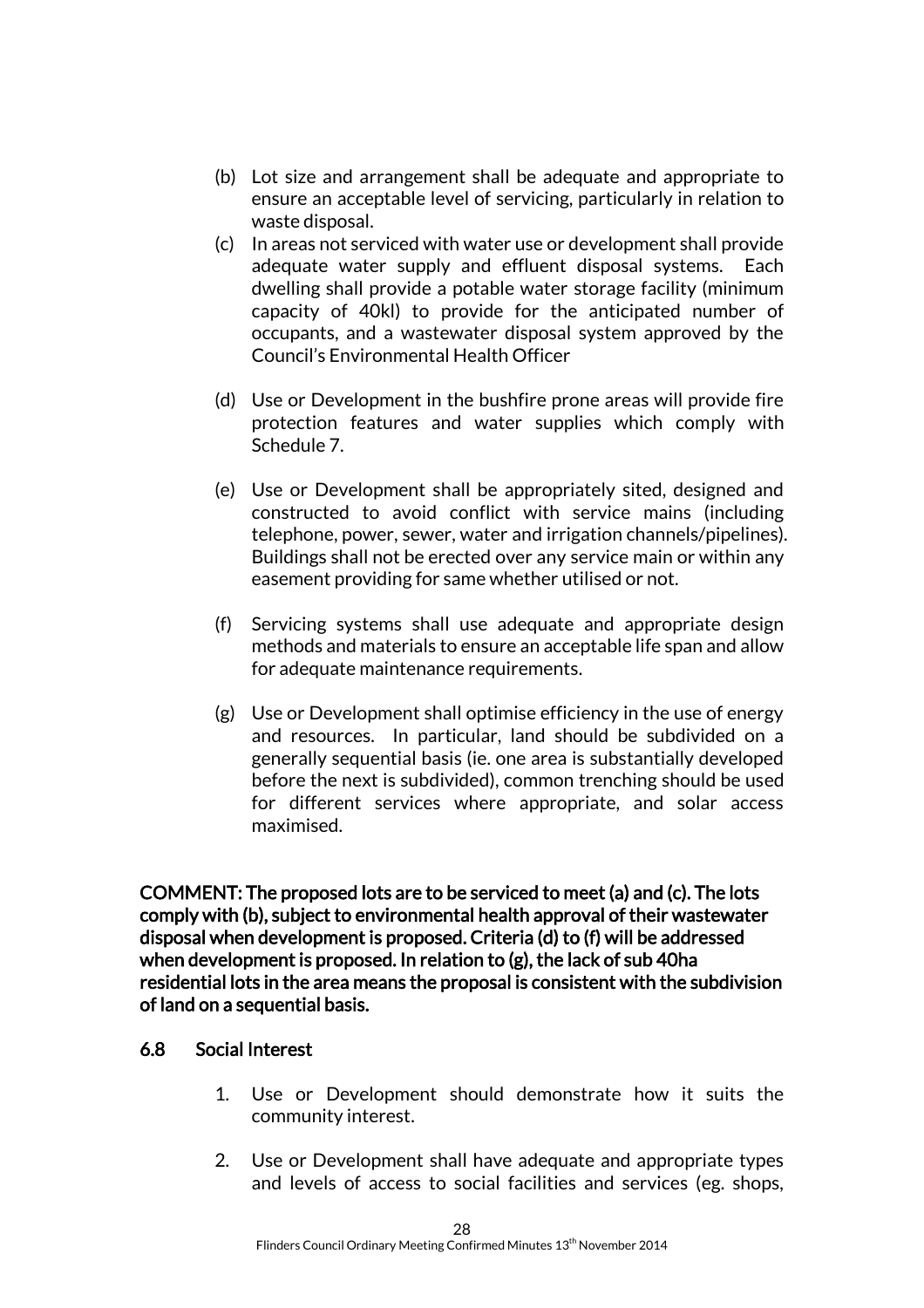government agencies, telecommunication, health services and educational facilities).

COMMENT: The proposal provides additional housing lots on Flinders Island which is considered to be in the community interest. Palana is a remote part of Flinders Island, approximately 50km north of Whitemark. For this area, this level of access to services is considered appropriate.

### 6.9 Administration

- (a) In considering subdivision and/or rezoning proposals, an appropriate balance shall be maintained between current demand and stock available for use or development, and the number of new lots that would be created.
- (b) Use or Development proposals should only be approved where the cost to the public of providing and maintaining services is not exceeded by the economic benefit of the use or development to the community.
- (c) In considering any proposal, Council shall obtain the advice and opinion of other relevant group(s), individual(s) or organisation(s) with direct interest in the proposal.

COMMENT: In relation to (a), there is anecdotal evidence of a shortage of affordable housing lots on Flinders Island. As a private subdivision with minimal additional public expenditure required, (b) is met. Criterion (c) is NA.

### Part 7 Visually Sensitive Special Area

The objectives of the Visually Significant Areas are:

- (a) To retain the natural appearance of each Area;
- (b) To minimise the visual impact of Use or Development;
- (c) To retain and restore where possible the natural vegetation cover.

In considering an application for Use or development within the Visually Sensitive areas and whether to impose conditions Council shall consider the following matters:

- (a) The objectives listed in Clause 7.2.2
- (b) The siting, orientation, setbacks, bulk, form, height, scale and external finishes of buildings and structures
- (c) The visual impact of buildings, clearing, excavation, access, construction, fences, firebreaks or the deposition of fill;
- (d) The adequacy of proposed landscaping and whether any special works or practices are required to protect the scenic values of the site;
- (e) Whether development is proposed to be located on skylines or ridgelines.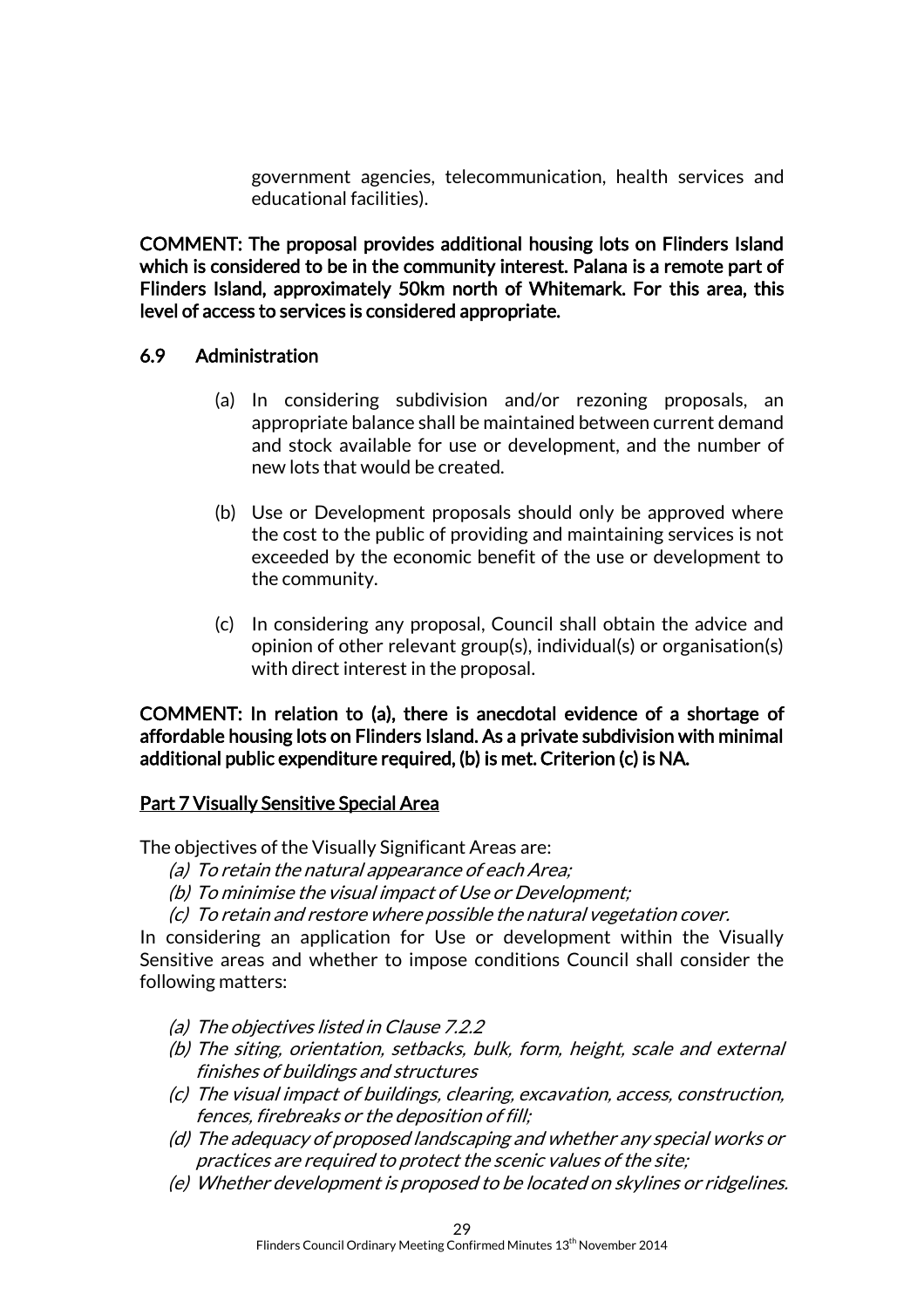COMMENT: In relation to (a), the area does not have a natural appearance as it is an exhausted pine plantation. All future dwellings will require a discretionary planning application. Where there is remnant vegetation it will be retained as much as possible. In relation to (b) and (c), the large lots will enable future development to minimise the visual impact and in relation to (d), it is likely that residential development will involve the partial restoration of natural vegetation, although this is not part of this application. In relation to (e), lots 16 and 23 are close to a ridgeline running from Quoin Hill. These lots are sufficiently large to accommodate dwellings away from the ridgeline with a minimal impact. Again, all future dwellings will require a discretionary planning application

### Schedule 7 – Development in Bushfire Prone Areas

The subdivision is within a bushfire prone area. An assessment against the schedule is made below:

| <b>S7.1.0 ISSUE</b><br>Subdivision<br>design and<br>layout                                                                                                                                                                                                                       | <b>INTENT</b> - The design, siting and layout of subdivisions in<br>bushfire prone areas should minimise fire risks and the<br>potential for loss of life. |                                                                                                                                                                                                                                                                          |  |  |
|----------------------------------------------------------------------------------------------------------------------------------------------------------------------------------------------------------------------------------------------------------------------------------|------------------------------------------------------------------------------------------------------------------------------------------------------------|--------------------------------------------------------------------------------------------------------------------------------------------------------------------------------------------------------------------------------------------------------------------------|--|--|
| <b>ACCEPTABLE SOLUTIONS</b>                                                                                                                                                                                                                                                      |                                                                                                                                                            | PERFORMANCE CRITERIA                                                                                                                                                                                                                                                     |  |  |
| <b>S7.1.1a</b> Subdivisions are designed so<br>that buildings are separated from the<br>bushfire hazard by Building Protection<br>Zones (BPZ) and Fuel Modified Buffer<br>Zones (FMBZ) and<br><b>S7.1.1b</b> A BPZ surrounds a building<br>and is separated from the fire hazard |                                                                                                                                                            | Subdivisions are designed to have lots of<br>sufficient size and appropriate shapes to<br>provide building envelopes located within<br>sufficient fuel reduced areas so buildings<br>are not subject to threatening levels of<br>flames and radiation during a bushfire. |  |  |
| by a FMBZ and<br>$S7.1.1c$ BPZ and<br>constructed to the width measured<br>along the ground as shown in Table 7.1<br>and                                                                                                                                                         | FMBZ can<br>be                                                                                                                                             |                                                                                                                                                                                                                                                                          |  |  |
| <b>S7.1.1d</b> If the required width of the<br>BPZ is exceeded, the width of the<br>FMBZ may be reduced by that<br>additional width, thus maintaining the<br>same total width of fuel reduced areas.<br>(Note the width of the BPZ cannot be<br>reduced).                        |                                                                                                                                                            |                                                                                                                                                                                                                                                                          |  |  |
|                                                                                                                                                                                                                                                                                  |                                                                                                                                                            |                                                                                                                                                                                                                                                                          |  |  |

COMMENT: BPZs and FMBZs are not referred to in the Bushfire Hazard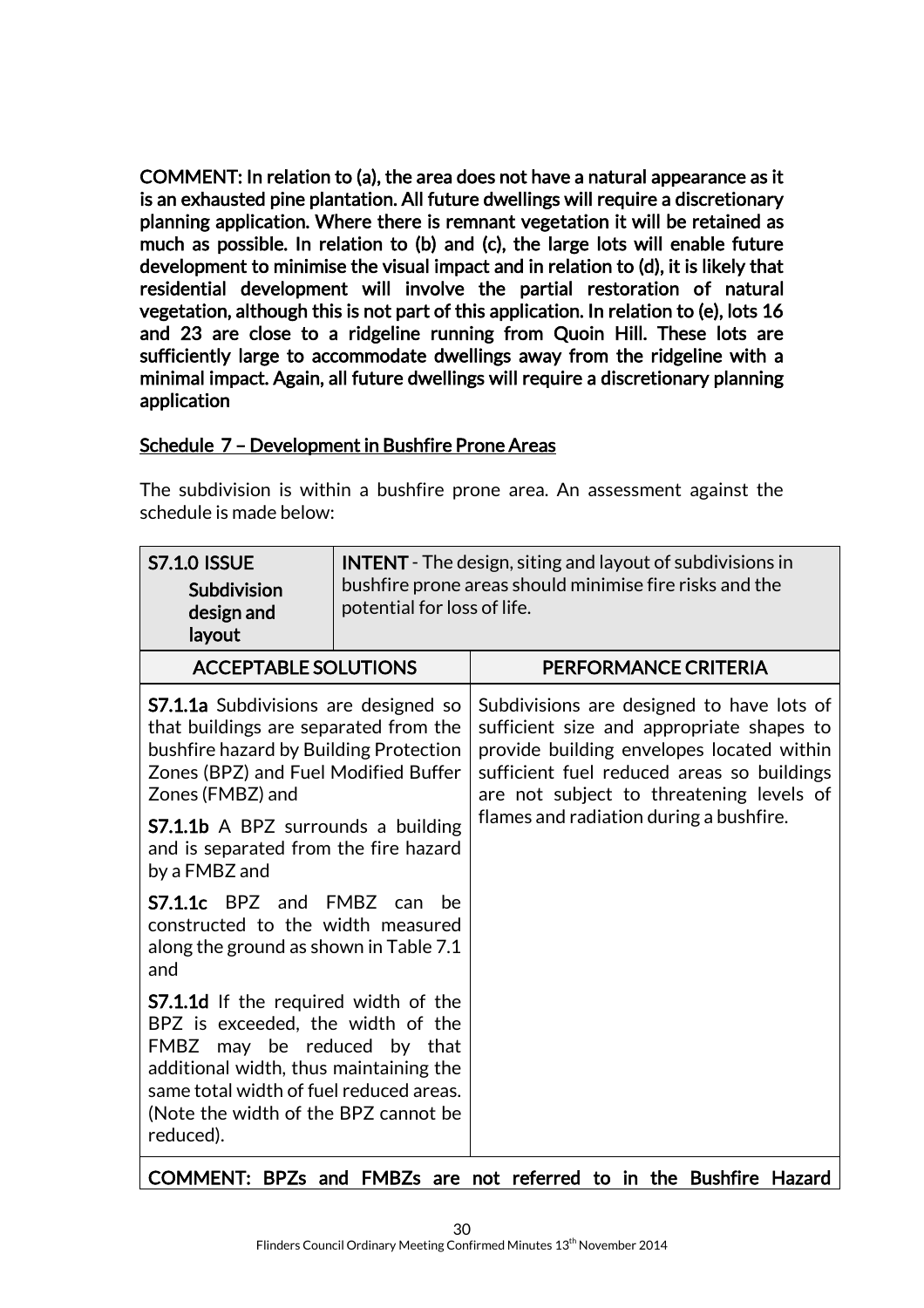Management Report so the performance criteria must be met. Lots 14 and 15 have building areas for BAL 19. All the remaining lots have building areas to BAL 12.5. All are within the proposed lot boundaries.

| FMBZ<br>within<br>S7.1.2a<br>are<br>the<br>boundaries of the subdivision and BPZ<br>are within the boundaries of each lot<br>or<br><b>S7.1.2b</b> In reticulated water supply<br>areas, the width of the FMBZ may be<br>reduced if it can be shown that other<br>fire protection measures acceptable to<br>the Tasmania Fire Service and Council<br>are to be incorporated into the<br>development or | Subdivisions provide all lots with sufficient<br>reduced areas around<br>fuel<br>building<br>envelopes so buildings are not subject to<br>threatening levels of flames and radiation<br>during a bushfire. |
|-------------------------------------------------------------------------------------------------------------------------------------------------------------------------------------------------------------------------------------------------------------------------------------------------------------------------------------------------------------------------------------------------------|------------------------------------------------------------------------------------------------------------------------------------------------------------------------------------------------------------|
| <b>S7.1.2c</b> Where the subdivision does<br>not provide either sufficient BPZ or<br>FMBZ for individual lots, a multi-lot<br>solution may be proposed which may<br>be acceptable to the Tasmania Fire<br>Service and Council.                                                                                                                                                                        |                                                                                                                                                                                                            |

COMMENT: FMBZs and BPZs are not referred to in the Bushfire Hazard Management Report so the performance criteria must be met. BAL 19 and BAL 12.5 building areas are provided.

| <b>S7.2.0 ISSUE</b><br>Access in<br>subdivisions                                                                                                                                                        | <b>INTENT</b> – Subdivisions are designed to provide safe access<br>for emergency and other vehicles to all lots and buildings. |                                                                                                                       |  |
|---------------------------------------------------------------------------------------------------------------------------------------------------------------------------------------------------------|---------------------------------------------------------------------------------------------------------------------------------|-----------------------------------------------------------------------------------------------------------------------|--|
| <b>ACCEPTABLE SOLUTIONS</b>                                                                                                                                                                             |                                                                                                                                 | PERFORMANCE CRITERIA                                                                                                  |  |
| <b>S7.2.1a</b> Subdivisions have two access<br>roads to low bushfire hazard areas or<br><b>7.2.1b</b> Dead end roads must not<br>exceed 200 metres in length or service<br>more than 8 lots or          |                                                                                                                                 | Subdivisions should have safe alternative<br>routes to low bushfire hazard areas for<br>emergency and other vehicles. |  |
| <b>S7.2.1c</b> Where only one road is<br>available, the Tasmania Fire Service<br>and Council may approve a local area<br>development plan which provides for<br>the eventual linking of a dead end road |                                                                                                                                 |                                                                                                                       |  |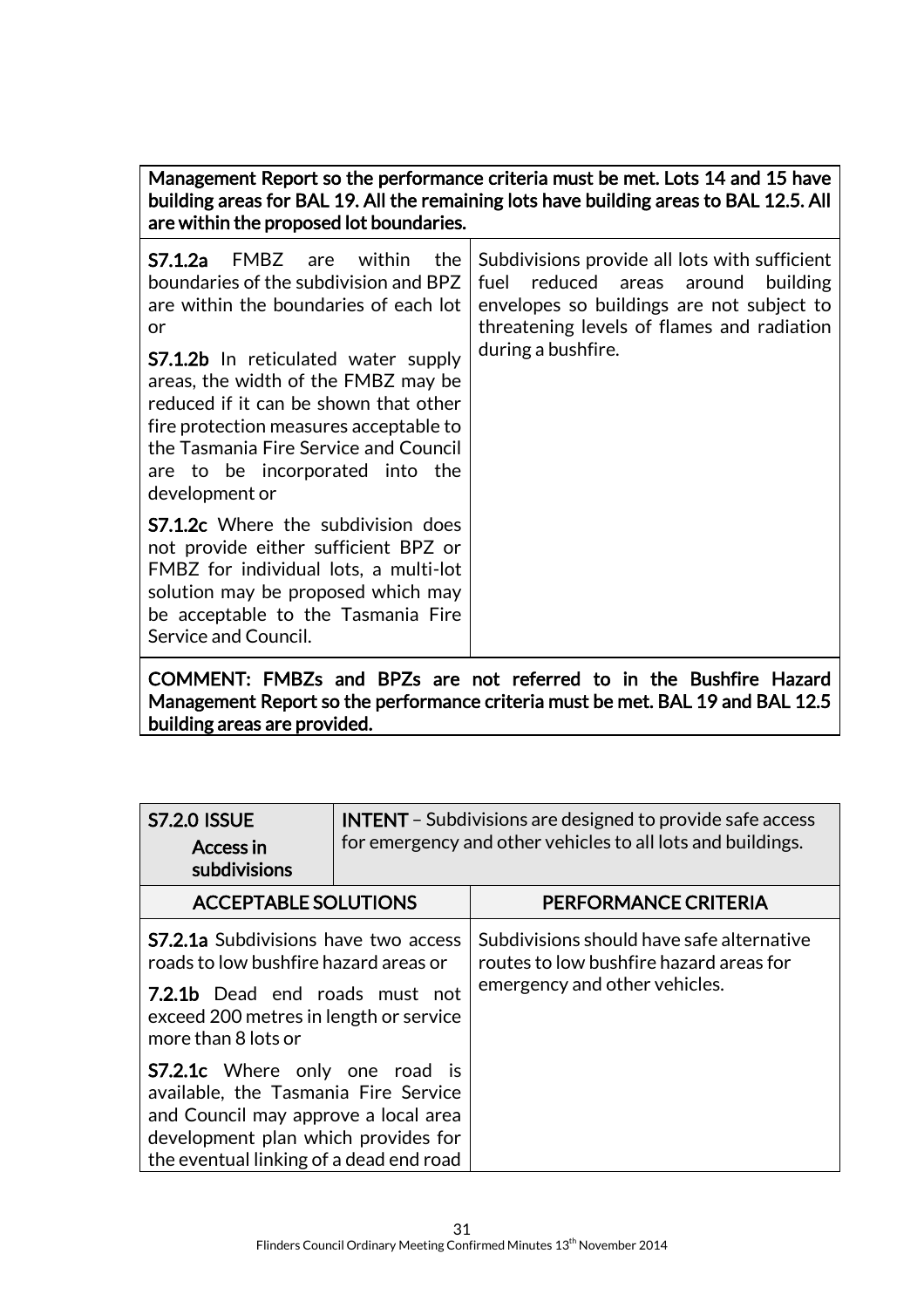|                                                                                                                                                                                                            | $\sim$ $\sim$ |
|------------------------------------------------------------------------------------------------------------------------------------------------------------------------------------------------------------|---------------|
| <b>S7.2.1d</b> The Tasmania Fire Service and<br>Council may approve a non through<br>road provided it is linked to a formed<br>fire trail to the requirements of the<br>Tasmania Fire Service and Council. |               |
| to a connective road network or                                                                                                                                                                            |               |
|                                                                                                                                                                                                            |               |

### COMMENT: The subdivision has access to two roads, Edens Road (which will require upgrading) and North East River Road.

| construction and                                                                                                                                                             | <b>S7.2.2a</b> Access must be of all-weather   Safe access roads shall be provided at all<br>times. |  |  |
|------------------------------------------------------------------------------------------------------------------------------------------------------------------------------|-----------------------------------------------------------------------------------------------------|--|--|
| <b>S7.2.2b</b> Road structures (including<br>bridges) must have a minimum load<br>limit of 20 tonnes and                                                                     |                                                                                                     |  |  |
| <b>S7.2.2c</b> There must be vertical<br>clearance to a height of 4 metres<br>above the trafficable width of the<br>access and                                               |                                                                                                     |  |  |
| <b>S7.2.2d</b> There must be horizontal<br>clearance from 4 metres of the centre<br>line of any trafficable road for a height<br>of 4 metres above the trafficable<br>width. |                                                                                                     |  |  |
| COMMENT: Both Edens Road and North East River Road are existing. Without<br>having technical details it is understood that they do or will meet the acceptable               |                                                                                                     |  |  |

solution (Edens Road will require upgrading). S7.2.3a A maximum gradient of 1 in 8 (12.5%) is specified. However, where a topographic difficulty occurs, an absolute maximum grade of 1 in 5 (20%) for a distance no greater than 50 metres may be approved by the Tasmania Fire Service and Council. The average maximum grade must therefore not exceed 1 in 7 (14.4%) and S7.2.3b Curves must have a minimum inner radius of 10 metres and S7.2.3c Dips must have no more than a The horizontal and vertical alignments, crossfall and turning areas reflect physical characteristics and major drainage functions for the site as well as satisfying design requirements for emergency vehicles.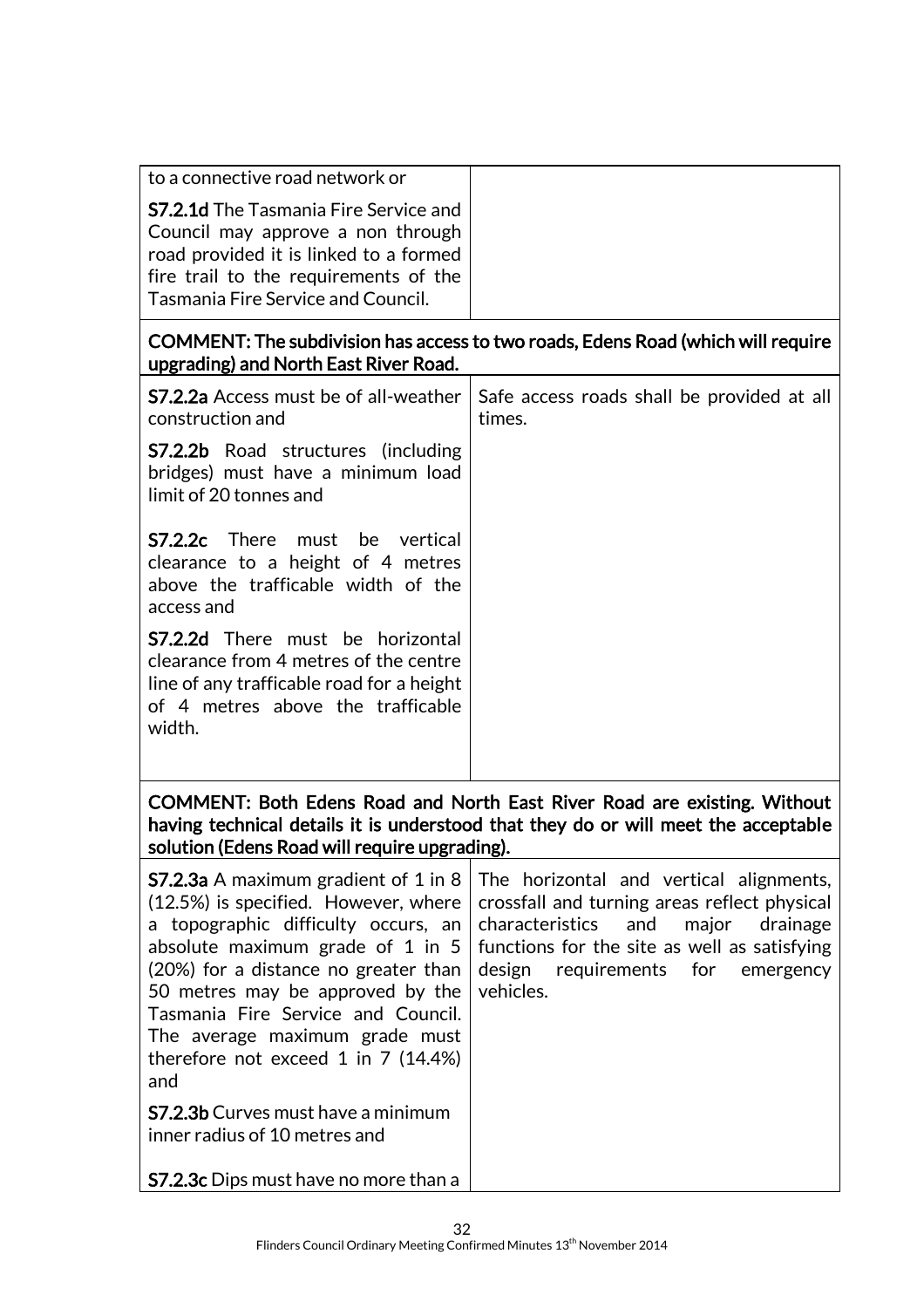| 1 in 8 (12.5%) entry and exit angle and                                                                                                                                                                                                                                                                                                          |                                                                                                                                                                |
|--------------------------------------------------------------------------------------------------------------------------------------------------------------------------------------------------------------------------------------------------------------------------------------------------------------------------------------------------|----------------------------------------------------------------------------------------------------------------------------------------------------------------|
| S7.2.3d All<br>roads<br>must have<br>- a<br>maximum cross fall alignment of 1 in<br>33 (3%).                                                                                                                                                                                                                                                     |                                                                                                                                                                |
| solution (Edens Road will require upgrading).                                                                                                                                                                                                                                                                                                    | COMMENT: Both Edens Road and North East River Road are existing. Without<br>having technical details it is understood that they do or will meet the acceptable |
| <b>S7.2.4a</b> At the end of all roads or<br>access ways there must be a court<br>bowl or cul de sac of a minimum<br>trafficable radius of<br>10<br>metres<br>(shoulders, seal or other consolidated<br>edges may be acceptable) or                                                                                                              | Suitable turning areas for fire suppression<br>and other vehicles must be provided at the<br>end of all roads and access ways.                                 |
| <b>S7.2.4b</b> At the end of all roads or<br>there<br>be<br>access<br>ways<br>must<br>hammerhead "T" or "Y" turnarounds<br>with minimum 4 metres width and<br>total length of 16 metres.                                                                                                                                                         |                                                                                                                                                                |
| COMMENT: NA. Roads are through roads.                                                                                                                                                                                                                                                                                                            |                                                                                                                                                                |
| <b>S7.2.5a</b> The minimum trafficable width<br>for access is 6 metres which may<br>include consolidated, formed, surfaced<br>and drained shoulders or                                                                                                                                                                                           | Access should be of sufficient width to<br>allow simultaneous access and egress for<br>emergency and other vehicles.                                           |
| <b>S7.2.5b</b> Where 8 or less lots are being<br>serviced, an access with trafficable<br>width of 4 metres for a maximum of 90<br>metres length may be provided or                                                                                                                                                                               |                                                                                                                                                                |
| <b>S7.2.5c</b> Where the access is less than 6<br>metres trafficable width, passing bays<br>of a minimum length of 20 metres<br>must be provided every 200 metres<br>along the access. The combined width<br>of the access and the passing bay must<br>minimum<br>fire<br>6<br>metres.<br>be<br>$\overline{a}$<br>suppression and other vehicles |                                                                                                                                                                |
| solution (Edens Road will require upgrading).                                                                                                                                                                                                                                                                                                    | COMMENT: Both Edens Road and North East River Road are existing. Without<br>having technical details it is understood that they do or will meet the acceptable |
| <b>S7.2.6a</b> An access road forms the                                                                                                                                                                                                                                                                                                          | the<br>perimeter<br>the<br>Access<br>to<br>of                                                                                                                  |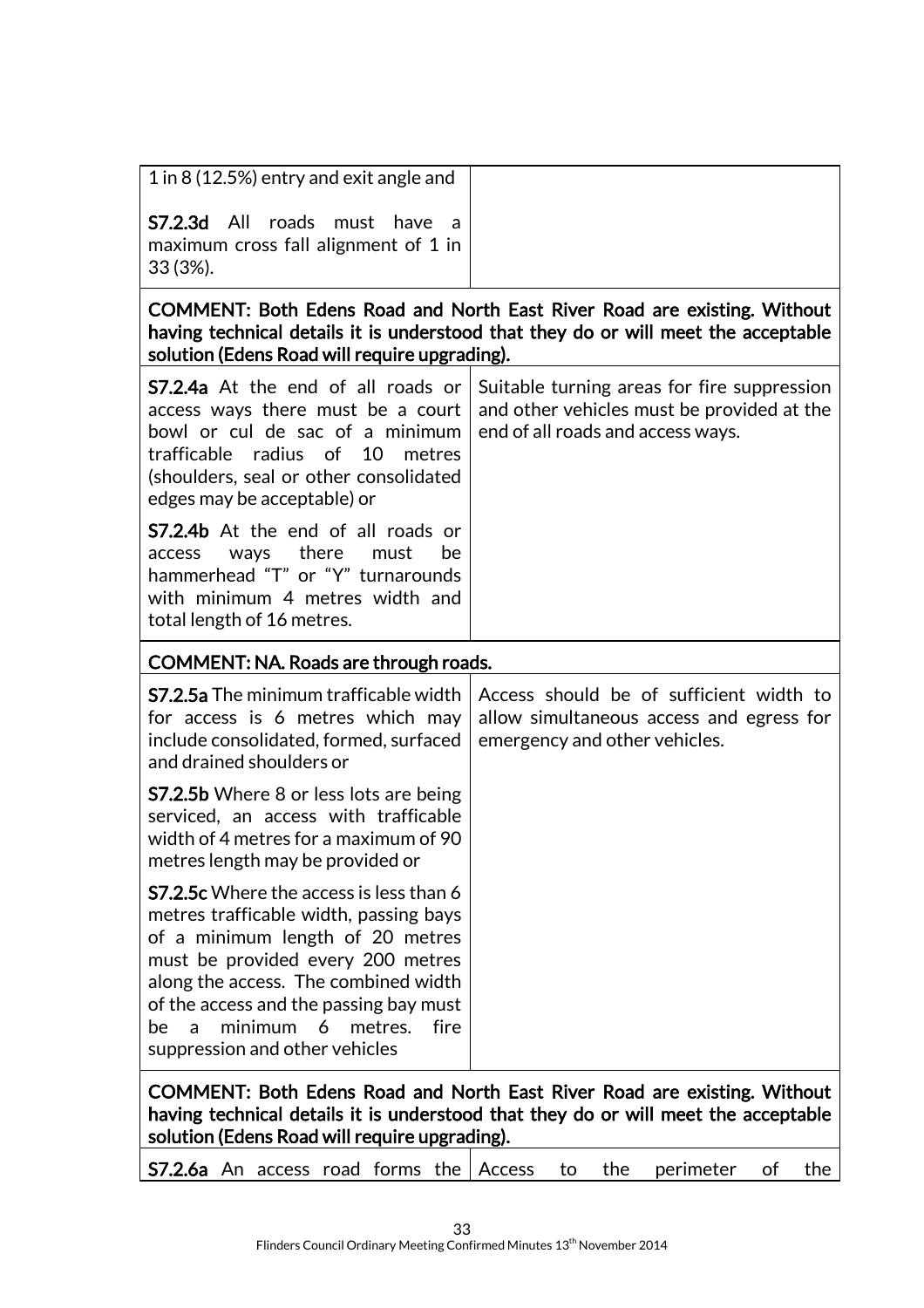| perimeter of the development or                                                                       | development must be provided. |
|-------------------------------------------------------------------------------------------------------|-------------------------------|
| <b>S7.2.6b</b> A fire trail connected to an<br>access road forms the perimeter of the<br>development. |                               |
|                                                                                                       |                               |

COMMENT: There is access to the perimeter of the development via North East River Road. Future driveways within the lots will need to encircle dwellings, but this will be required by any future building permit applications which would require a bushfire report.

| <b>S7.2.7a</b> Fire trails are constructed to<br>4WD standard and                                                                                               |  | Fire trails must be safe for use fire<br>suppression. |  |  |  |
|-----------------------------------------------------------------------------------------------------------------------------------------------------------------|--|-------------------------------------------------------|--|--|--|
| <b>S7.2.7b</b> Fire trails have a formed width<br>of 4 metres and                                                                                               |  |                                                       |  |  |  |
| <b>S7.2.7c</b> Fire trails must have vertical<br>clearance to a height of 4 metres<br>above the trafficable and                                                 |  |                                                       |  |  |  |
| <b>S7.2.7d</b> Fire trails must<br>have<br>horizontal clearance from 3 metres of<br>the centre line for a height of 4 metres<br>above the trafficable width and |  |                                                       |  |  |  |
| <b>S7.2.7e</b> Fire trails will have a maximum<br>gradient of $1$ in 6 (17%).                                                                                   |  |                                                       |  |  |  |

### COMMENT: NA. No fire trails are proposed.

| <b>S7.3.0 ISSUE</b><br>Water supplies for<br>fire suppression in<br>subdivisions                                                                                                                                                                                                                                                                                                    | <b>INTENT</b> – To ensure adequate water supplies are available<br>in a subdivision for landowners or emergency services to<br>defend properties from bushfire |                                                        |  |
|-------------------------------------------------------------------------------------------------------------------------------------------------------------------------------------------------------------------------------------------------------------------------------------------------------------------------------------------------------------------------------------|----------------------------------------------------------------------------------------------------------------------------------------------------------------|--------------------------------------------------------|--|
| <b>ACCEPTABLE SOLUTIONS</b>                                                                                                                                                                                                                                                                                                                                                         |                                                                                                                                                                | PERFORMANCE CRITERIA                                   |  |
| <b>S7.3.1a</b> Subdivisions have a<br>reticulated water supply with a<br>minimum flow rate as specified by<br>Australian Standard AS 2419 for the<br>intended class of development as<br>required under the Building Code of<br>Australia or 600 litres per minute<br>(whichever is greater) or<br><b>S7.3.1b</b> Subdivisions have a static<br>water supply to comply with AS 2419 |                                                                                                                                                                | Subdivisions have an adequate size of<br>water supply. |  |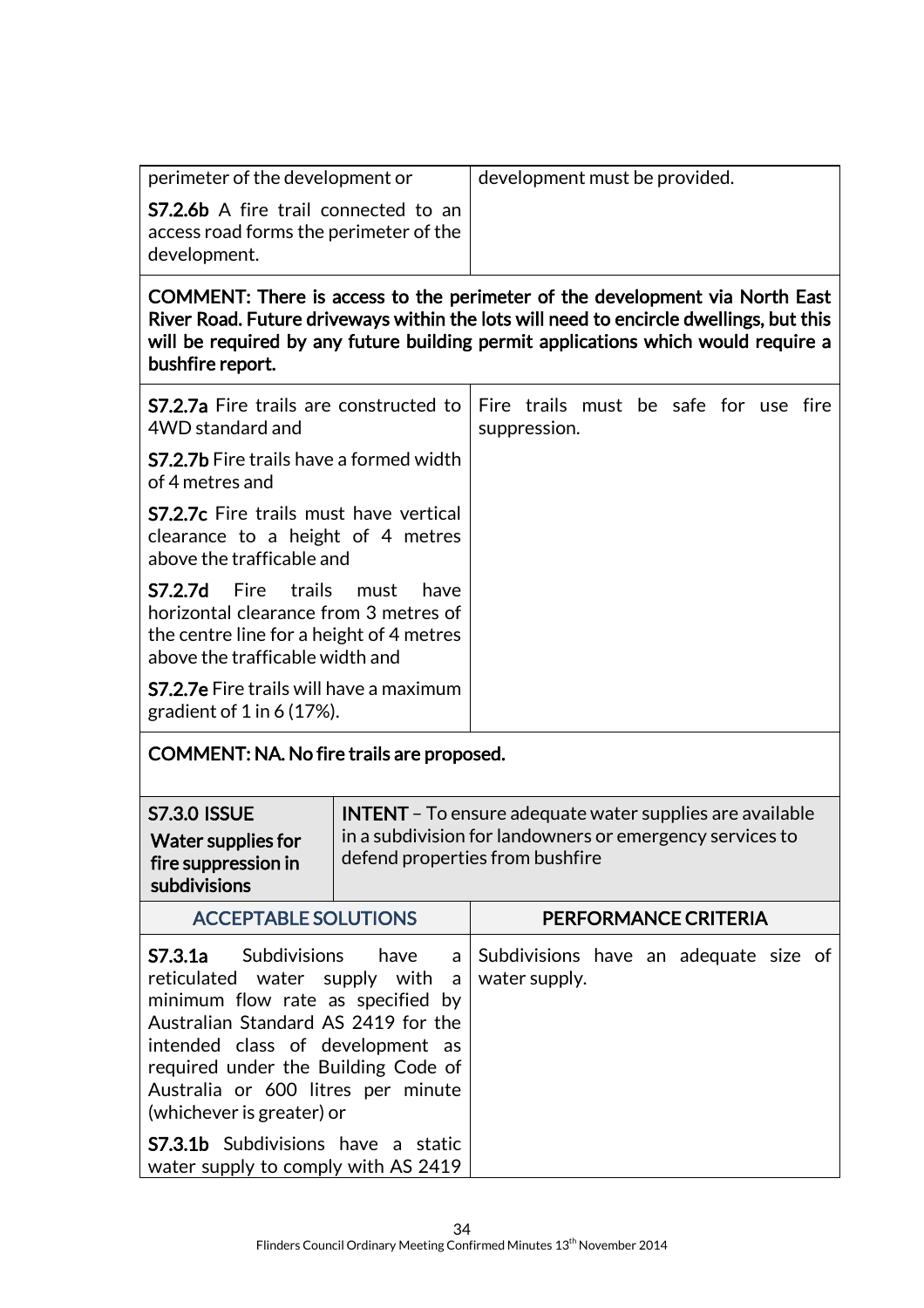| for the intended class of development<br>as required under the Building Code of<br>Australia for fire suppression or                                                                                                                                                                                                                                                                                                                                                                     |                                                                                                                                                                        |
|------------------------------------------------------------------------------------------------------------------------------------------------------------------------------------------------------------------------------------------------------------------------------------------------------------------------------------------------------------------------------------------------------------------------------------------------------------------------------------------|------------------------------------------------------------------------------------------------------------------------------------------------------------------------|
| <b>S7.3.1c</b> For<br>developments<br>not<br>specified in the Building Code of<br>Australia in S7.3.1 b), subdivisions for<br>lots less than 2500 square metres will<br>have 10 000 litres of stored water for<br>fire suppression and for lots 2500<br>square metres or larger, 20 000 litres<br>of stored water for fire suppression.                                                                                                                                                  |                                                                                                                                                                        |
| bushfire report.                                                                                                                                                                                                                                                                                                                                                                                                                                                                         | COMMENT: Reticulated water supply is not available. Water supply for firefighting<br>will be required by any future building permit applications which would require a |
| <b>S7.3.2a</b> In areas where the water<br>supply complies with S7.3.1 a), the<br>building envelope must not be more<br>than 130 metres from the nearest fire<br>hydrant. The hydrant must comply<br>with Tasmania Fire Service<br>and<br>Council requirements or                                                                                                                                                                                                                        | The water supply for fire suppression will<br>be available at all times.                                                                                               |
| <b>S7.3.2b</b> In areas where the water<br>supply does not comply with S7.3.1 a),<br>a static supply complying with S7.3.1<br>b) or c) will be located within the<br>subdivision to be accessible<br>by<br>emergency vehicles at all times. The<br>supply may be from a single source or<br>a combination of storages for either<br>individual lots or for the<br>entire<br>subdivision.<br><b>Storages</b><br>must<br>be<br>accessible from all the lots they are<br>intended to serve. |                                                                                                                                                                        |
| <b>S7.3.3a</b> All water storage tanks are<br>constructed of non-combustible and<br>non-rust materials such as galvanised<br>steel and concrete and                                                                                                                                                                                                                                                                                                                                      | The water supply pipelines, fittings and<br>storages are designed, located and fitted to<br>ensure reliability of the water supply during<br>a fire.                   |
| <b>S7.3.3b</b> All above ground pipelines and<br>fittings are either constructed of non-<br>combustible and non-rust materials<br>such as galvanised steel and copper, or<br>protected from the effects of heat and                                                                                                                                                                                                                                                                      |                                                                                                                                                                        |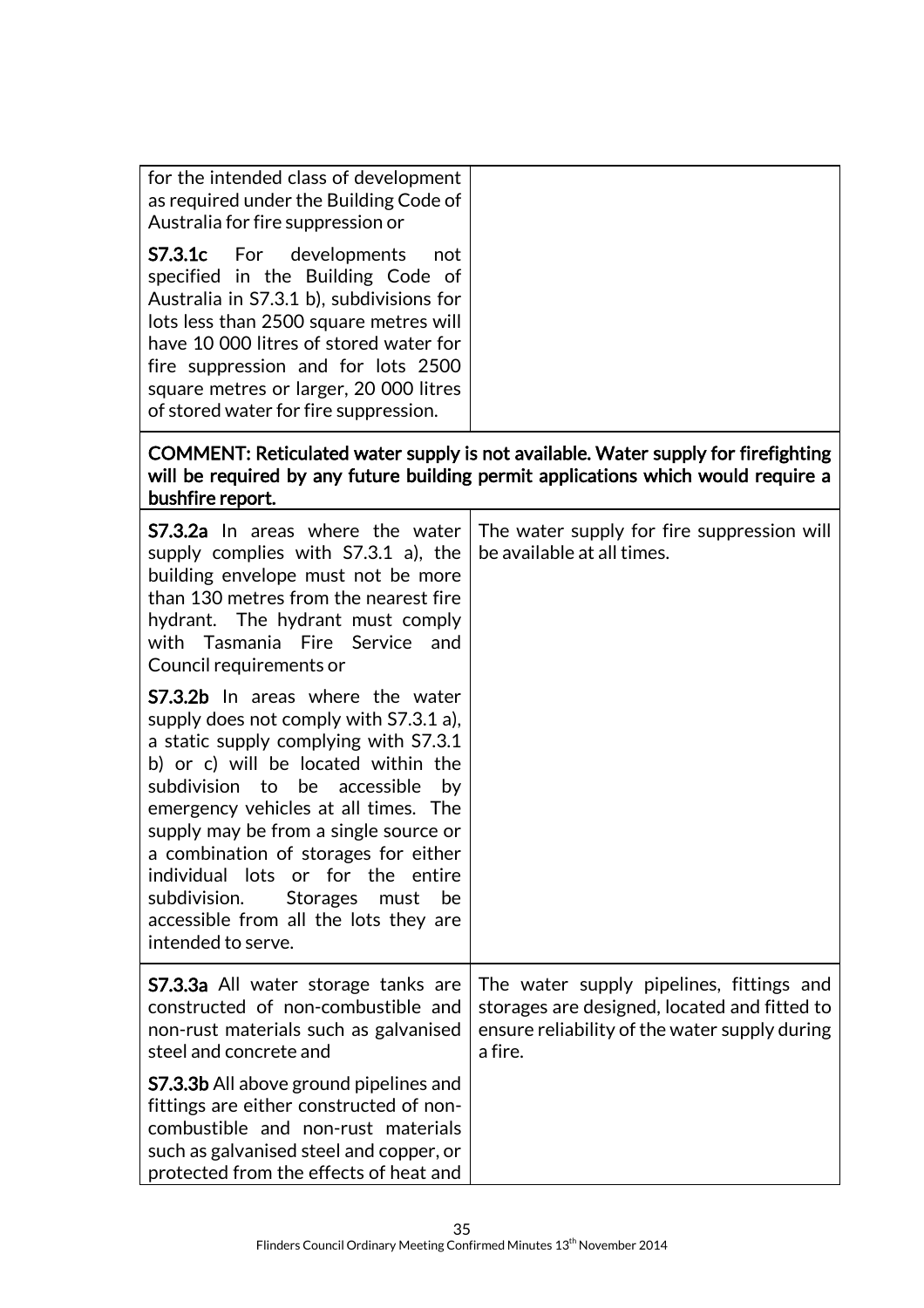| flame by lagging or other means and                                                                                                                                                                                                                                                                  |                                                                       |
|------------------------------------------------------------------------------------------------------------------------------------------------------------------------------------------------------------------------------------------------------------------------------------------------------|-----------------------------------------------------------------------|
| <b>S7.3.3c</b> All<br>below-ground<br>water<br>pipelines are installed to a depth as<br>specified in the National Plumbing<br>Code AS 3500 (generally 300 mm).                                                                                                                                       |                                                                       |
| COMMENT: NA. Will apply to future development applications.                                                                                                                                                                                                                                          |                                                                       |
| <b>S7.3.4a</b> If the storage is accessible and<br>above ground, a male 64 mm 5V<br>thread coupling to Tasmania Fire<br>Service<br>specifications<br>be<br>must<br>installed on the storage to supply<br>water or                                                                                    | Access to static supplies will be suitable for<br>emergency vehicles. |
| <b>S7.3.4b</b> If the storage is accessible and<br>below ground, there must be sufficient<br>hard standing beside or adjacent to<br>the storage to allow an emergency<br>vehicle access for draughting from the<br>storage or                                                                        |                                                                       |
| <b>S7.3.4c</b> If the storage is not directly<br>accessible, a remote access point may<br>be provided which must deliver water<br>at a minimum flow rate of 270 litres<br>per minute at the delivery point<br>through a male 64 mm 5V thread<br>coupling to Tasmania Fire Service<br>specifications. |                                                                       |
| COMMENT: NA. Will apply to future development applications.                                                                                                                                                                                                                                          |                                                                       |

### Referrals

The application did not require referrals.

### STATUTORY REQUIREMENT:

The application was advertised for 14 days in accordance with the Act.

### POLICY/STRATEGIC IMPLICATIONS:

The relevant strategic outcome and strategies of the Flinders Council Strategic Plan 2011 are outlined under Land Use, Development and Building.

The strategic outcome is identified as: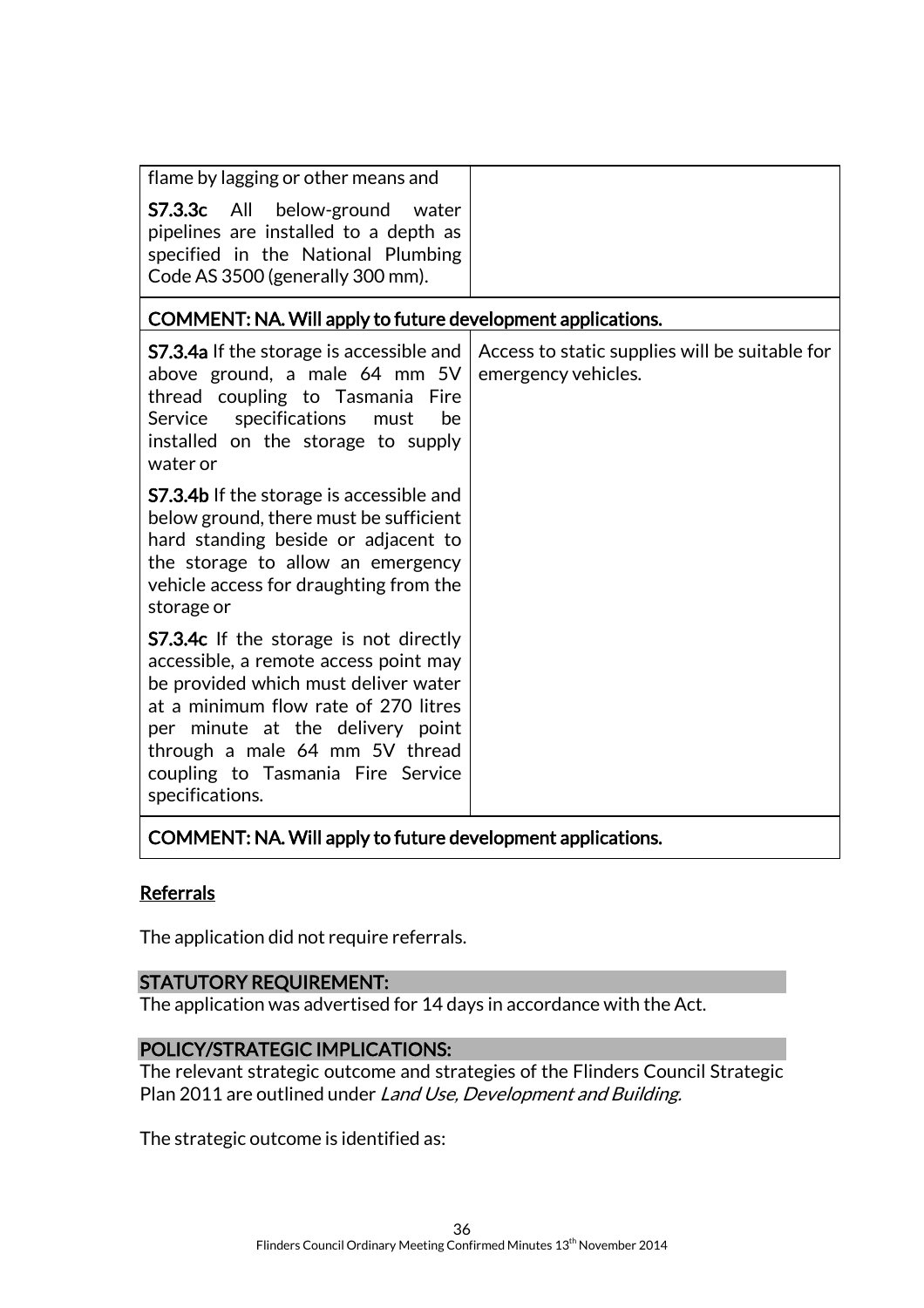"A productive system of land and building development that promotes investment and activity while protecting people and the environmental characteristics of the Flinders municipal area."

COMMENT: The proposal is consistent with this strategic outcome. The proposal promotes investment and activity. Compliance with the Bushfire Code means people are protected. The reuse of an exhausted pine plantation enhances the environmental characteristics of the rural zone.

#### BUDGET AND FINANCIAL IMPLICATIONS:

Not applicable.

#### OFFICER'S RECOMMENDATION:

That the application for a 23 plus balance lot subdivision in the rural zone, by Nick Griggs & Co. for land located at North East River Road, Palana (CT:237440/1 & 159958/1) be APPROVED generally in accordance with the Application Documents (Agricultural and Natural Values Report by AK Consultants dated 30/7/13, Bushfire Hazard Management Report by AK Consultants dated 15/8/14) and subject to the following conditions:

### APPROVED PLAN

1. The use and/or development must be carried out as shown on the endorsed plan by Nick Griggs and Co. dated 14-8-14 (File No: 3735/25) to the satisfaction of the Council. Any other proposed development and/or use will require a separate application to and assessment by the Council.

### OFFICER INITIATED AMENDMENTS

- 2. Despite Condition 1 above the following amendment to the endorsed plans is required:
	- The removal of the notation 'Proposed Public Open Space' from the proposal plan.

Once these amended plan(s) are approved by Council, it will be endorsed and form part of this permit.

### UPGRADE OF EDENS ROAD

3. Edens Road within the subdivision must be upgraded to at least a modified class 4C standard (refer to Bushfire Hazard Management Report by AK Consultants dated 15/8/14) prior to sealing of the final plan for Stage 2.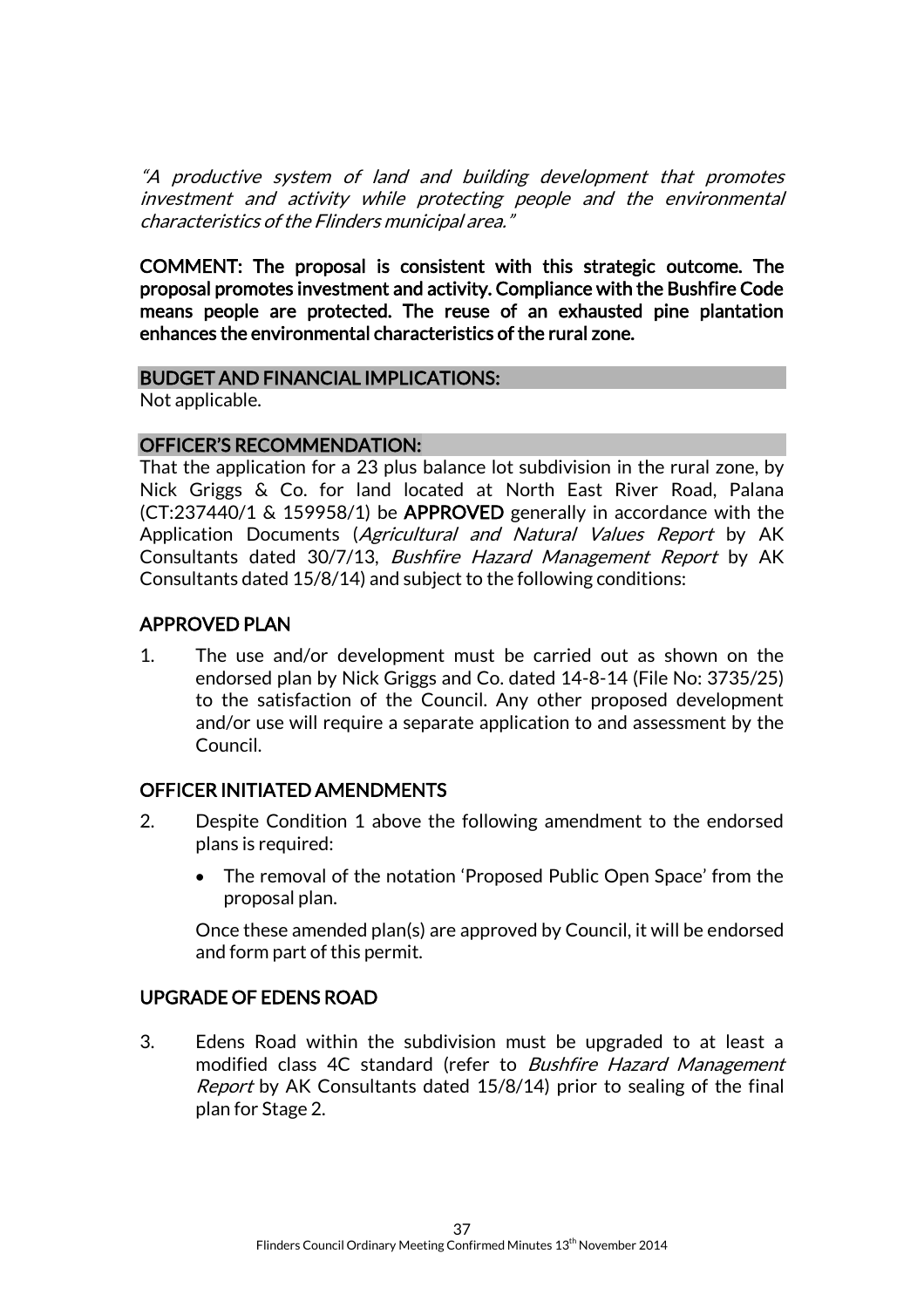### CONSTRUCTION OF RIGHT OF WAY

4. The right of way shown on the plan must be constructed to at least a modified class 4C standard (refer to Bushfire Hazard Management Report by AK Consultants dated 15/8/14) prior to sealing of the final plan for Stage 2.

### PUBLIC OPEN SPACE CONTRIBUTION

5. When the Final Survey Diagram is submitted for sealing, payment of \$12 000 must be provided as cash in lieu of the provision of land for Public Open Space.

### FINAL SURVEY DIAGRAM

6. The Final Survey Diagram and Schedule of Easements (and three copies) must be submitted for sealing, together with a copy of the Survey Notes.

### EASEMENTS

7. Easements are required over all Council and third party services located in private property. The minimum width of any easement must be 3 metres for Council (public) mains. A lesser width may be approved for a private service prior to the lodgement of a final plan of survey.

### VEHICULAR CROSSING APPLICATION

8. Prior to the sealing of the Final Plan, each lot must be provided with an adequate all weather access from the edge of the road pavement to the property boundary.

### COVENANTS ON SUBDIVISIONS

- 9. Covenants or similar restrictive controls must not be included on or otherwise imposed on the titles to the lots created by the subdivision permitted by this permit unless:
	- a) Such covenants or controls are expressly authorised by the terms of this permit; or
	- b) Such covenants or similar controls are expressly authorised by the consent in writing of the Council.
	- b) Such covenants or similar controls are submitted for and receive written approval by Council prior to submission of a Plan of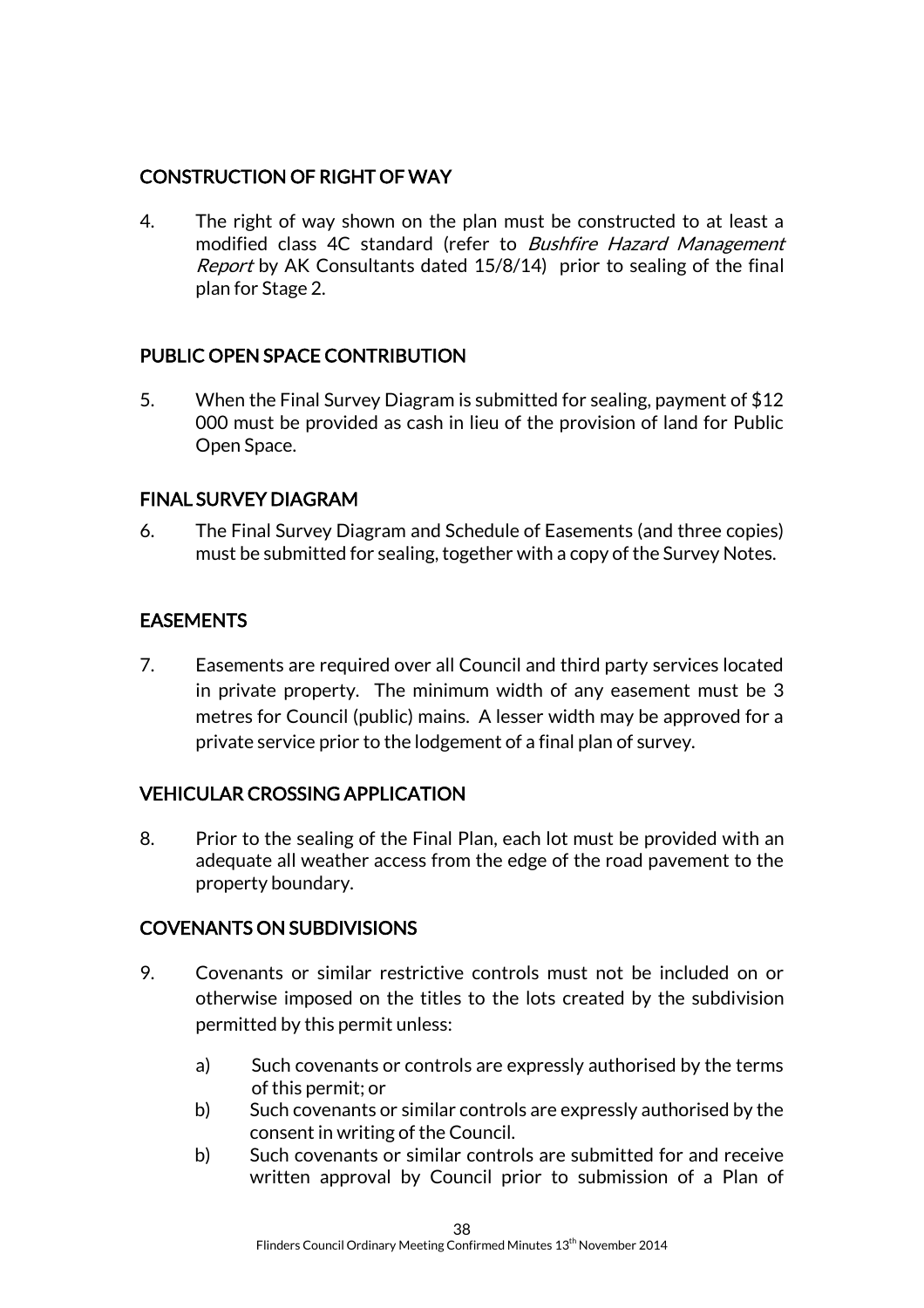Survey and associated title documentation is submitted to Council for sealing.

### Notes:

- 1. This permit was issued based on the proposal documents submitted for (DA2014/015). You should contact Council with any other use or developments, as they may require the separate approval of Council.
- 2. Council will undertake periodic reviews of approved developments to ensure compliance with Planning Permit conditions.
- 3. This permit is granted pursuant to the Land Use Planning and Approvals Act 1993 and does not constitute any other approval required under any other Act or Regulation.
- 4. This permit is valid for two (2) years only from the date of approval and will thereafter lapse if the development is not substantially commenced.
- 5. Where any other approvals under this Act or any other Act are required for the proposed use or development to which this permit relates, the permit does not take effect until those approvals have been granted.
- 6. This permit takes effect 14 days after the date of Council's notice of determination or at such time as any appeal to the Resource Management and Planning Appeal Tribunal is abandoned or determined. If an applicant is the only person with a right of appeal pursuant to section 61 of the Land Use Planning and Approvals Act 1993 and wishes to commence the use or development for which the permit has been granted within that 14 day period, the Council must be so notified in writing. A copy of Council's Notice to Waive Right of Appeal is attached.

### DECISION:

### 930.11.2014 Moved: Cr P Rhodes Seconded: Cr G Willis

That the application for a 23 plus balance lot subdivision in the rural zone, by Nick Griggs & Co. for land located at North East River Road, Palana (CT: 237440/1 & 159958/1) be APPROVED generally in accordance with the Application Documents (Agricultural and Natural Values Report by AK Consultants dated 30/7/13, Bushfire Hazard Management Report by AK Consultants dated 15/8/14) and subject to the following conditions:

### APPROVED PLAN

1. The use and/or development must be carried out as shown on the endorsed plan by Nick Griggs and Co. dated 14-8-14 (File No: 3735/25) to the satisfaction of the Council. Any other proposed development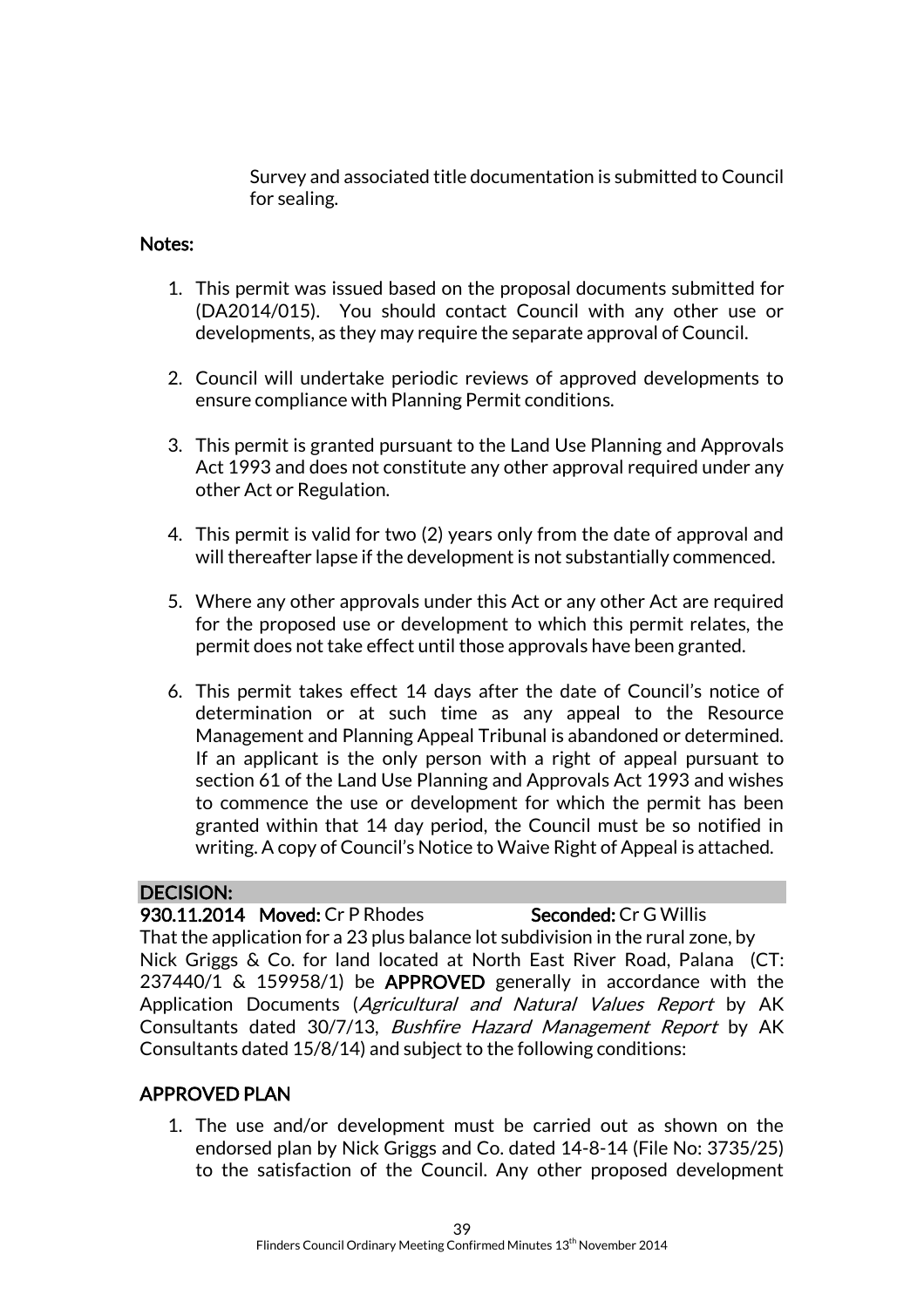and/or use will require a separate application to and assessment by the Council.

### OFFICER INITIATED AMENDMENTS

- 2. Despite Condition 1 above the following amendment to the endorsed plans is required:
	- The removal of the notation 'Proposed Public Open Space' from the proposal plan.

Once these amended plan(s) are approved by Council, it will be endorsed and form part of this permit.

### UPGRADE OF EDENS ROAD

3. Edens Road within the subdivision must be upgraded to at least a Class B standard (refer to *Bushfire Hazard Management Report* by AK Consultants dated 15/8/14) prior to sealing of the final plan for Stage 1.

### CONSTRUCTION OF RIGHT OF WAY

4. The right of way shown on the plan and the access strip part of Lot 23 must be constructed to at least a modified Class C standard (refer to Bushfire Hazard Management Report by AK Consultants dated 15/8/14) prior to sealing of the final plan for Stage 2.

### RETICULATED SERVICES

5. Power mains must be provided to each lot in accordance with a design approved by Hydro Tasmania. Power supply infrastructure located within the visually sensitive area must be underground. A copy of the approved design must be submitted to Council upon approval by Hydro Tasmania.

### POST-FORESTRY REHABILITATION

6. Prior to the submission of plans to Council for sealing for each stage, lots must have the remains of the previous forestry activities removed from the site and be in a cleared condition that is suitable for a residential use, whilst maintaining any regenerated or existing native vegetation.

### PUBLIC OPEN SPACE CONTRIBUTION

7. When the Final Survey Diagram is submitted for sealing, payment of \$12,000 must be provided as cash in lieu of the provision of land for Public Open Space.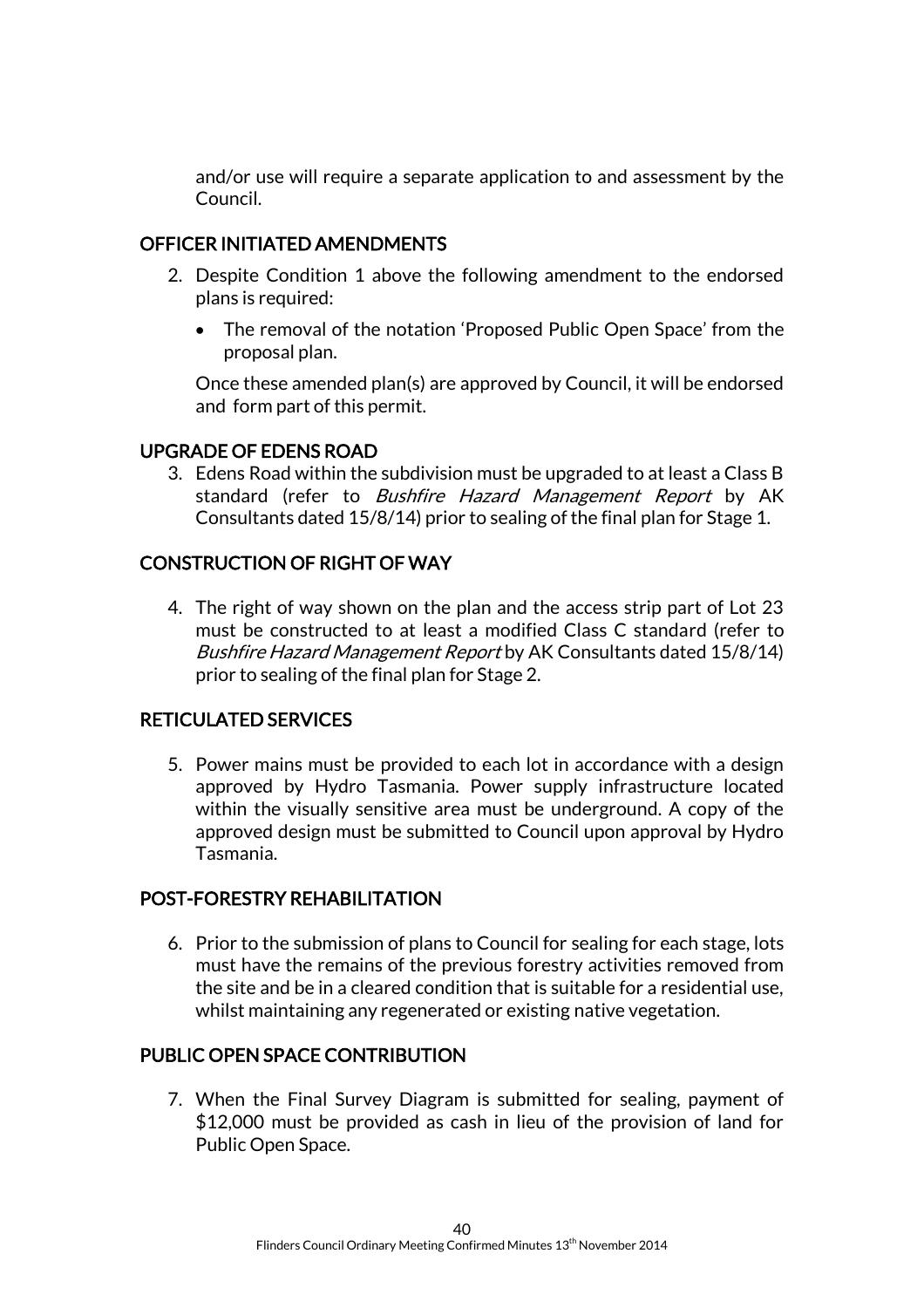### FINAL SURVEY DIAGRAM

8. The Final Survey Diagram and Schedule of Easements (and three copies) must be submitted for sealing, together with a copy of the Survey Notes.

### EASEMENTS

9. Easements are required over all Council and third party services located in private property. The minimum width of any easement must be 3 metres for Council (public) mains. A lesser width may be approved for a private service prior to the lodgement of a final plan of survey.

### VEHICULAR CROSSING APPLICATION

10.Prior to the sealing of the Final Plan, each lot must be provided with an adequate all weather access from the edge of the road pavement to the property boundary.

### COVENANTS ON SUBDIVISIONS

- 11.Covenants or similar restrictive controls must not be included on or otherwise imposed on the titles to the lots created by the subdivision permitted by this permit unless:
	- a) Such covenants or controls are expressly authorised by the terms of this permit; or
	- b) Such covenants or similar controls are expressly authorised by the consent in writing of the Council.
	- b) Such covenants or similar controls are submitted for and receive written approval by Council prior to submission of a Plan of Survey and associated title documentation is submitted to Council for sealing.

### Notes:

- 1. This permit was issued based on the proposal documents submitted for (DA2014/015). You should contact Council with any other use or developments, as they may require the separate approval of Council.
- 2. Council will undertake periodic reviews of approved developments to ensure compliance with Planning Permit conditions.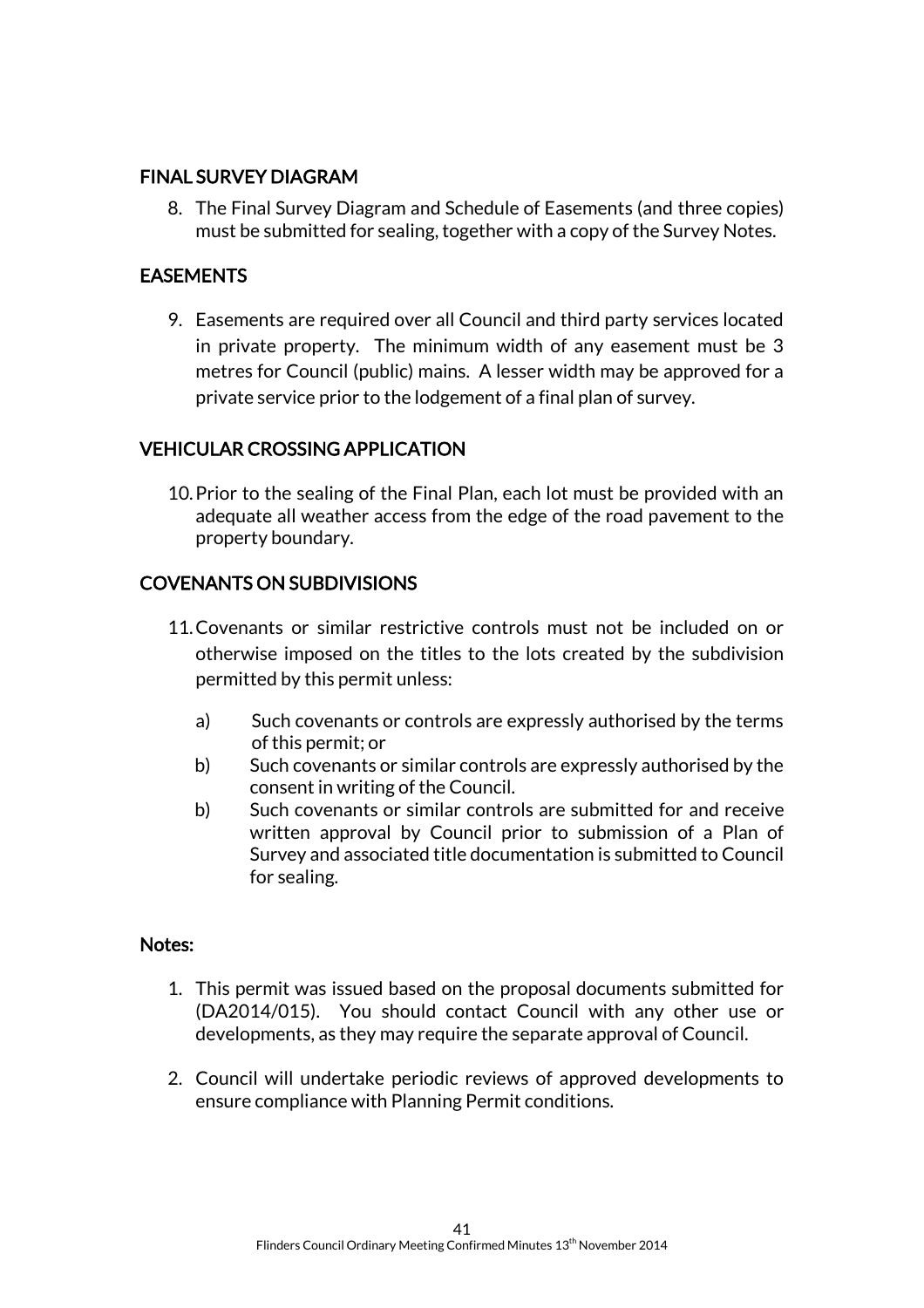- 3. This permit is granted pursuant to the Land Use Planning and Approvals Act 1993 and does not constitute any other approval required under any other Act or Regulation.
- 4. This permit is valid for two (2) years only from the date of approval and will thereafter lapse if the development is not substantially commenced.
- 5. Where any other approvals under this Act or any other Act are required for the proposed use or development to which this permit relates, the permit does not take effect until those approvals have been granted.
- 6. This permit takes effect 14 days after the date of Council's notice of determination or at such time as any appeal to the Resource Management and Planning Appeal Tribunal is abandoned or determined. If an applicant is the only person with a right of appeal pursuant to section 61 of the Land Use Planning and Approvals Act 1993 and wishes to commence the use or development for which the permit has been granted within that 14 day period, the Council must be so notified in writing. A copy of Council's Notice to Waive Right of Appeal is attached.

### CARRIED UNANIMOUSLY (7-0)

For: Mayor Carol Cox, Deputy Mayor Marc Cobham, Cr Chris Rhodes, Cr Peter Rhodes, Cr Ken Stockton, Cr David Williams and Cr Gerald Willis.

Mayor Carol Cox announced that the Council concluded its meeting as a Planning Authority under Section 25 of the Local Government (Meeting Procedures) Regulations 2005 at 5.34pm.

Jacci Viney, Development Services Coordinator, left the meeting at 5.34pm.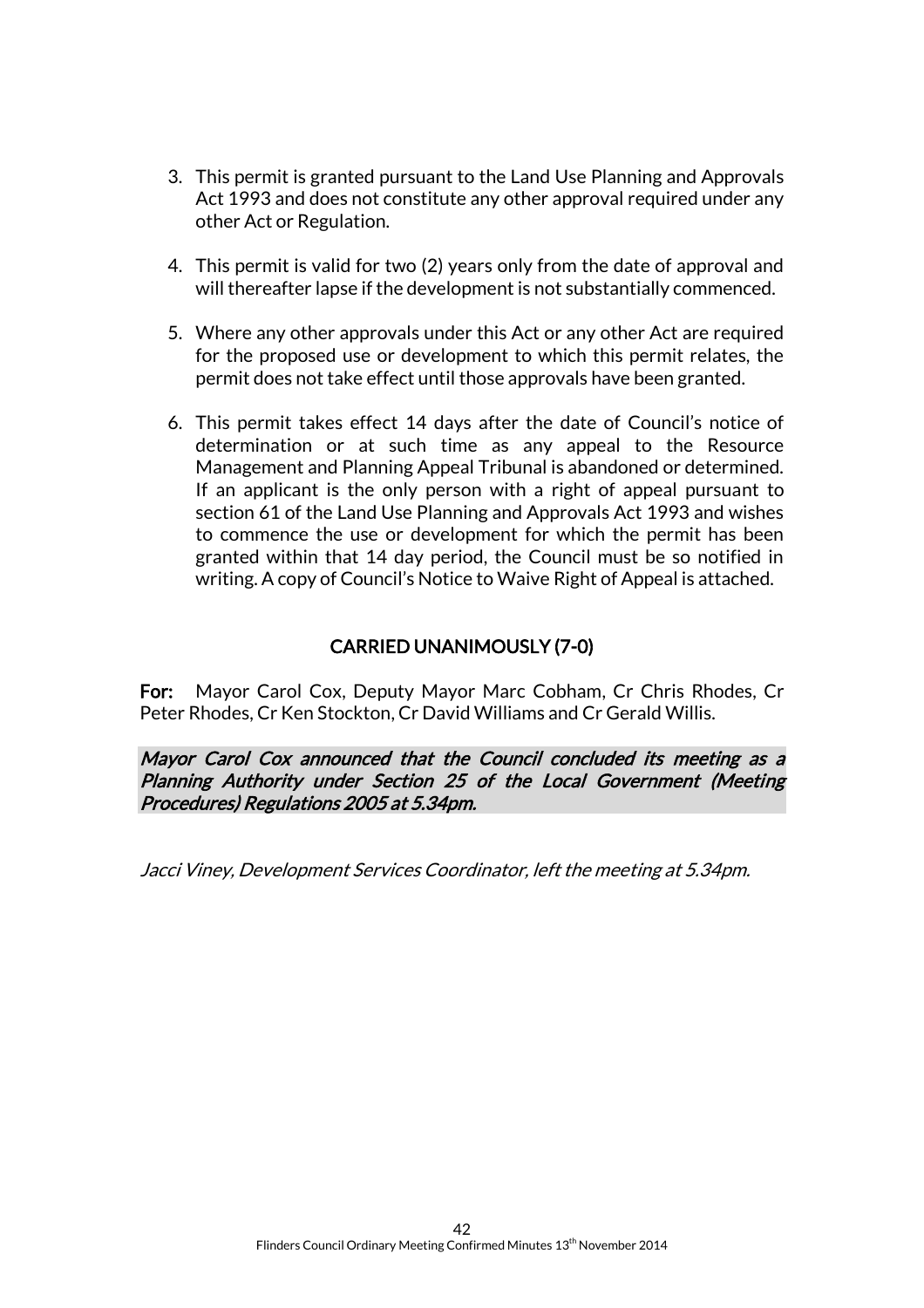### B. **GOVERNANCE**

#### Item B1: Annual General Meeting (AGM) and Procedures

| <b>ACTION</b>            | <b>Decision</b>                       |
|--------------------------|---------------------------------------|
| <b>PROPONENT</b>         | <b>Council Officer</b>                |
| <b>OFFICER</b>           | Raoul Harper, General Manager         |
| <b>FILE REFERENCE</b>    | COU/0201                              |
| <b>ASSOCIATED PAPERS</b> | Annexure 6: 2014 Flinders Council AGM |
|                          | <b>Meeting Procedures</b>             |

#### INTRODUCTION:

The purpose of this report is to consider the format for the forthcoming 2014 Annual General Meeting.

#### PREVIOUS COUNCIL CONSIDERATION:

Council has not previously considered the motion at hand.

### OFFICER'S REPORT:

Council is required to hold an Annual General Meeting (AGM) prior to  $15<sup>th</sup>$ December each year in accordance with the provisions of the Local Government Act 1993. An information sheet of the proposed procedural arrangements that will apply to the conduct of the 2014 Annual General Meeting is provided (Annexure 6).

Neither the *Local Government Act 1993* nor any other legislation provides clear directives on how Council should arrange and run its Annual General Meeting. Discussions with the Local Government Office of the Department of Premier and Cabinet have highlighted that Council can follow any common sense based approach it sees fit in relation to the matter. The procedural arrangements provided are a well-recognised approach to the governance arrangements for an AGM meeting and are a recommended approach.

### STATUATORY REQUIREMENT:

Local Government Act 1993

### POLICY/STRATEGIC IMPLICATIONS:

5.0 Corporate, Governance and Intergovernmental Relations

### BUDGET AND FINANCIAL IMPLICATIONS:

Costs for conducting Council's Annual General Meeting are included in the budget.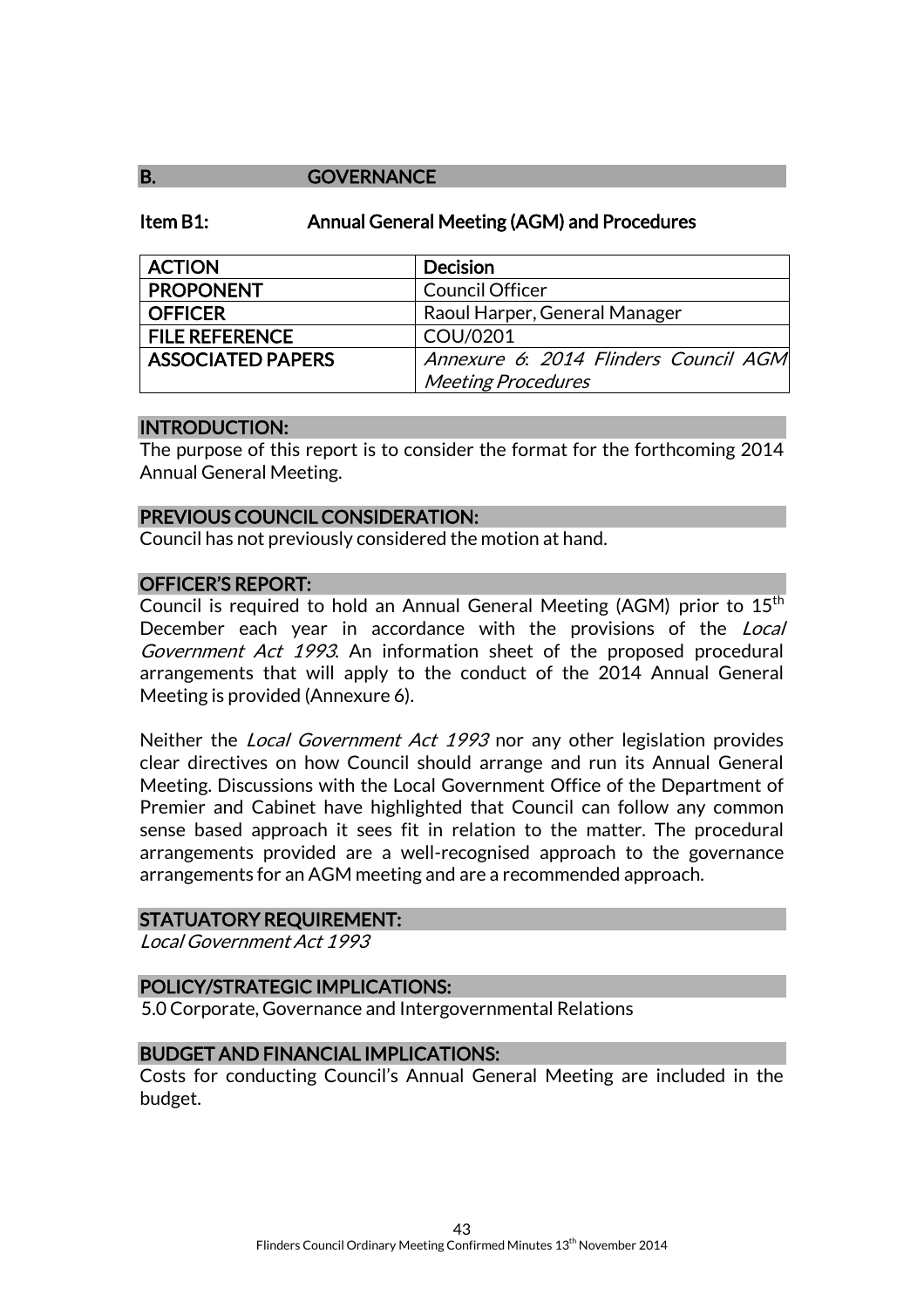### RISK/LIABILITY:

Council is required under the Local Government Act 1993 to hold an Annual General Meeting on a date no later than  $15<sup>th</sup>$  December each year.

#### VOTING REQUIREMENTS:

Simple Majority

#### OFFICER'S RECOMMENDATION:

- 1. That Council endorses the 2014 Annual General Meeting to occur at 5.00pm on Thursday  $4<sup>th</sup>$  of December 2014 at the Flinders Arts and Entertainment Centre.
- 2. That the Meeting Procedures as provided (Annexure 6) be endorsed for use.

#### DECISION:

931.11.2014 Moved: Cr G Willis Seconded: Cr D Williams

- 1. That Council endorses the 2014 Annual General Meeting to occur at 5.00pm on Thursday  $4<sup>th</sup>$  of December 2014 at the Flinders Arts and Entertainment Centre.
- 2. That the Meeting Procedures as provided (Annexure 6) be endorsed for use.

### CARRIED UNANIMOUSLY (7-0)

For: Mayor Carol Cox, Deputy Mayor Marc Cobham, Cr Chris Rhodes, Cr Peter Rhodes, Cr Ken Stockton, Cr David Williams and Cr Gerald Willis.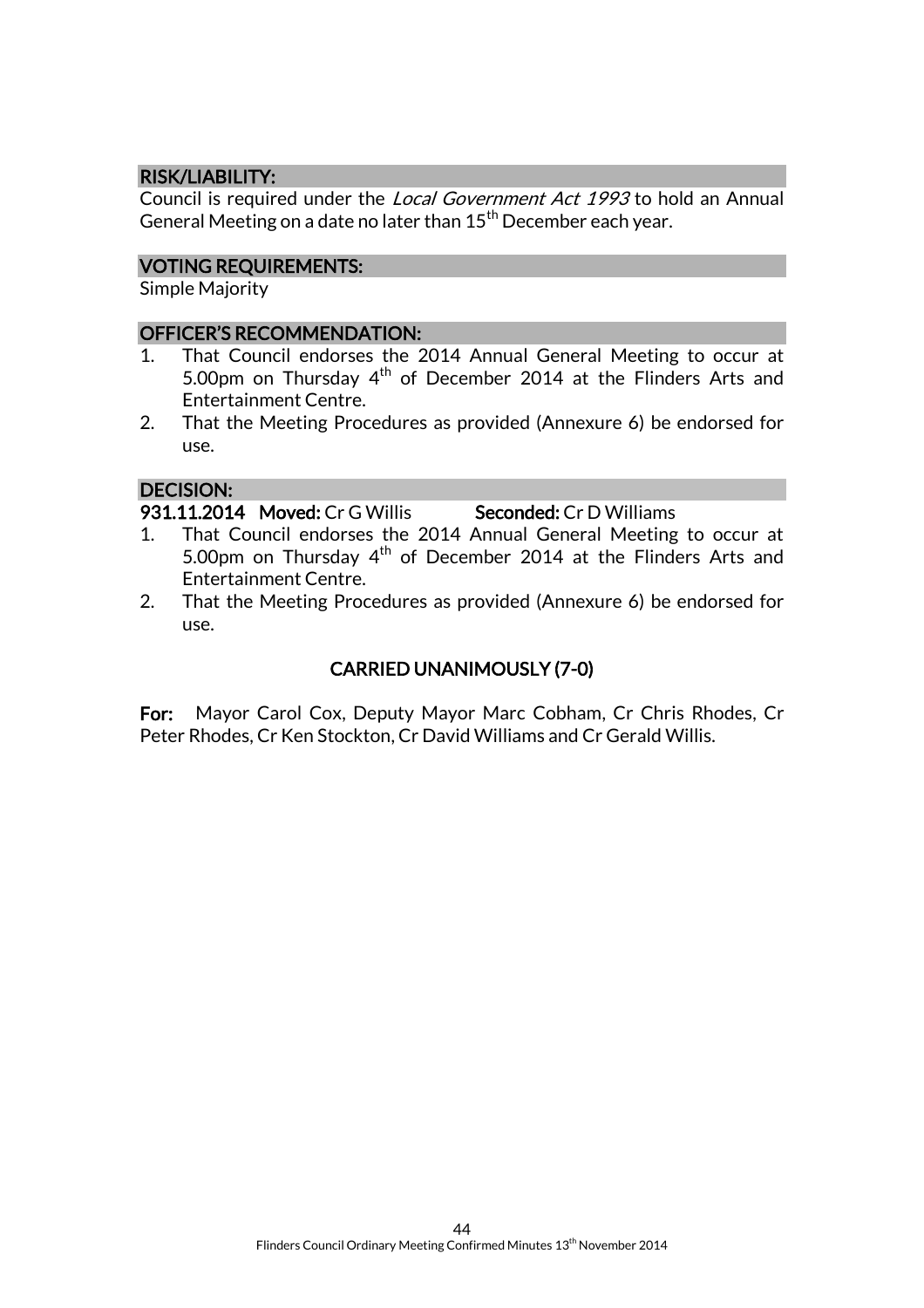|  | Item B2: | Ordinary Council Meetings - Times and Dates 2014 - 2015 |
|--|----------|---------------------------------------------------------|
|--|----------|---------------------------------------------------------|

| <b>ACTION</b>            | Decision                      |
|--------------------------|-------------------------------|
| <b>PROPONENT</b>         | Council Officer               |
| <b>OFFICER</b>           | Raoul Harper, General Manager |
| <b>FILE REFERENCE</b>    | COU/0203                      |
| <b>ASSOCIATED PAPERS</b> | Nil                           |

### INTRODUCTION:

In previous years, Council has, at its November or December meeting, set the dates and times for the next year's meetings. For some time now the meetings have been held on the third Thursday of each month commencing at 1.00 pm, although adjustments have been made at times to accommodate local functions and/or commitments of the Mayor and General Manager.

### PREVIOUS COUNCIL CONSIDERATION:

Annually

### OFFICER'S REPORT:

A review of the forthcoming dates and potential conflicts with other events/meetings/commitments has been undertaken by senior management.

At this stage, functions associated with the Local Government Association of Tasmania have been factored in and dates changed to accommodate the Mayor and General Manager's attendance. Northern Tasmanian Development meeting dates for the year ahead have not been determined at the time of writing this report.

### STATUTORY REQUIREMENT:

Local Government Act 1993 Local Government (Meeting Procedures) Regulations 2005

### POLICY/STRATEGIC IMPLICATIONS:

5.0 Corporate, Governance and Intergovernmental Relations

### BUDGET AND FINANCIAL IMPLICATIONS:

Minimal

### VOTING REQUIREMENTS:

Simple Majority

### OFFICER'S RECOMMENDATION:

1. That Council resolves to endorse the following Council Meeting schedule, with all meetings commencing at 1.00pm: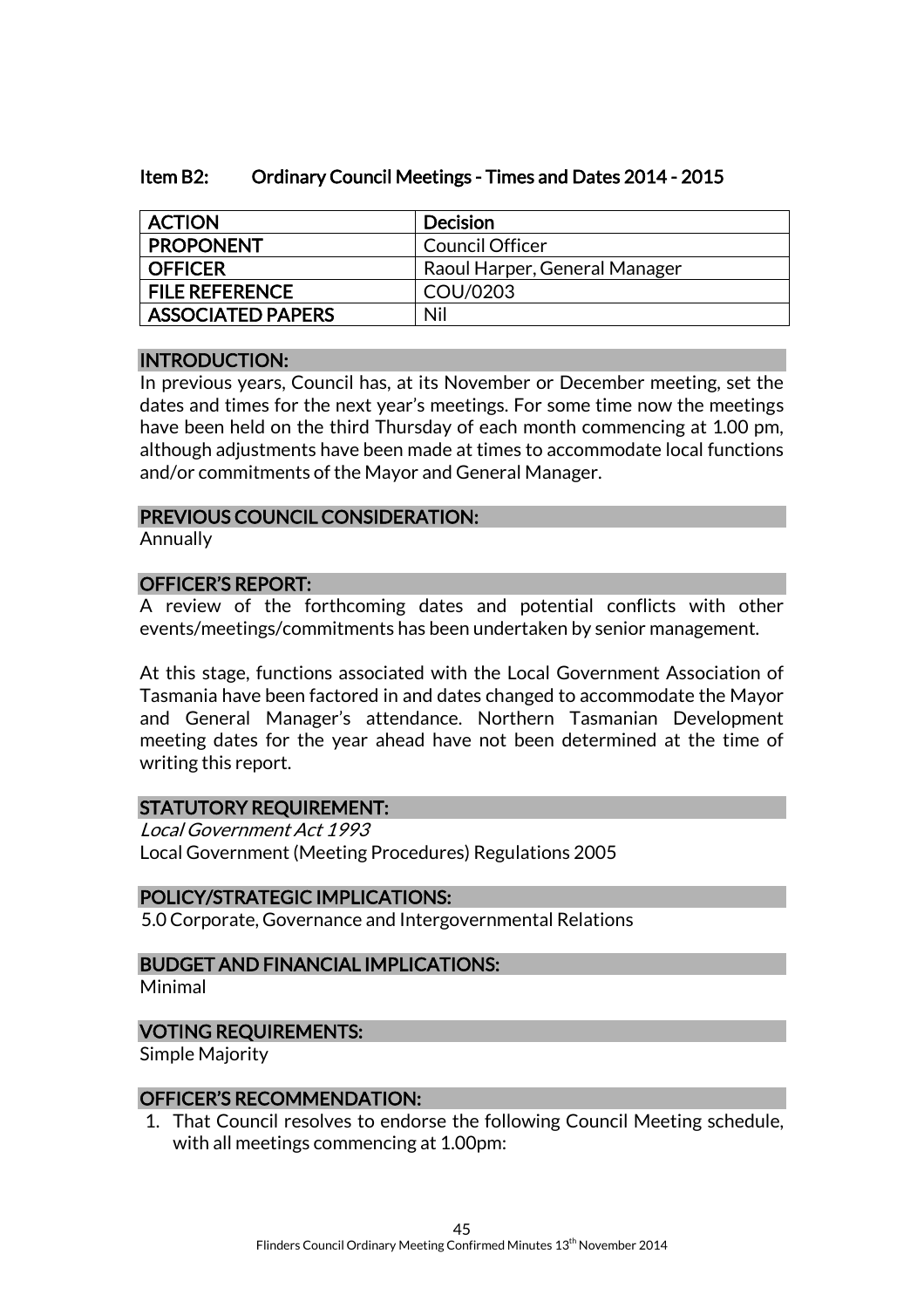- Thursday 18<sup>th</sup> December 2014
- Thursday  $22<sup>nd</sup>$  January 2015
- Thursday  $19^{th}$  February 2015
- Thursday  $26<sup>th</sup>$  March 2015
- $\bullet$  Thursdav 23<sup>rd</sup> April 2015
- $\bullet$  Thursday  $21<sup>th</sup>$  May 2015
- Thursday  $18<sup>th</sup>$  June 2015
- Thursday  $16^{th}$  July 2015
- $\bullet$  Thursday 20<sup>st</sup> August 2015
- Thursday  $24<sup>th</sup>$  September 2015
- $\bullet$  Thursdav 22<sup>nd</sup> October 2015
- $\bullet$  Thursday 19<sup>th</sup> November 2015
- $\bullet$  Thursday 17<sup>th</sup> December 2015
- 2. That the May 2015 Ordinary Council Meeting be held in Lady Barron at a venue to be decided.

### DECISION:

932.11.2014 Moved: Cr D Williams Seconded: Deputy Mayor M Cobham

- 1. That Council resolves to endorse the following Council Meeting schedule, with all meetings commencing at 1.00pm:
	- Thursday  $18<sup>th</sup>$  December 2014
	- Thursday  $22<sup>nd</sup>$  January 2015
	- Thursday  $19^{th}$  February 2015
	- Thursday  $26<sup>th</sup>$  March 2015
	- $\bullet$  Thursday 30<sup>th</sup> April 2015
	- $\bullet$  Thursday  $21<sup>th</sup>$  May 2015
	- Thursday  $18<sup>th</sup>$  June 2015
	- Thursday  $16^{th}$  July 2015
	- $\bullet$  Thursdav 20<sup>st</sup> August 2015
	- Thursday  $24^{th}$  September 2015
	- $\bullet$  Thursdav 22<sup>nd</sup> October 2015
	- $\bullet$  Thursday  $19<sup>th</sup>$  November 2015
	- $\bullet$  Thursday  $17^{\text{th}}$ December 2015
- 2. That the May 2015 Ordinary Council Meeting be held in Lady Barron at a venue to be decided.

### CARRIED UNANIMOUSLY (7-0)

For: Mayor Carol Cox, Deputy Mayor Marc Cobham, Cr Chris Rhodes, Cr Peter Rhodes, Cr Ken Stockton, Cr David Williams and Cr Gerald Willis.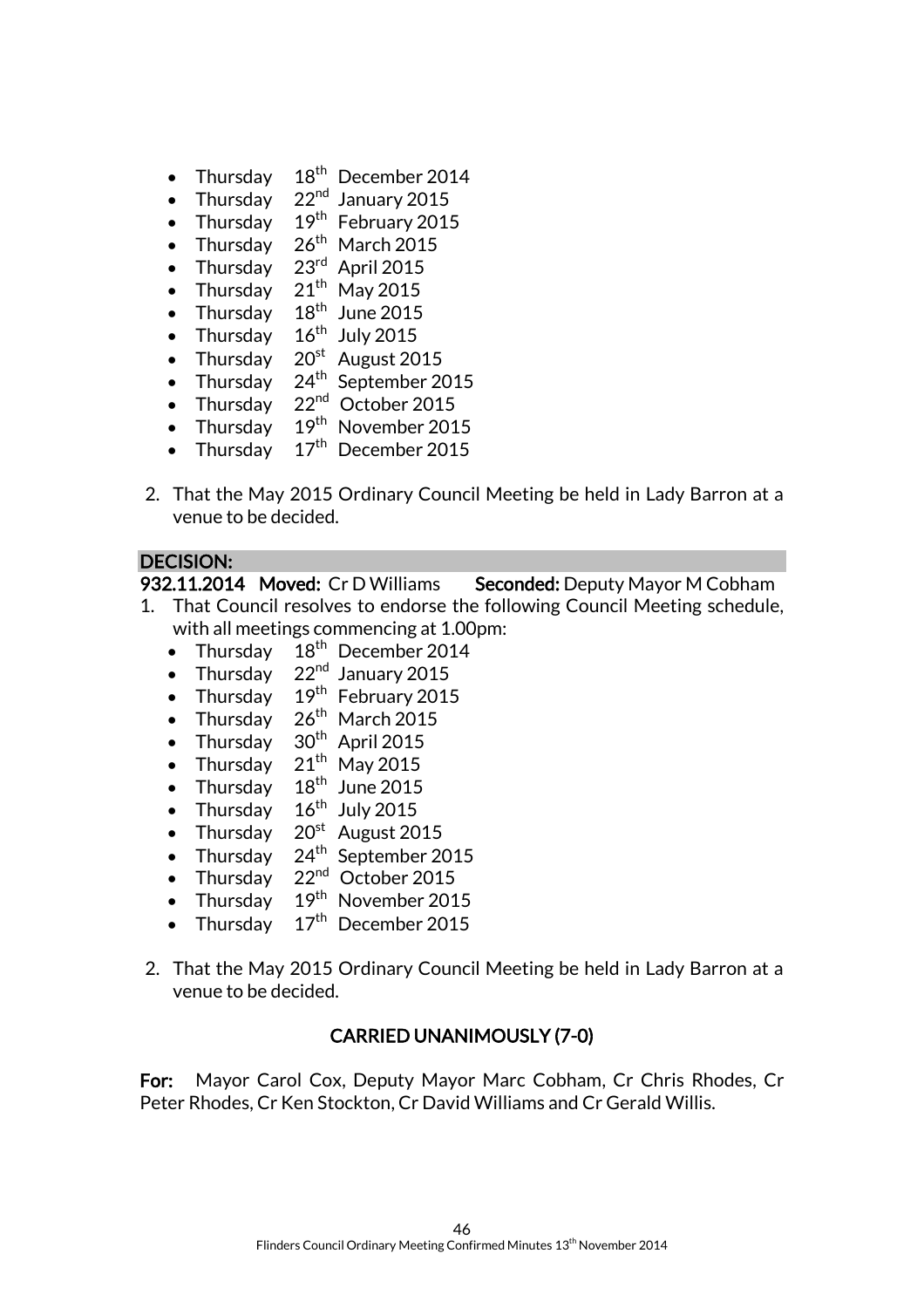#### Item B3: Timing of Councillor Workshops

| <b>ACTION</b>            | Decision                      |
|--------------------------|-------------------------------|
| <b>PROPONENT</b>         | <b>Council Officer</b>        |
| I OFFICER                | Raoul Harper, General Manager |
| <b>FILE REFERENCE</b>    | COU/0203                      |
| <b>ASSOCIATED PAPERS</b> | Nil                           |

#### INTRODUCTION:

In previous years, Councillor Workshop dates have been generally set for the first Thursday of each month, usually commencing at 1.00pm.

#### PREVIOUS COUNCIL CONSIDERATION:

Annually

### OFFICER'S REPORT:

In previous years, monthly Councillor Workshops have been planned for the first Thursday of each month, allowing for some flexibility to adjust the dates to accommodate local functions and/or commitments of the Mayor and General Manager as required. Workshops usually commence at 1.00pm or if there is a long agenda, they may commence at 10am.

This timing was chosen in order to allow time for workshop items to be included in Ordinary Council Meeting Agendas if required. In 2014, the decision was made to hold a successive three day budget deliberation workshop in May instead of three separate workshops over a three month period. This proved to be very successful and popular with the then Council.

During the past year it became evident that setting the Councillor Workshop and the Ordinary Council Meetings approximately two weeks apart could be problematic for some Councillors who needed to travel for work or personal reasons. It may be more practical to consolidate Council commitments by holding Councillor Workshops the week following Ordinary Council Meetings, thereby freeing up the remainder of the month.

To facilitate planning for staff and Councillors, a decision is required as to the most appropriate time to plan to hold Councillor Workshops.

#### STATUTORY REQUIREMENT:

Local Government Act 1993 Local Government (Meeting Procedures) Regulations 2005

### POLICY/STRATEGIC IMPLICATIONS:

5.0 Corporate, Governance and Intergovernmental Relations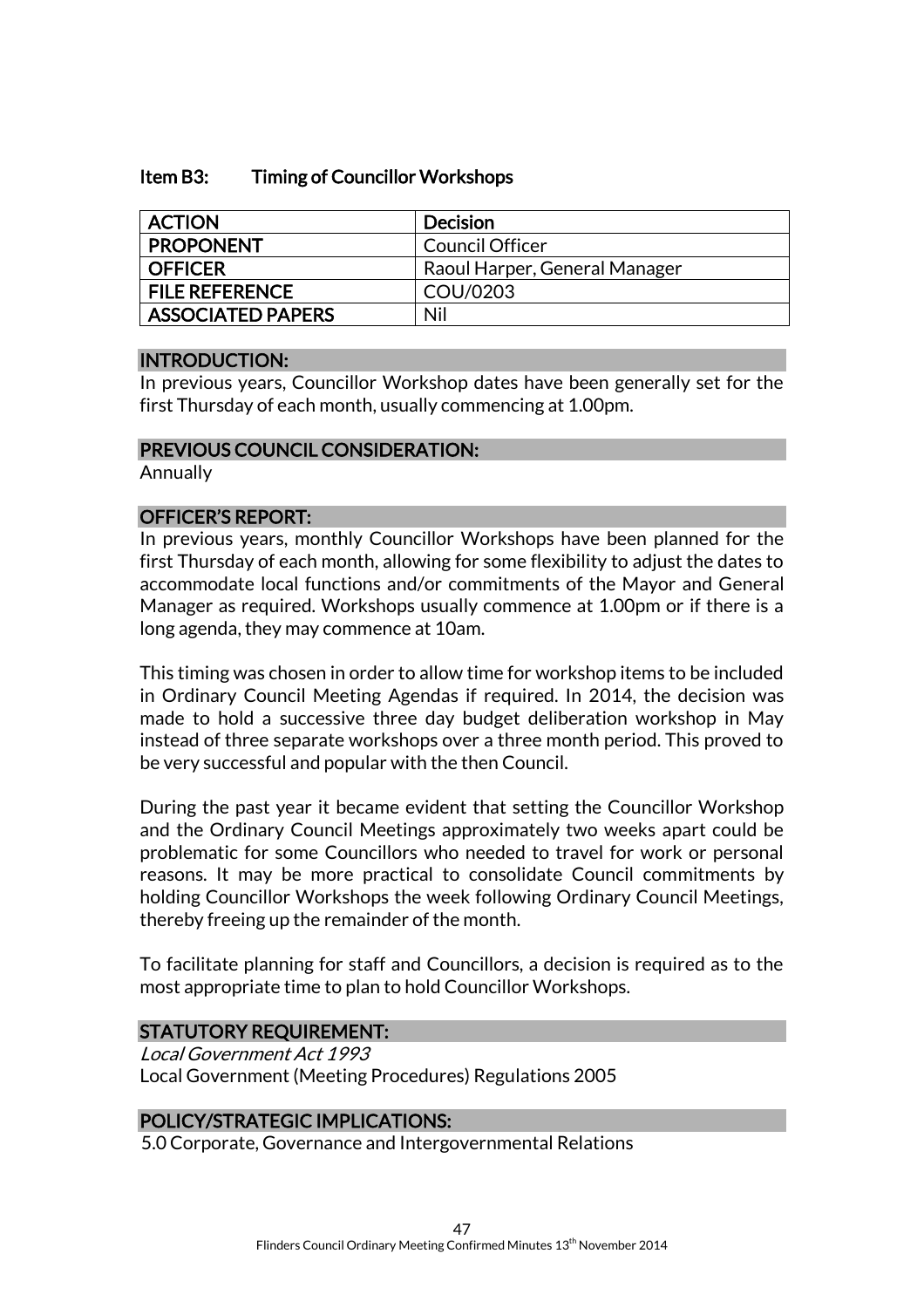### BUDGET AND FINANCIAL IMPLICATIONS:

Minimal

#### VOTING REQUIREMENTS:

Simple Majority

### OFFICER'S RECOMMENDATION:

That Council considers the timing of Councillor Workshops in relation to Ordinary Council Meetings and provides the General Manager with direction as to the most appropriate time to plan to hold monthly Councillor Workshops.

### DECISION:

933.11.2014 Moved: Cr G Willis Seconded: Cr D Williams That Council instructs the General Manager to set workshops 14 days before the monthly Council Meeting, subject to change as circumstances require.

### CARRIED UNANIMOUSLY (7-0)

For: Mayor Carol Cox, Deputy Mayor Marc Cobham, Cr Chris Rhodes, Cr Peter Rhodes, Cr Ken Stockton, Cr David Williams and Cr Gerald Willis.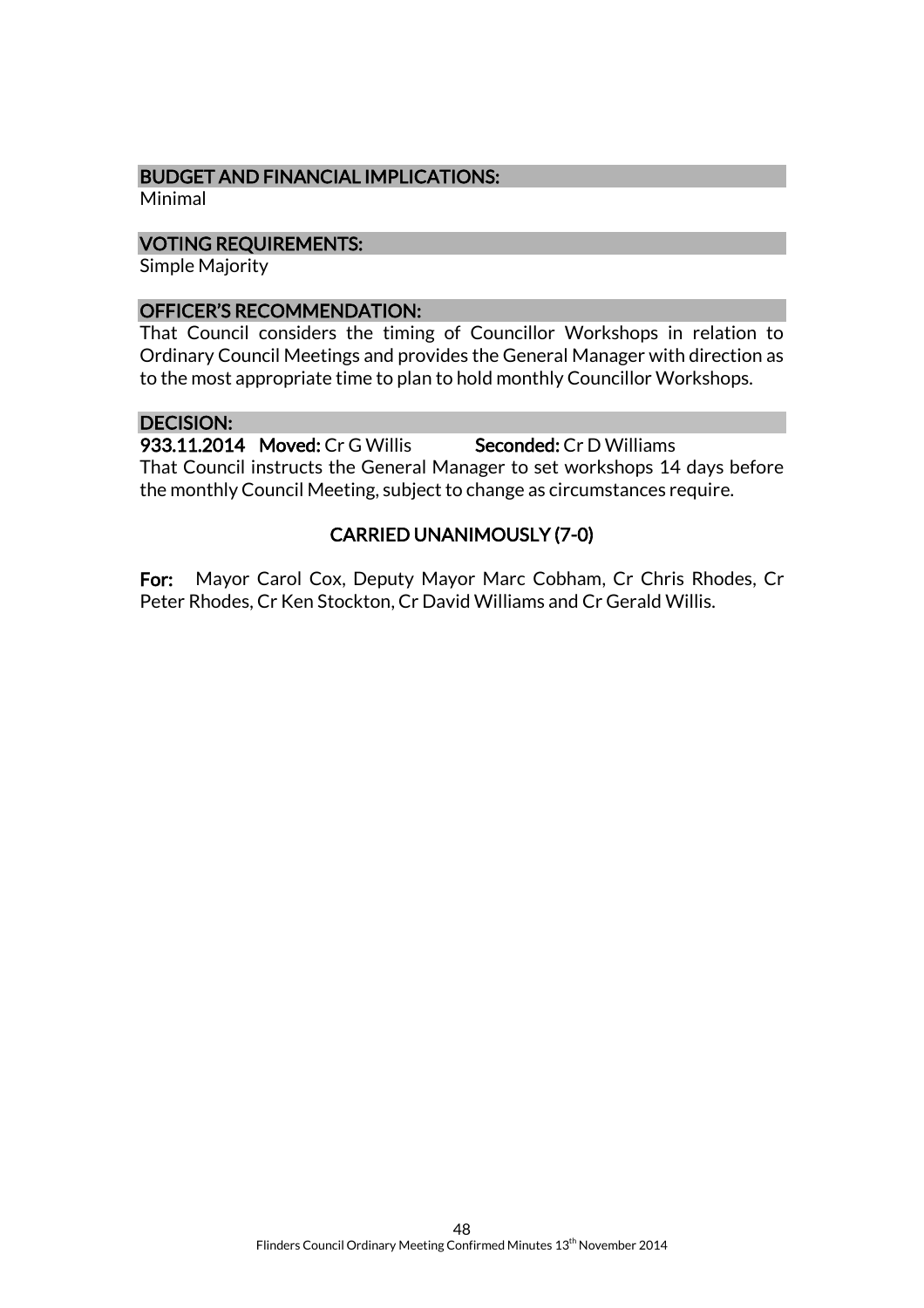### Item B4: Office Closure – Festive Christmas Season 2014/2015

| <b>ACTION</b>            | <b>Information</b>            |
|--------------------------|-------------------------------|
| <b>PROPONENT</b>         | Council Officer               |
| <b>OFFICER</b>           | Raoul Harper, General Manager |
| <b>FILE REFERENCE</b>    | COU/0600                      |
| <b>ASSOCIATED PAPERS</b> | Nil                           |

### INTRODUCTION

The festive season associated with Christmas and the New Year's celebrations commences on Thursday  $25<sup>th</sup>$  December 2014 and progresses to Thursday 1<sup>st</sup> January 2015. In the past, Council has closed its offices over the period between Christmas and the New Year as only limited (if any) transactions occur. Staff are available if any emergency situations arise. This is a common practice for Tasmanian Councils.

### PREVIOUS COUNCIL CONSIDERATION:

Annually

### OFFICER'S REPORT:

Public holidays are scheduled on Thursday 25<sup>th</sup> December (Christmas Day), Friday  $26<sup>th</sup>$  December 2014 (Boxing Day) and Thursday  $1<sup>st</sup>$  January 2015 (New Year's Day).

Council will close its offices for the Christmas and the New Year season on the  $24^{th}$ ,  $29^{th}$ ,  $30^{th}$  &  $31^{st}$  of December 2014 and  $2^{nd}$  January 2015. Staff members, in discussions with the General Manager, have expressed a desire to close the day before Christmas to allow for arrangements to be made prior to the holiday season. Leave arrangements are in place to ensure that appropriate leave and/or accrued rostered days off are taken for this purpose.

Council Staff will ensure that enough visitor information material is available at selected business houses during this period.

### VOTING REQUIREMENTS:

Simple Majority

### OFFICER'S RECOMMENDATION:

That Council note that the Council Offices will be closed from 24 December 2014 to  $2<sup>nd</sup>$  January 2015 inclusive.

### DECISION:

934.11.2014 Moved: Deputy Mayor M Cobham Seconded: Cr D Williams That Council note that the Council Offices will be closed from 24<sup>th</sup> December 2014 to 2<sup>nd</sup> January 2015 inclusive.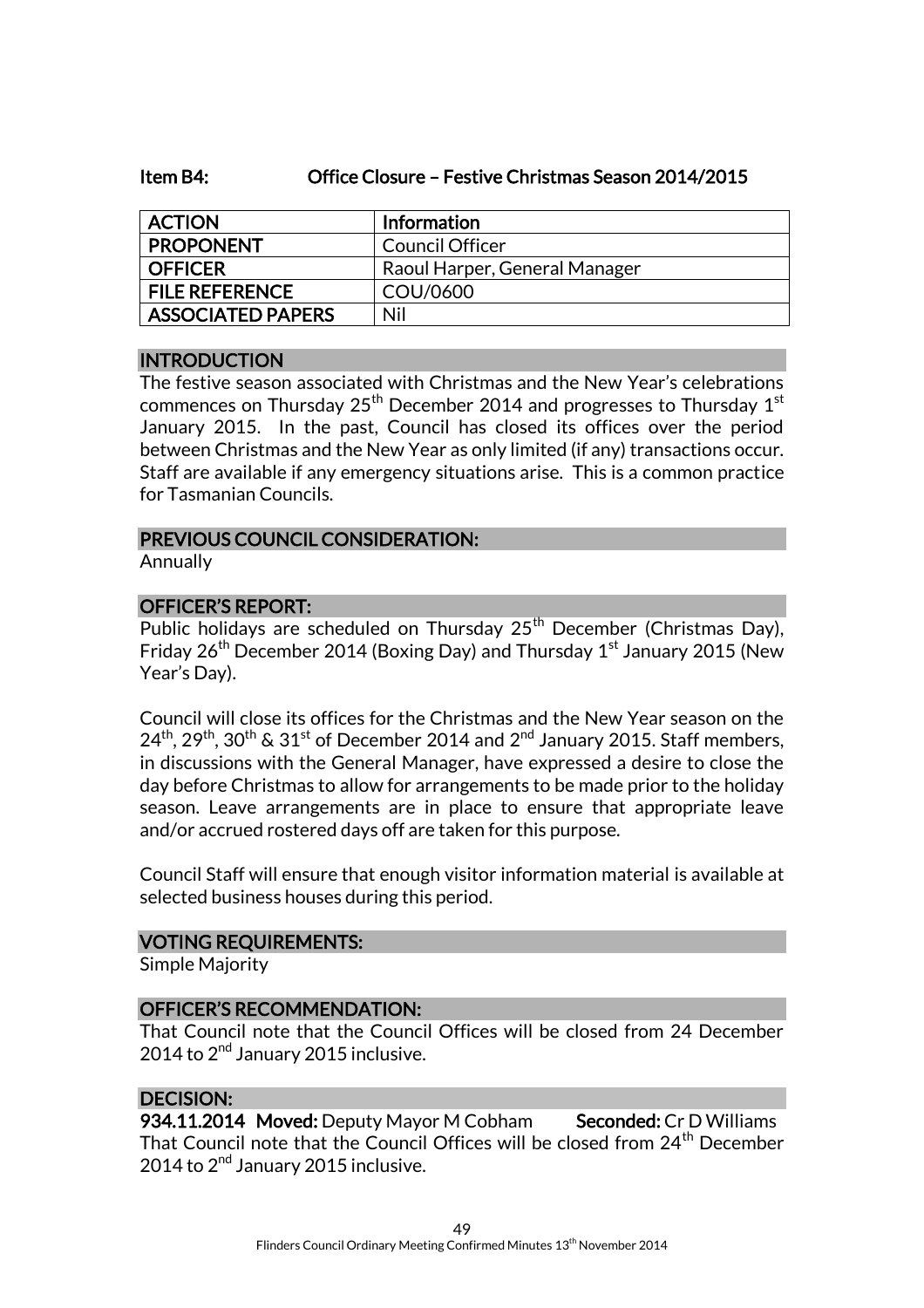### CARRIED UNANIMOUSLY (7-0)

For: Mayor Carol Cox, Deputy Mayor Marc Cobham, Cr Chris Rhodes, Cr Peter Rhodes, Cr Ken Stockton, Cr David Williams and Cr Gerald Willis.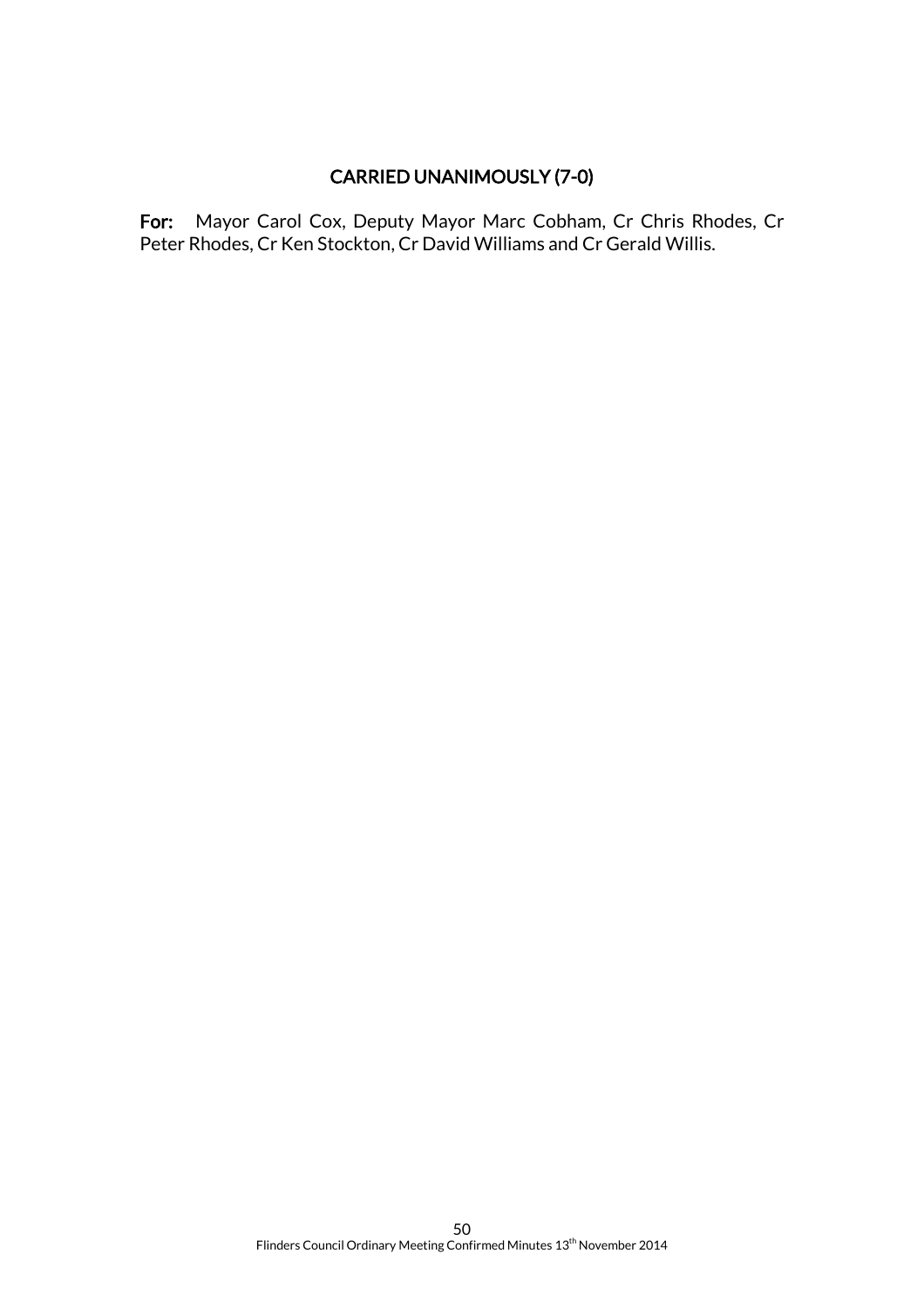#### Item B5: Local Government of Tasmania (LGAT) General Meeting

| <b>ACTION</b>            | Information                                  |
|--------------------------|----------------------------------------------|
| <b>PROPONENT</b>         | <b>Council Officer</b>                       |
| <b>OFFICER</b>           | Raoul Harper, General manager                |
| <b>FILE REFERENCE</b>    | COU/0303                                     |
| <b>ASSOCIATED PAPERS</b> | Annexure 7: LGAT General Meeting Agenda      |
|                          | November 2014                                |
|                          | Annexure 8: LGAT General Meeting Attachments |

#### INTRODUCTION:

The LGAT General Meeting will be held on the 19<sup>th</sup> November 2014. The meeting Agenda and attachments are provided for elected members as Annexures 7 and 8.

#### PREVIOUS COUNCIL CONSIDERATION:

Council considers the LGAT General Meeting Agenda at the Ordinary Council meeting prior to the LGAT General Meeting to allow Council to inform the Mayor of what position it wishes the Mayor take in relation to voting on specific matters.

#### OFFICER'S REPORT:

A number of motions are included in the LGAT General Meeting Agenda. Council provides direction to the Mayor in relation to voting. The agenda can be accessed at the LGAT website through the following link: <http://www.lgat.tas.gov.au/page.aspx?u=684#e895>

#### STATUTORY REQUIREMENT:

Nil

### POLICY/STRATEGIC IMPLICATIONS:

5.0 Corporate Governance and Intergovernmental Relations 5.4 Actively participate in local government, industry and regional organisations.

#### BUDGET AND FINANCIAL IMPLICATIONS:

No known budget implications at this time.

#### RISK/LIABILITY:

Minimal

#### VOTING REQUIREMENTS:

Simple Majority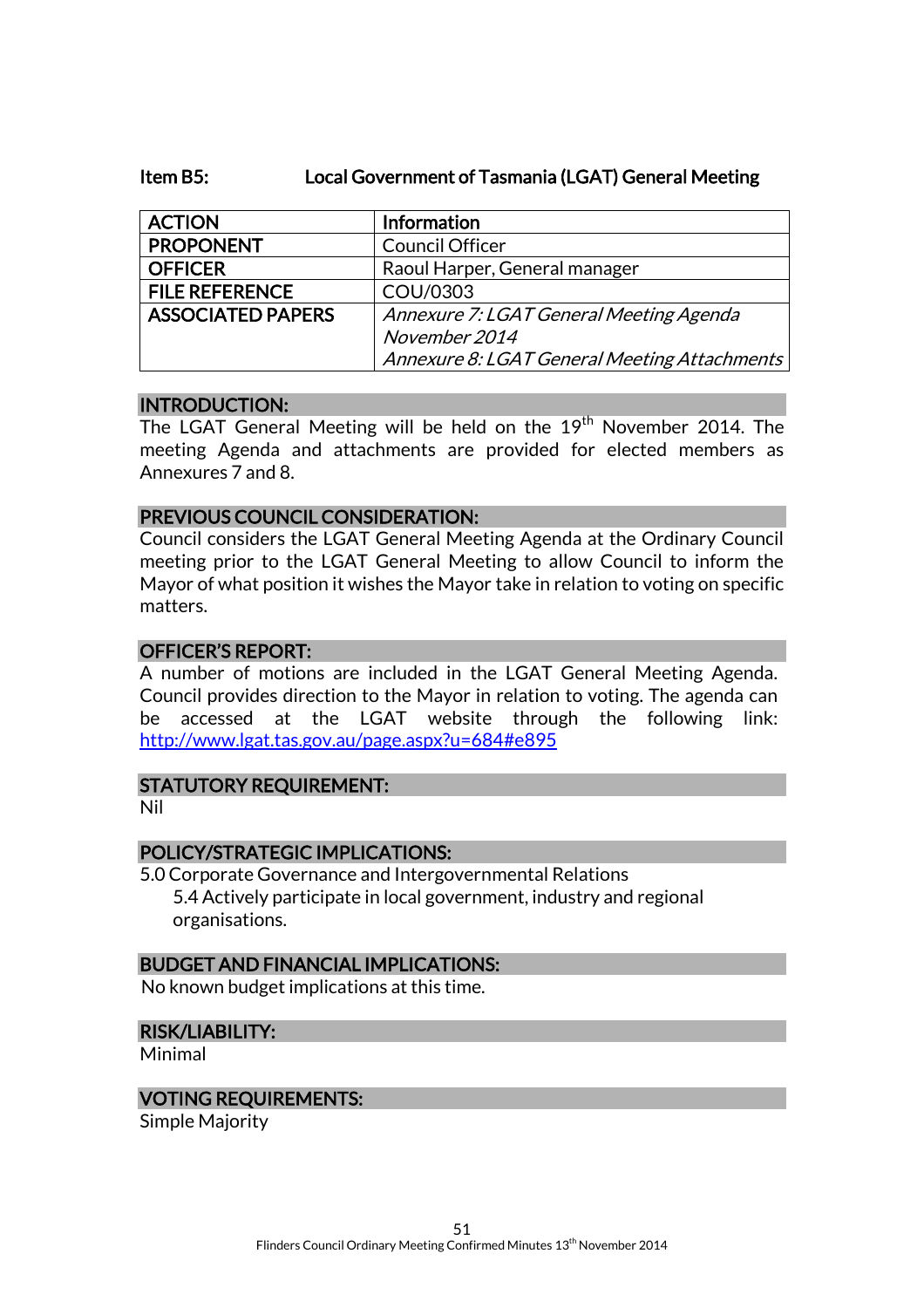### OFFICER'S RECOMMENDATION:

That Council notes the Local Government of Tasmania General Meeting Agenda and provides the Mayor with direction in relation to the items listed for a decision.

#### DECISION:

935.11.2014 Moved: Deputy Mayor M Cobham Seconded: Cr K Stockton That Council notes the Local Government Association of Tasmania General Meeting Agenda.

### CARRIED UNANIMOUSLY (7-0)

For: Mayor Carol Cox, Deputy Mayor Marc Cobham, Cr Chris Rhodes, Cr Peter Rhodes, Cr Ken Stockton, Cr David Williams and Cr Gerald Willis.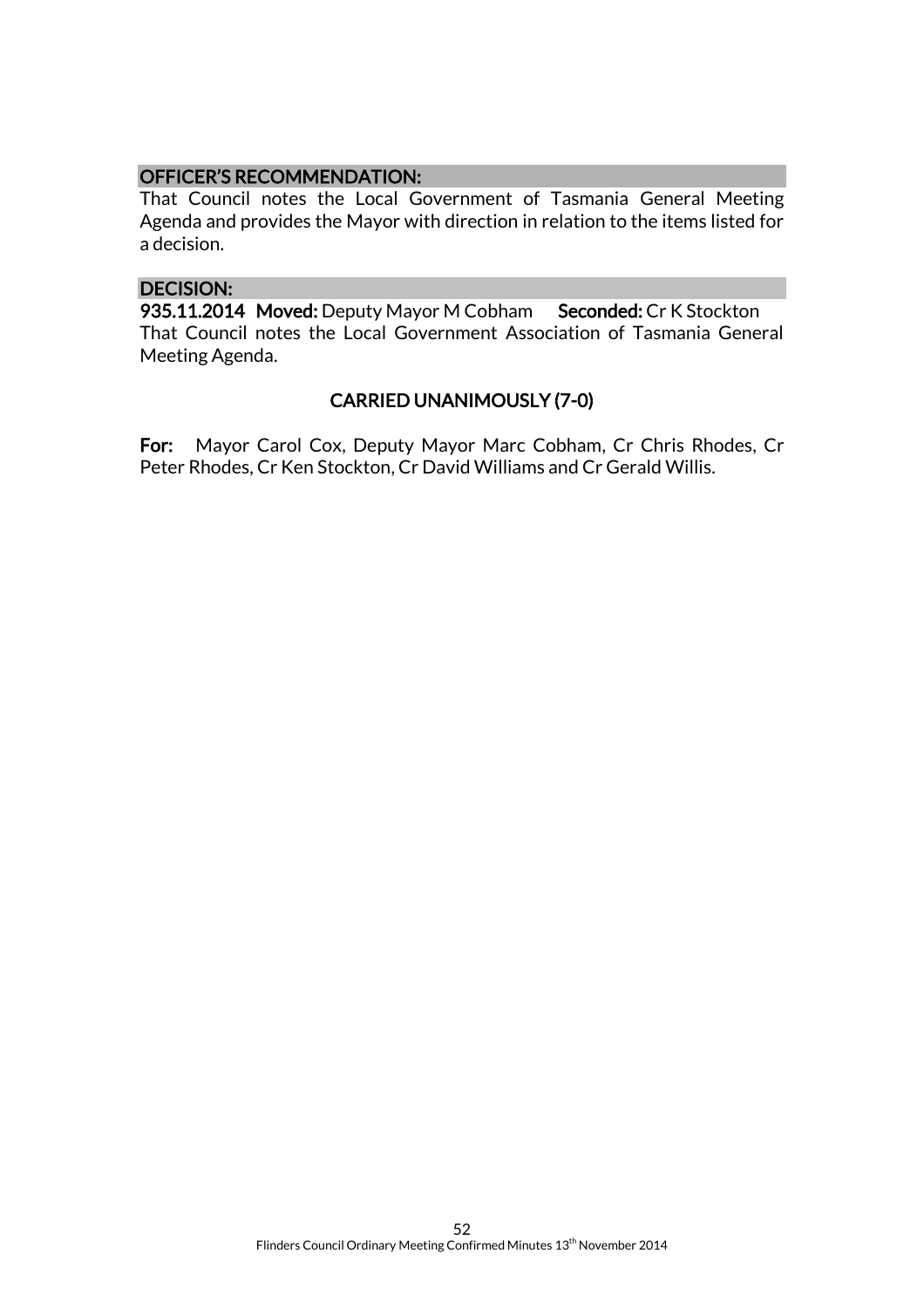### Item B6: Council Committee Structure and Membership

| <b>ACTION</b>            | <b>Decision</b>                                                                                                |
|--------------------------|----------------------------------------------------------------------------------------------------------------|
| <b>PROPONENT</b>         | <b>Council Officer</b>                                                                                         |
| <b>OFFICER</b>           | Raoul Harper, General Manager                                                                                  |
| <b>FILE REFERENCE</b>    | COU/0600                                                                                                       |
| <b>ASSOCIATED PAPERS</b> | Annexure 9: Council Committee Membership as<br>at November 2014<br>Annexure 10: Special Committees of Flinders |
|                          | <b>Council Meeting Rules</b><br>Annexure 11: Letter from Peter Gutwein MP<br>31.10.2014                        |

### INTRODUCTION:

Flinders Council currently has a raft of Special Committees that were established to allow communication, discussion and community input into decision-making on specific areas or activities of community and Council importance. Post an election; Council is required to undertake a review of these committees and their representatives to ensure they are still relevant and have adequate Councillor representation for their continued function.

### PREVIOUS COUNCIL CONSIDERATION:

Council reviews Special Committee representation post each election.

### OFFICER'S REPORT:

The Local Government Act 1993 outlines the roles and functions of Councillors and those of Staff. Councillors are charged with the following:

LOCAL GOVERNMENT ACT 1993 - SECTION 28 28.Functions of councillors

(1) A councillor, in the capacity of an individual councillor, has the following functions:

(a) to represent the community; (b) to act in the best interests of the community; (c) to facilitate communication by the council with the community; (d) to participate in the activities of the council; (e) to undertake duties and responsibilities as authorised by the council.

The Act directs that the communication and representation of and with the community is the function of a Councillor. Transparent decision making, consultation and communication falls directly within the role of a Councillor and the Councillors as a collective. The use of Special Committees has in the past been one vehicle to assist in achieving this outcome.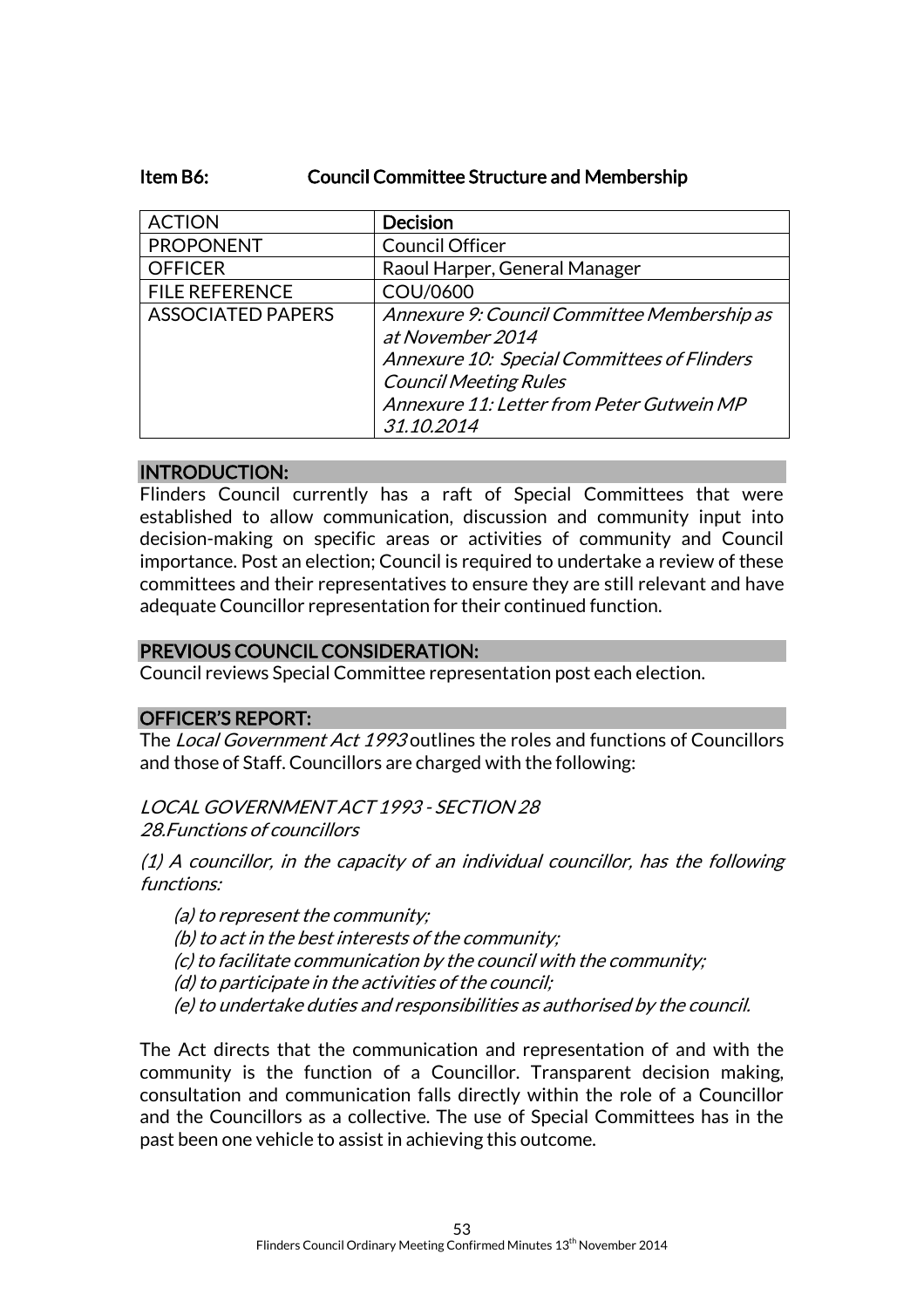Flinders Council currently has a range of Special Committees that were established to allow communication, discussion and community input into decision-making on specific areas or activities of community and Council importance.

The Local Government Act 1993 states the following:

LOCAL GOVERNMENT ACT 1993 - SECT 24 24.Special committees

- (1) A council may establish, on such terms and for such purposes as it thinks fit, special committees.
- (2) A special committee consists of such persons appointed by the council as the council thinks appropriate.
- (3) The council is to determine the procedures relating to meetings of a special committee.

Post each election, Councillors consider the need and past efforts/use of the Special Committees in place and collectively decide what Special Committees are required. Councillors are then nominated and subsequently selected for inclusion onto these committees. The standard practice is that a Councillor then becomes the Chairperson of the committee for the term of Council and is often assisted by other Councillors who desire to be on the specific committee.

The task of managing attendance, developing agendas, taking minutes and then presenting/discussing the recommendations of these committees to Council is the role of Councillors. Staff are more than willing to assist in ensuring the right processes, templates and procedures are followed and often attend meetings in an ex-officio capacity, however that is the limit of their involvement (unless specifically requested to be otherwise and approved by Council). It should also be noted that committees make recommendations to Council for consideration. They in themselves have no direct ability to make decisions that bind Council to any one course of action.

A Special Committee of Council should at the very least have the following:

- A willing and committed Chair who understands the role the committee has in relation to the community's interests but also the strategies and plans Council already has in place.
- A Chair that can follow the procedures in place for reporting and taking recommendations to Council for consideration.
- Clear and agreed terms of reference for each committee.
- A transparent approach to the selection of individuals to sit on the committee, their terms of appointment and the manner in which the decisions of the committee inform Council's own decision making and reporting processes.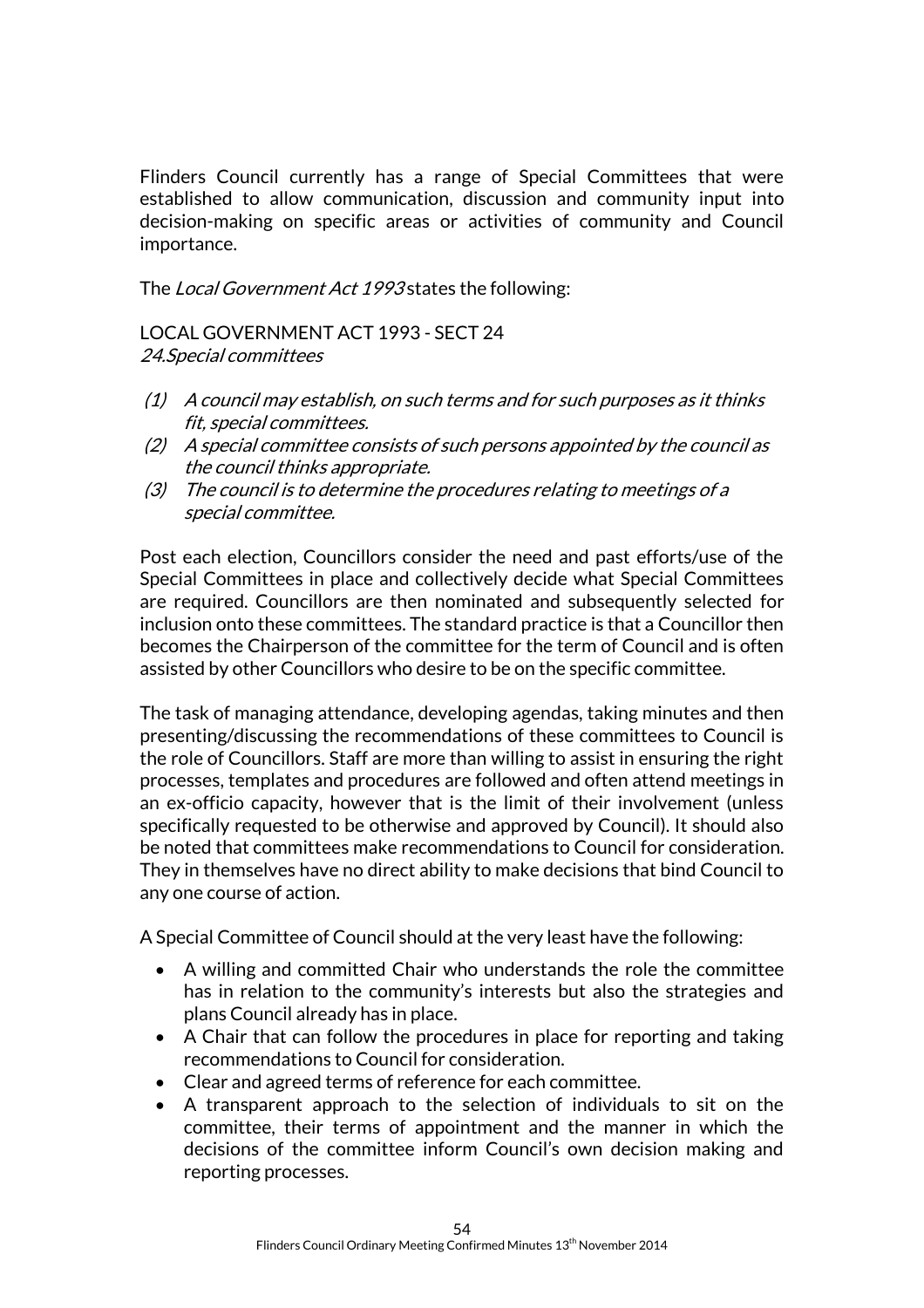Some committees require specialist skills to ensure Council mitigates risk as far as practicable. Representatives on the Audit and Finance Special Committee should have a current and detailed understanding of financial accounting, asset management and auditing. It should also be noted that as Council seeks to align as closely as possible with the Ministerial Orders as they relate to the role and function of Audit Panels, at a best practice level the Mayor should not be a member of the Audit and Finance Special Committee of Council and the Chair must be an independent member rather than an Elected Member (refer Annexure 11).

The previous Council had the following Special Committees functioning at the time of the election (for brevity I have only listed the Councillors involved in the committee structure):

#### Furneaux Group Shipping Special Committee

Mayor Cox - Chair Deputy Mayor Williams Cr Willis

#### Furneaux Group Aviation Special Committee

Mayor Carol Cox – Chair Cr Rhodes Cr Wise

### Furneaux Community Health Special Committee

Cr Roberts – Chair Mayor Cox

### Furneaux (Emita) Hall & Recreation Ground Special Committee

Cr Marc Cobham – Chair

### Lady Barron Hall & Recreational Special Committee

Deputy Mayor David Williams – Chair

The following Special Committees were in place but had not met in the past 12 months.

### Flinders Council NRM Special Committee

Cr Marc Cobham – Chair Cr Rhodes

### Community Development Special Committee

Cr Rhodes and Cr Willis – Co Chairs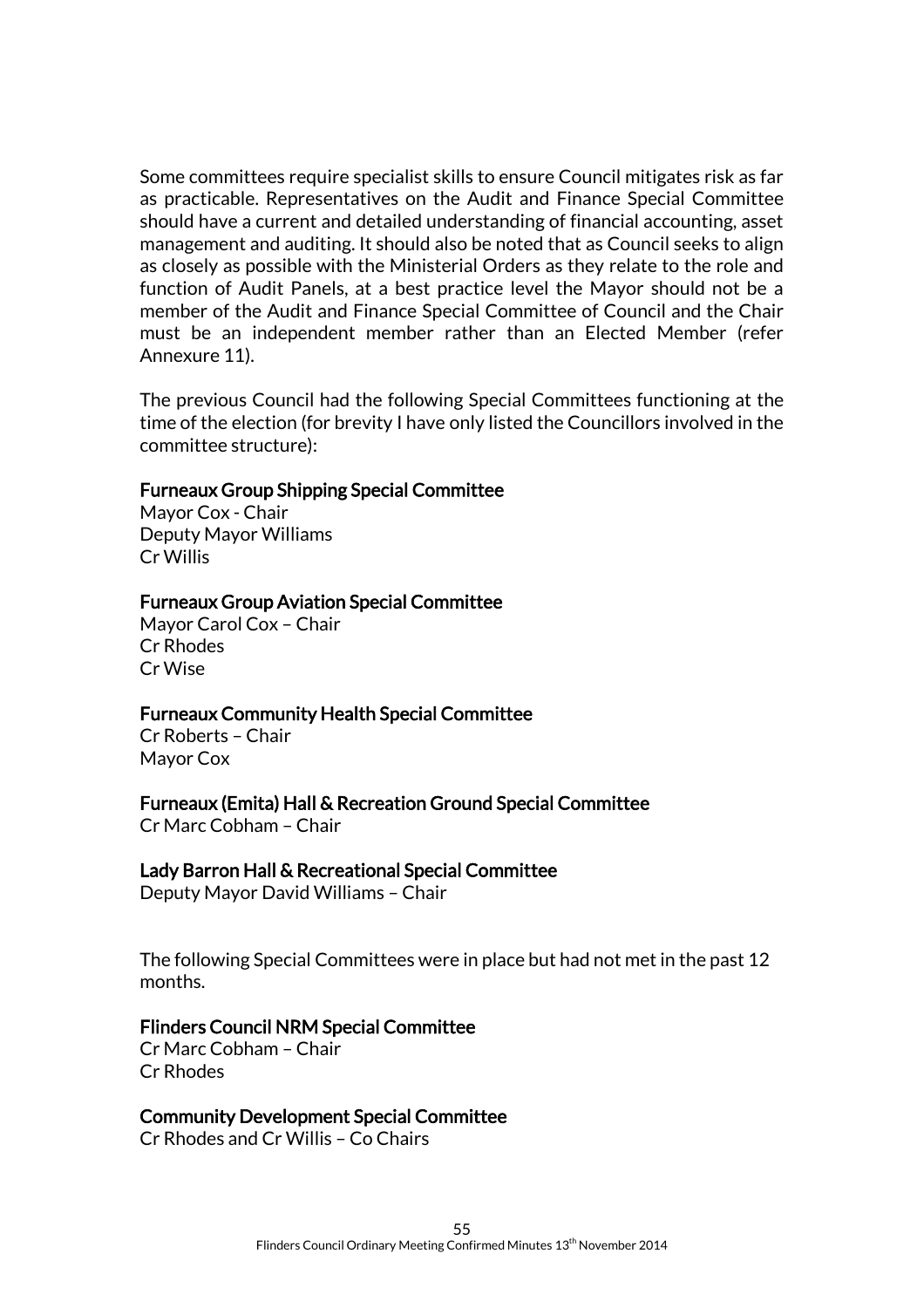Other Council Committees of the previous Council:

### OH & S Committee

Cr Cobham Cr Roberts

### Waste Management Committee

Cr Wise - Chair Cr Cobham Cr Rhodes

Clean Up Australia Day Cr Wise

## Whitemark Beautification

Cr Cobham Cr Wise Cr Rhodes

The following Committees are required under legislation and have Councillor representation:

### Municipal Emergency Management Committee

Mayor Cox

### Audit and Finance Special Committee

Deputy Mayor Williams - Chair Mayor Cox Cr Willis (The Mayor is not to be on the Audit and Finance Special Committee and under the new arrangements for Audit Panels, the Chair must not be an Elected Member.)

### Code of Conduct Committee

Deputy Mayor Williams Cr Willis Cr Cobham (The Mayor is not to be on the Code of Conduct Committee.) Council also has the following Council Committee:

### General Manager's Review Committee

Mayor Cox- Chair Cr Cobham Cr Roberts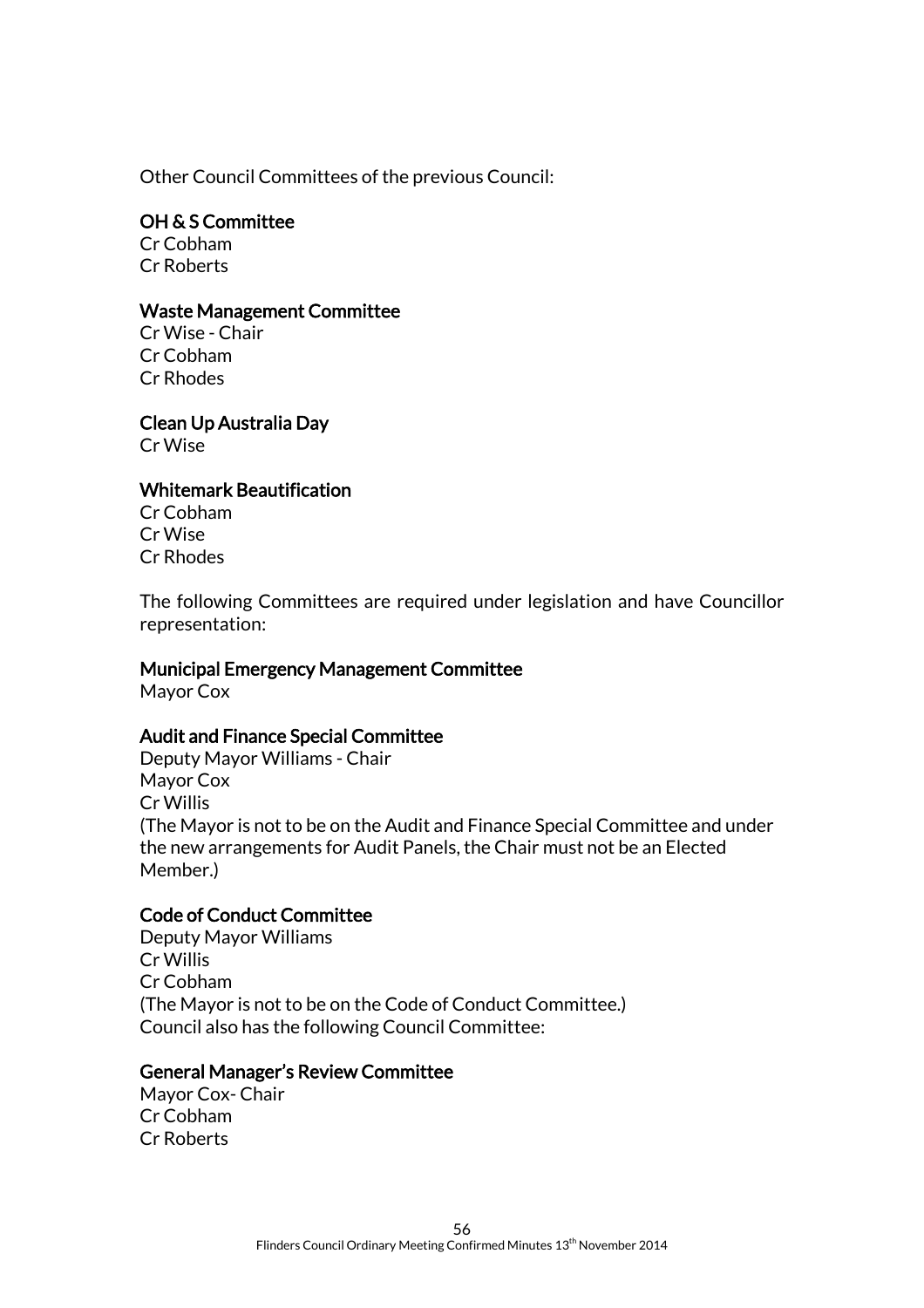Council has appointed representatives on the following:

TasWater – Shareholder's representative – Mayor C Cox Flinders Island District School Association – Mayor Cox Flinders Island Tourism Association – Cr Roberts

The Mayor also attends a number of committees and reports back to Council such as:

Northern Tasmania Development – Local Government Committee Local Government Association of Tasmania

### STATUTORY REQUIREMENT:

Local Government Act 1993

### POLICY/STRATEGIC IMPLICATIONS:

4.0 Community Safety, Engagement and Enterprise

### BUDGET AND FINANCIAL IMPLICATIONS:

The Committees do incur staff time and effort and as such expose Council to costs.

### RISK/LIABILITY:

Councillor's connections with the community you serve are critical to avoid risk.

### VOTING REQUIREMENTS:

Absolute Majority

### OFFICER'S RECOMMENDATION:

1) That as per the *Local Government Act 1993* - S24 Special Committees (1), Flinders Council maintains (with the existing community based membership and terms of reference) the following Special Committees of Council:

- 1) Furneaux Group Shipping Special Committee
- 2) Furneaux Group Aviation Special Committee
- 3) Furneaux Community Health Special Committee
- 4) Furneaux (Emita) Hall & Recreation Ground Special Committee
- 5) Lady Barron Hall & Recreational Special Committee
- 6) Audit and Finance Special Committee
- 7) Code of Conduct Special Committee

2) That Flinders Council appoints the Mayor to Chair the following Special Committees and legislated committees:

- 1) Furneaux Group Shipping Special Committee
- 2) Furneaux Group Aviation Special Committee
- 3) Municipal Emergency Management Committee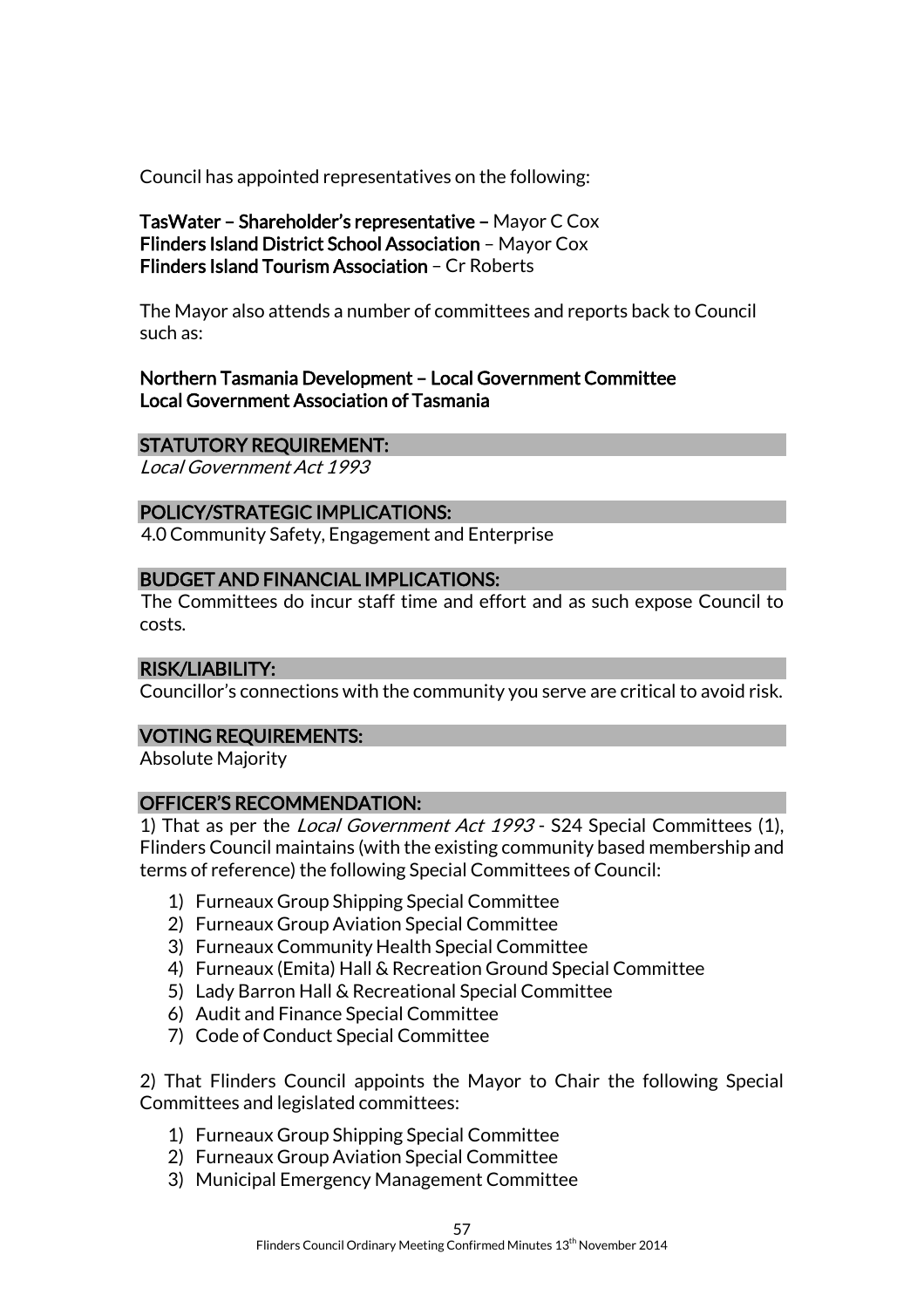3) That Flinders Council appoints the Deputy Mayor to the Audit and Finance Special Committee and that the process be put in place for the appointment of a community member to Chair the committee.

4) That nominations be called from around the Council table to fill positions on all Special Committees. Once nominations are received a ballot be held to elect representatives (if required). A ballot should also be held (if required) to elect a Chair for each Special Committee.

5) That Council call for nominations from around the table for a representative to each of the TasWater – Shareholder's representative, Flinders Island Tourism and Business Association and the Flinders Island District School Association. A ballot be held if there is more than one nomination.

### DECISION:

936.11.2014 Moved: Cr G Willis Seconded: Cr P Rhodes

1) That as per the *Local Government Act 1993* - S24 Special Committees (1), Flinders Council maintains (with the existing community based membership and terms of reference) the following Special Committees of Council:

- 1) Furneaux Group Shipping Special Committee
- 2) Furneaux Group Aviation Special Committee
- 3) Furneaux Community Health Special Committee
- 4) Furneaux (Emita) Hall & Recreation Ground Special Committee
- 5) Lady Barron Hall & Recreational Special Committee
- 6) Audit and Finance Special Committee
- 7) Code of Conduct Special Committee

2) That Flinders Council appoints the Mayor to Chair the following Special Committees and legislated committees:

- 1) Furneaux Group Shipping Special Committee
- 2) Furneaux Group Aviation Special Committee
- 3) Municipal Emergency Management Committee

3) That Flinders Council appoints the Deputy Mayor to the Audit and Finance Special Committee and that the process be put in place for the appointment of a community member to Chair the committee.

4) That nominations be called from around the Council table to fill positions on all Special Committees. Once nominations are received a ballot be held to elect representatives (if required). A ballot should also be held (if required) to elect a Chair for each Special Committee.

5) That Council call for nominations from around the table for a representative to each of the TasWater – Shareholder's representative, Flinders Island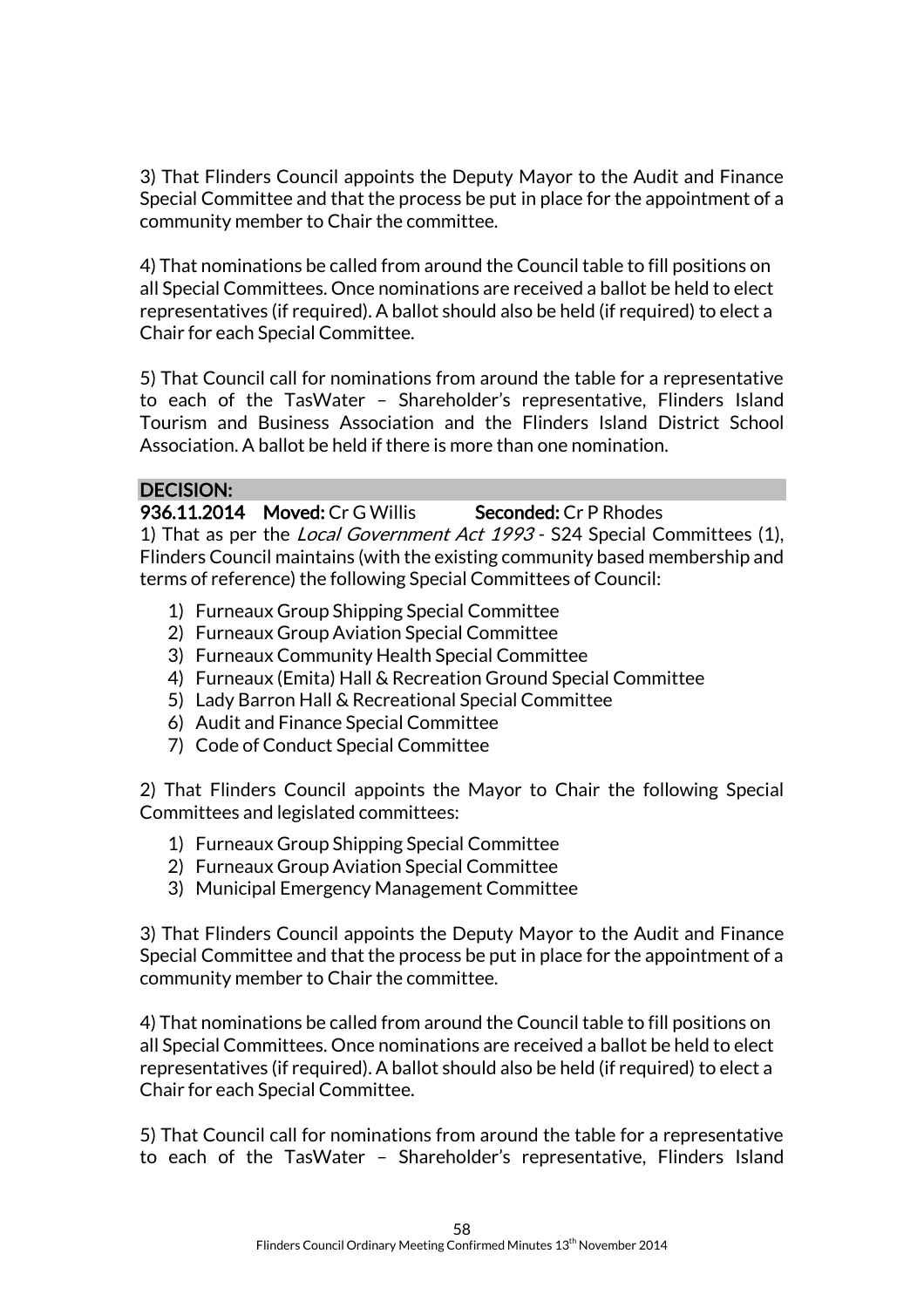Tourism and Business Association and the Flinders Island District School Association. A ballot be held if there is more than one nomination.

6) That Council, reappoint the Chair, Mr David Grutzner, Deputy Mayor Marc Cobham, Cr David Williams and Cr Gerald Willis to the Code of Conduct Special Committee.

7) That Council discuss the General Manager's Review Committee at a future workshop prior to Council considering the matter.

8) That Council review the structures of committees in December 2016.

### CARRIED UNANIMOUSLY (7-0)

For: Mayor Carol Cox, Deputy Mayor Marc Cobham, Cr Chris Rhodes, Cr Peter Rhodes, Cr Ken Stockton, Cr David Williams and Cr Gerald Willis.

Councillor Peter Rhodes foreshadowed that he would be presenting another motion.

937.11.2014 Moved: Deputy Mayor M Cobham Seconded: Cr P Rhodes That the Councillors listed below are confirmed as members of said committees:

| <b>Special Committees of Council</b>                 |                                |  |
|------------------------------------------------------|--------------------------------|--|
| <b>Furneaux Group Shipping Special Committee</b>     | Deputy Mayor M Cobham          |  |
|                                                      | Cr P Rhodes                    |  |
| <b>Furneaux Group Aviation Special Committee</b>     | Cr P Rhodes                    |  |
|                                                      | Cr K Stockton                  |  |
| <b>Furneaux Community Health Special</b>             | Cr G Willis (Chair)            |  |
| Committee                                            | Cr C Cox                       |  |
| Furneaux (Emita) Hall & Recreation Ground            | Deputy Mayor M Cobham (Chair)  |  |
| <b>Special Committee</b>                             | Cr K Stockton                  |  |
| Lady Barron Hall & Recreational Special              | Cr D Williams (Chair)          |  |
| Committee                                            |                                |  |
| <b>Audit and Finance Special Committee</b>           | Deputy Mayor M Cobham (Interim |  |
|                                                      | Chair)                         |  |
|                                                      | Cr K Stockton                  |  |
|                                                      | Cr G Willis                    |  |
|                                                      | Cr D Williams                  |  |
| <b>Council Representation on External Committees</b> |                                |  |
| TasWater – Shareholder's representative              | Cr G Willis                    |  |
| <b>Flinders Island Tourism and Business</b>          | Cr C Rhodes                    |  |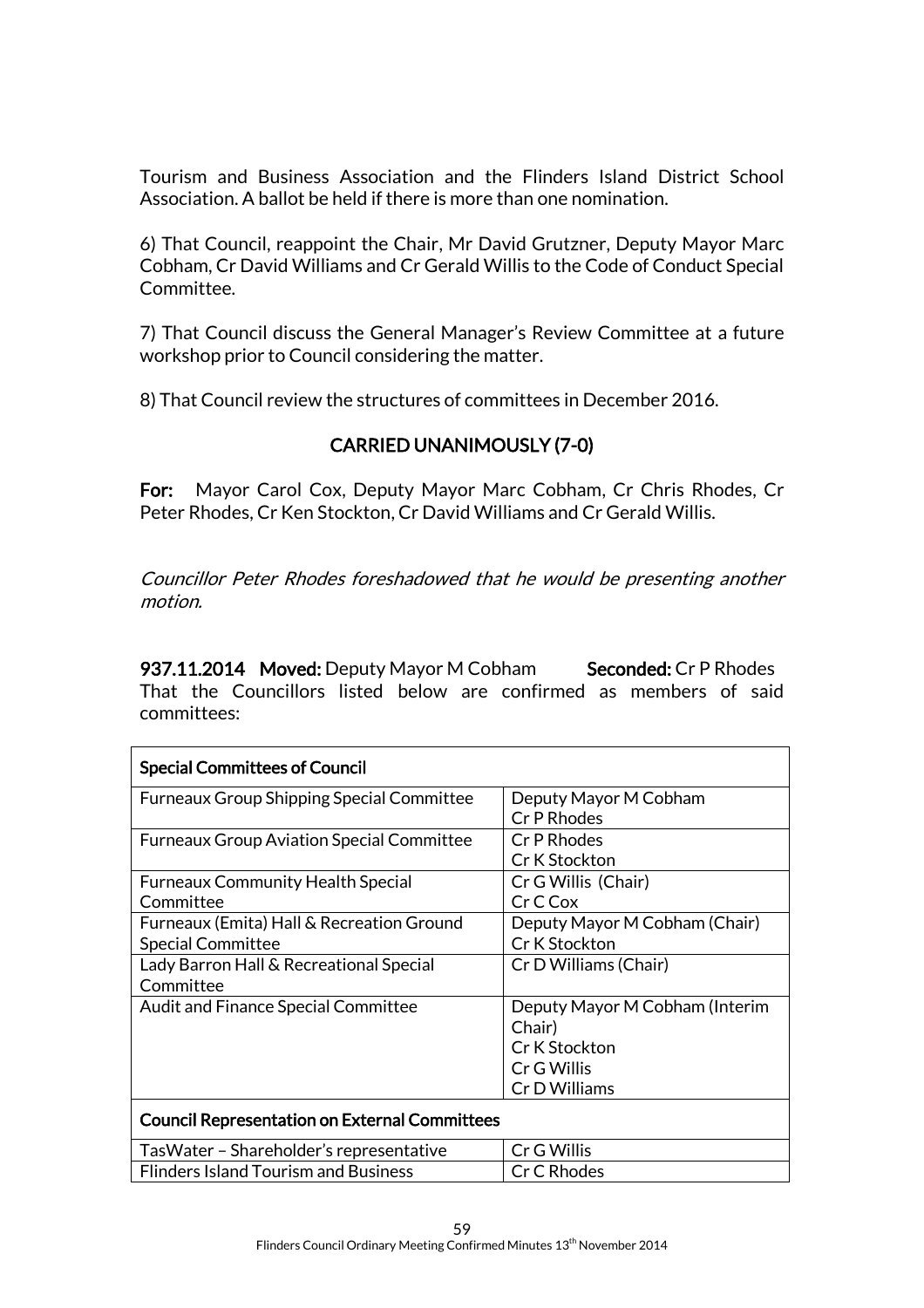| Association                                        |                |
|----------------------------------------------------|----------------|
| <b>Flinders Island District School Association</b> | Cr P Rhodes    |
| Clean up Australia                                 | l Cr P Rhodes  |
|                                                    | LCr K Stockton |

### CARRIED UNANIMOUSLY (7-0)

For: Mayor Carol Cox, Deputy Mayor Marc Cobham, Cr Chris Rhodes, Cr Peter Rhodes, Cr Ken Stockton, Cr David Williams and Cr Gerald Willis.

Note: That Council resolved to defer the Whitemark 'beautification' committee to a workshop.

938.11.2014 Moved: Cr P Rhodes Seconded: Cr C Rhodes That Council consider the idea of the establishment of an Ideas and Innovations Committee at the next available workshop.

### CARRIED (6-1)

For: Mayor Carol Cox, Deputy Mayor Marc Cobham, Cr Chris Rhodes, Cr Peter Rhodes, Cr Ken Stockton and Cr Gerald Willis. Against: Cr David Williams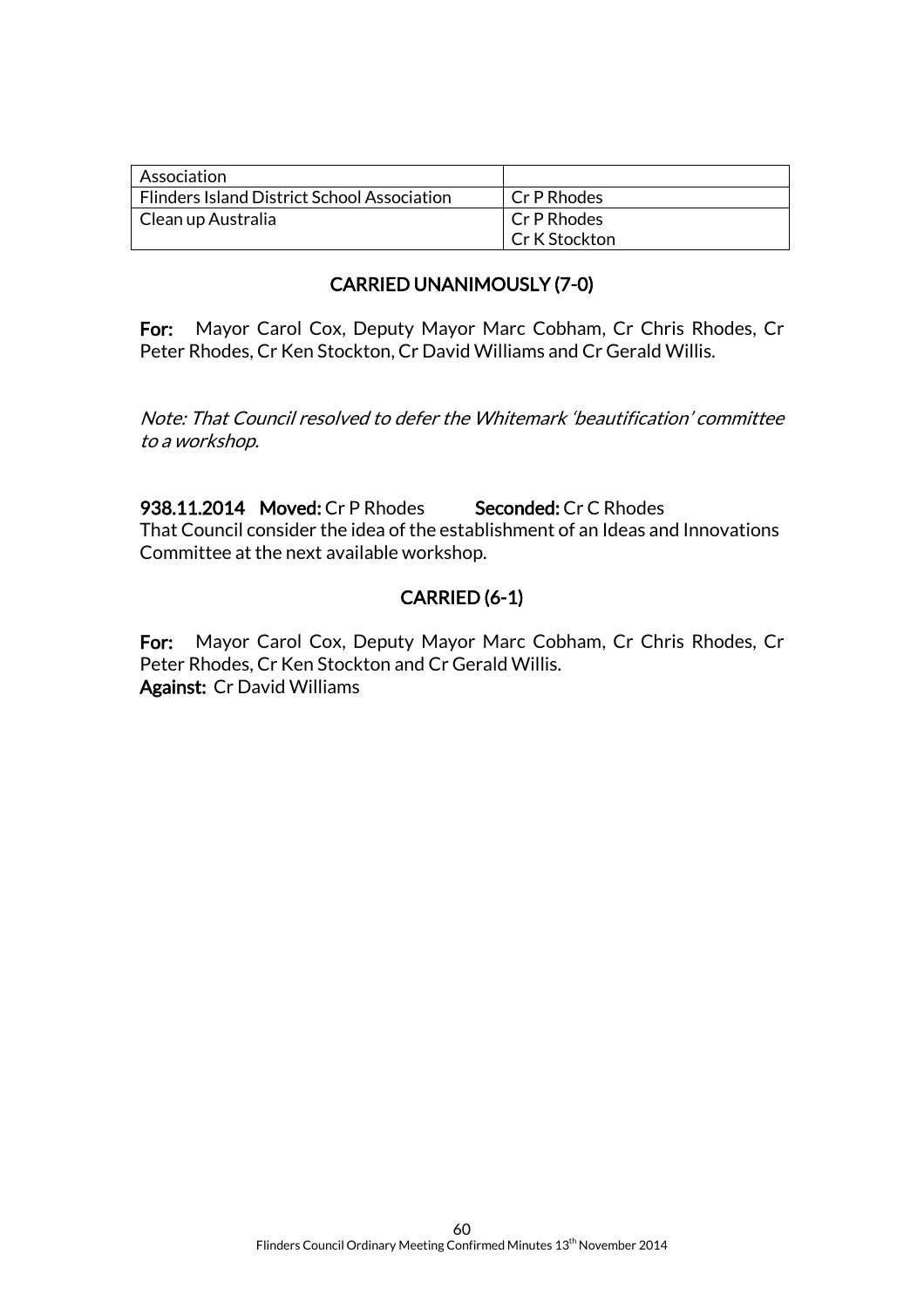#### Item B7: Councillor Resolution Report

| <b>ACTION</b>            | <b>Information</b>                        |
|--------------------------|-------------------------------------------|
| <b>PROPONENT</b>         | <b>Council Officer</b>                    |
| <b>OFFICER</b>           | Raoul Harper, General Manager             |
| <b>FILE REFERENCE</b>    | COU/0600                                  |
| <b>ASSOCIATED PAPERS</b> | Annexure 12: Councillor Resolution Report |
|                          | November 2014                             |

#### INTRODUCTION:

This report identifies the actions taken and actual costs associated with implementing resolutions passed by elected members up to November 2014

#### PREVIOUS COUNCIL CONSIDERATION:

The report is presented on a monthly basis.

#### OFFICER'S REPORT:

Please read Annexure 12 – Councillor Resolution Report November 2014.

#### VOTING REQUIREMENTS:

Simple Majority

### OFFICER'S RECOMMENDATION:

That the Councillor Resolution Report November 2014 be noted.

### DECISION:

939.11.2014 Moved: Deputy Mayor M Cobham Seconded: Cr G Willis That the Councillor Resolution Report November 2014 be noted.

### CARRIED UNANIMOUSLY (7-0)

For: Mayor Carol Cox, Deputy Mayor Marc Cobham, Cr Chris Rhodes, Cr Peter Rhodes, Cr Ken Stockton, Cr David Williams and Cr Gerald Willis.

Mayor Carol Cox called a break in the meeting at 6.12pm and resumed the meeting at 6.21pm.

Jana Harper, Community Development Coordinator and Sophie Pitchford, Corporate Services Manager left the meeting at 6.12pm.